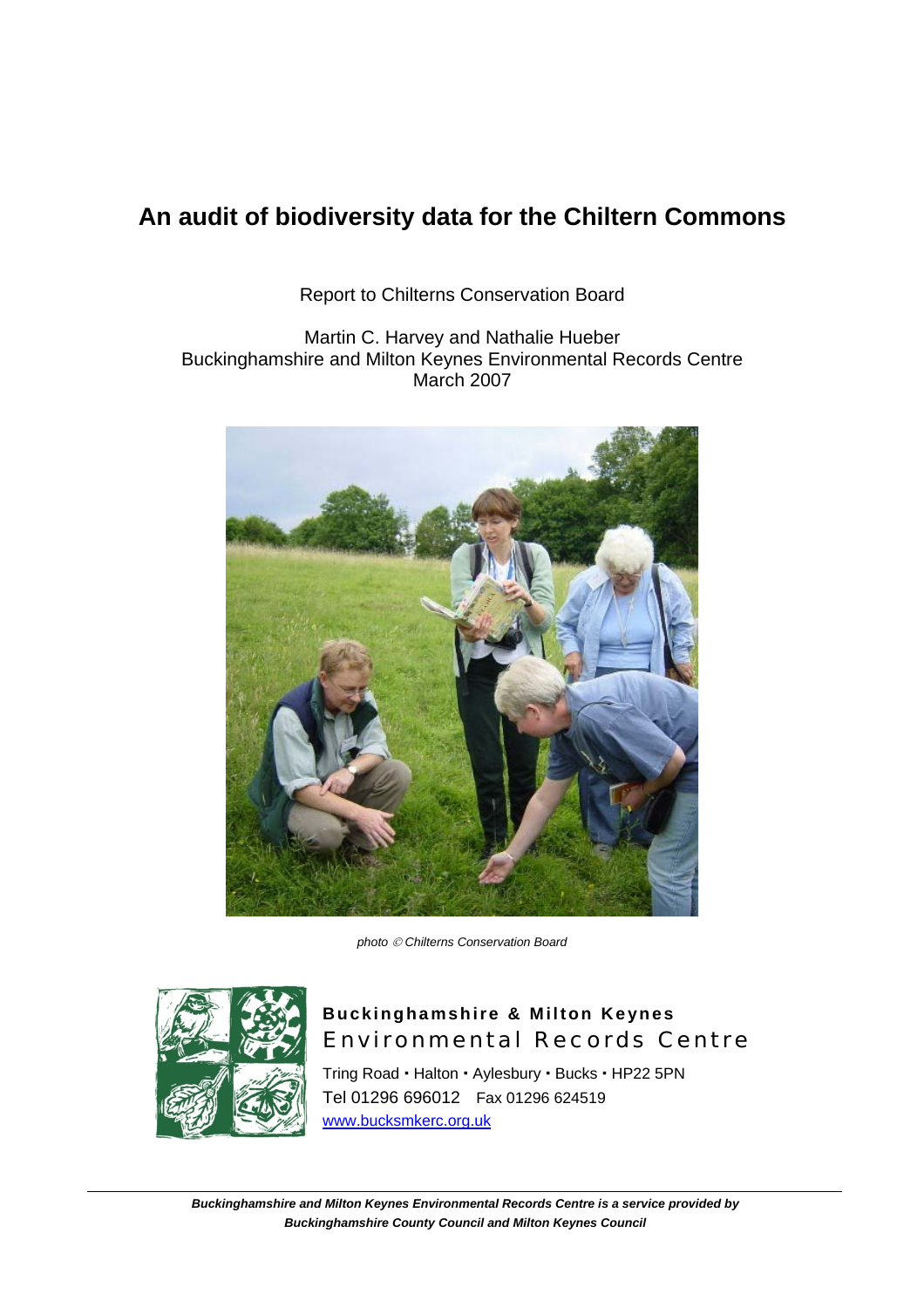#### **Summary**

Buckinghamshire and Milton Keynes Environmental Records Centre (BMERC) was commissioned by the Chilterns Conservation Board to carry out an audit of the recorded biodiversity interest across the Chiltern Commons. This was done as a desktop study, drawing on the data held by the four Local Environmental Records Centres that cover the area of the Chilterns AONB.

Summary statistics and details for each of the 187 Chiltern Commons are presented. From this, it is clear that the Commons provide a substantial resource for biodiversity:

- There are 187 Commons in the Chilterns AONB, covering 2,002 hectares
- Three-quarters of the Commons are under 5 ha in area, 5 of them are over 100 ha
- Over two-thirds of the area of the Commons is designated for its wildlife interest, either locally, nationally or internationally
- Of the larger Commons (over 5 ha), just under 90% have documented biodiversity interest (protected sites, BAP habitats, or notable species)

Although information on protected sites is comprehensive for the Commons, there are gaps and limitations in data for habitats, habitat condition and species. Suggestions are given for developing better knowledge in these areas.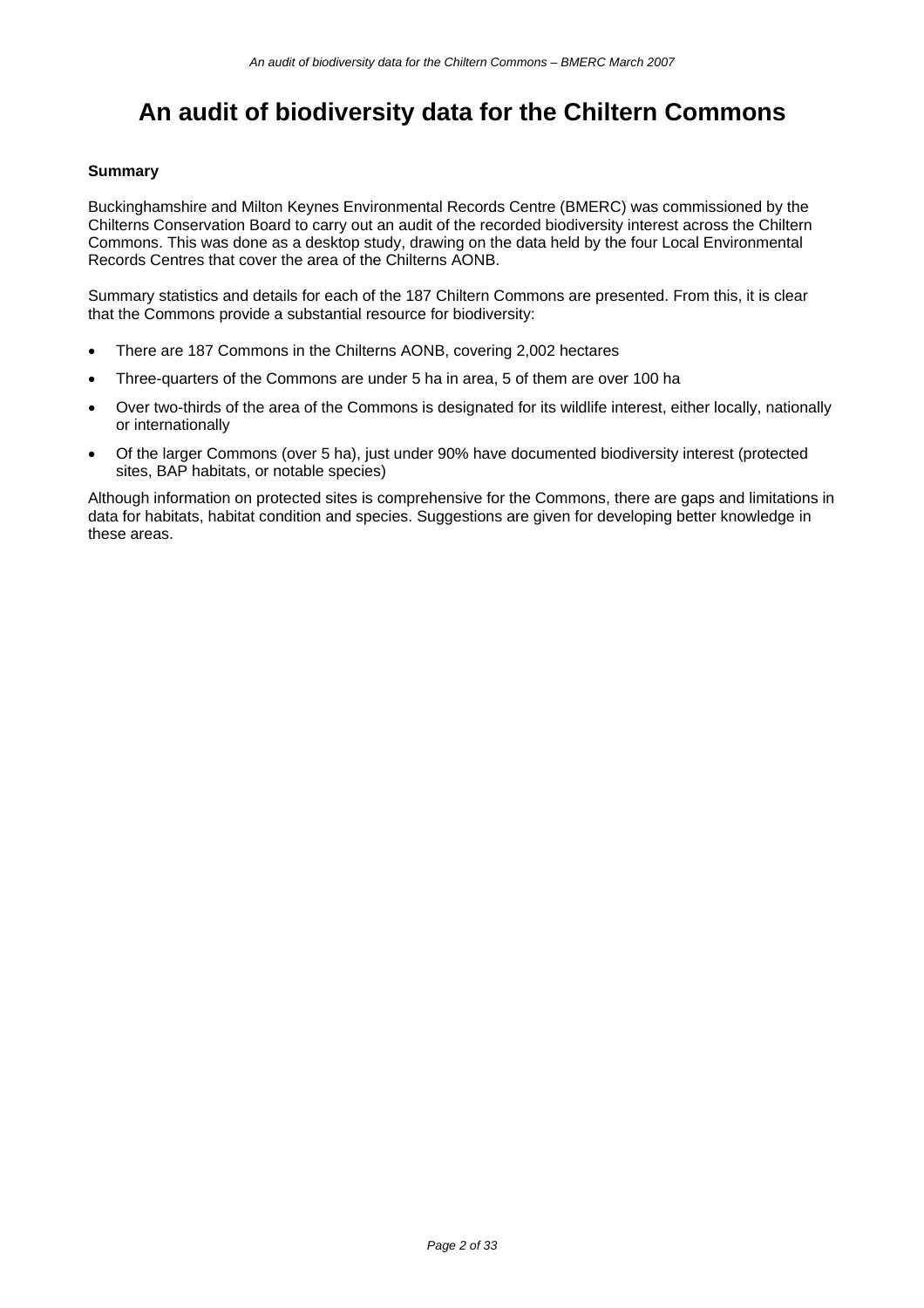#### **Contents**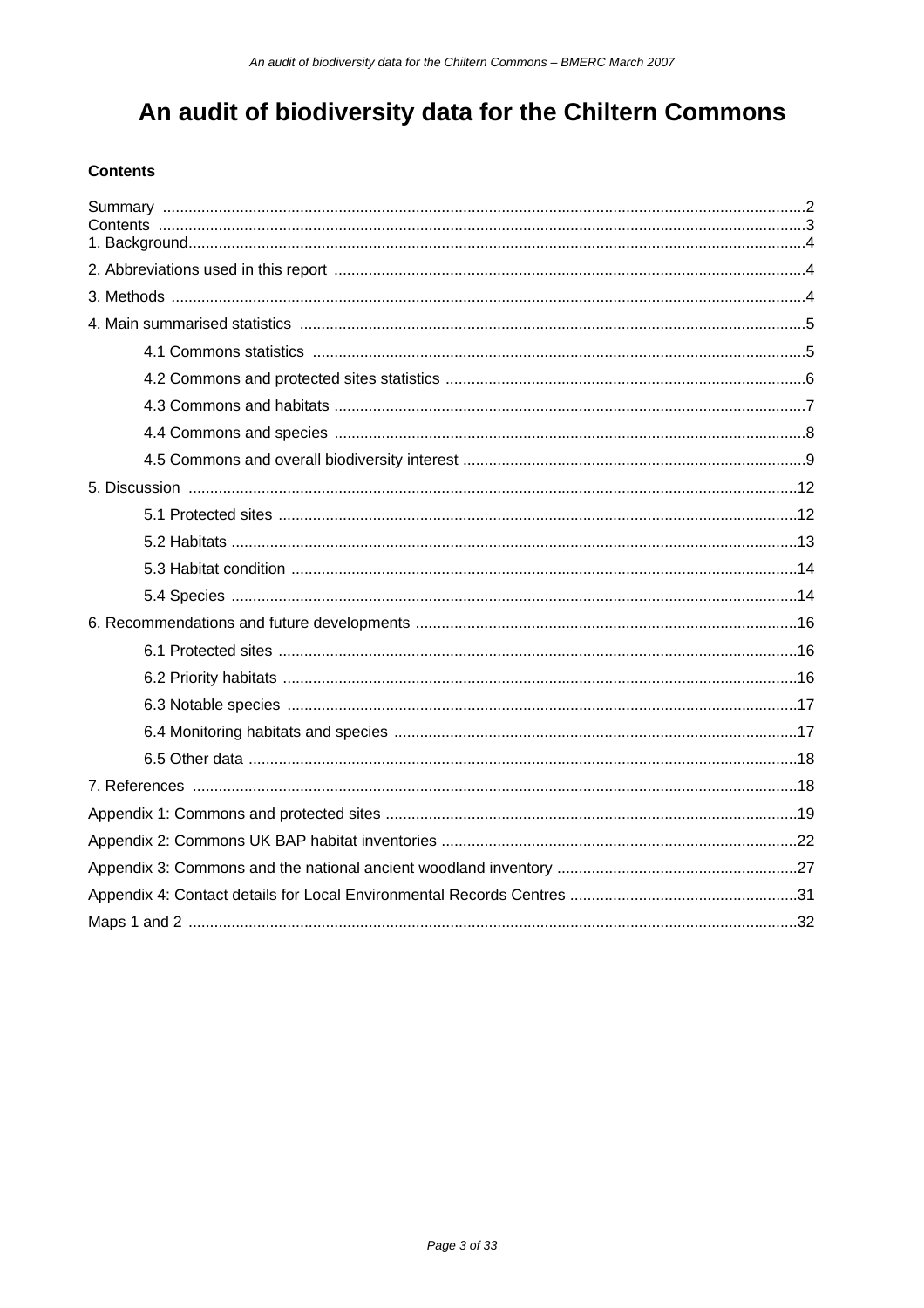#### **1. Background**

Buckinghamshire and Milton Keynes Environmental Records Centre (BMERC) was commissioned by the Chilterns Conservation Board to carry out an audit of the recorded biodiversity interest across the Chiltern Commons, in order to make a preliminary assessment of the value of the Commons for biodiversity. This was done as a desktop study, drawing on the data held by the four Local Environmental Records Centres that cover the area of the Chilterns AONB.

#### **2. Abbreviations used in this report**

- AONB: Area of Outstanding Natural Beauty
- BAP: Biodiversity Action Plan<br>BBOWT: Berkshire. Buckinghams
- BBOWT: Berkshire, Buckinghamshire and Oxfordshire Wildlife Trust<br>BMERC: Buckinghamshire and Milton Keynes Environmental Record
- Buckinghamshire and Milton Keynes Environmental Records Centre
- BNS: Biological Notification Site (used in Buckinghamshire, a forerunner of the Local Wildlife Sites system)
- BRMC: Bedfordshire and Luton Biodiversity Recording and Monitoring Centre
- CCB: Chilterns Conservation Board
- HBRC: Hertfordshire Biological Records Centre
- LWS: Local Wildlife Site (= County Wildlife Site)
- SAC: Special Area of Conservation
- SSSI: Site of Special Scientific Interest
- TVERC: Thames Valley Environmental Records Centre

#### **3. Methods**

The information presented in this report was largely compiled from GIS data, using ESRI-ArcMap, and Microsoft Access 2000 for additional analysis. Data sources were as follows:

- Chiltern Commons: GIS data downloaded by Chilterns Conservation Board in July 2006 via the www.buildonline.com website, which at the time was hosted and managed by the Countryside Agency. That website no longer exists, and equivalent data is now available via the www.magic.gov.uk website. The GIS data represents Open Access land (Registered Commons) under the CROW Act 2000, that fall within the Chilterns AONB boundary.
- Statutorily protected sites (SAC, SSSI): GIS data was downloaded from the English Nature (now Natural England) website on 12 September 2006 (SSSIs) and 27 October 2006 (SACs).
- Local site designations: provided by the four Local Environmental Records Centres (BMERC, BRMC, HBRC, TVERC), as follows:
	- o Bedfordshire: County Wildlife Sites
	- o Buckinghamshire: Biological Notification Sites, County Wildlife Sites
	- o Hertfordshire: County Wildlife Sites
	- o Oxfordshire: County Wildlife Sites
- Habitat data national inventories: GIS data for BAP Priority habitats was downloaded from the English Nature (now Natural England) website on 12 August 2005
- Species data: data for protected species, UK BAP species, and other notable species (e.g. Red Data Book, Nationally Scarce) was provided by the four Local Environmental Records Centres (BMERC, BRMC, HBRC [protected species only], TVERC).

See Appendix 4 for contact details for the four Local Environmental Records Centres.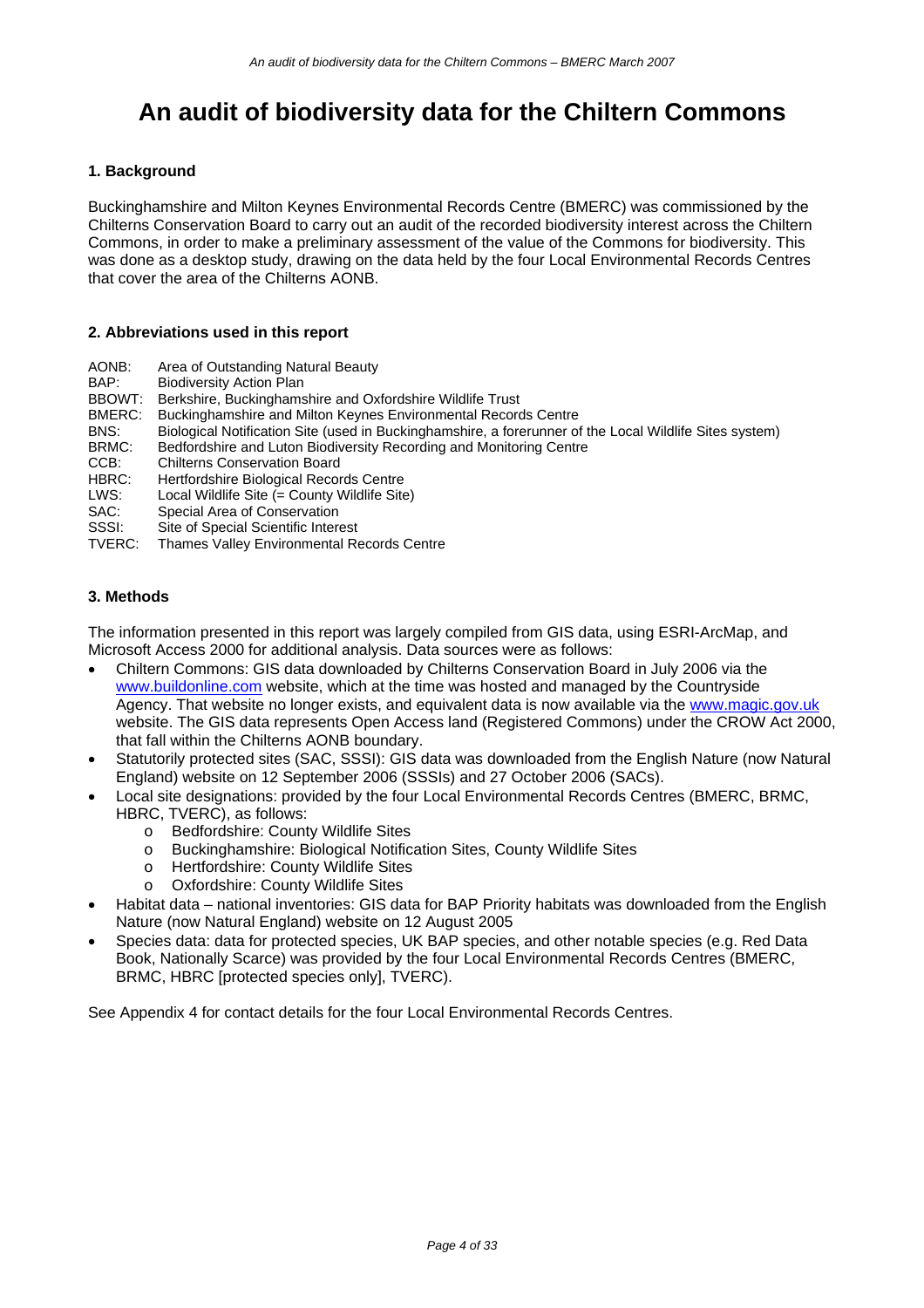#### **4. Main summarised statistics**

#### **4.1 Commons statistics**

*Based on GIS data for the Chiltern Commons provided by Chilterns Conservation Board.* 

- **Number** of Commons in the Chilterns AONB: **187**
- **Area** of Commons: **2,002 hectares**
- **Number** of Commons **5 ha or larger** in area: 46 (**24.6%** of total number of Commons)
- **Number** of Commons **less than 5 ha** in area: 141 (**75.4%** of total number of Commons)
- **Smallest** Common is **8.7 square metres** (The Parish Well at Loosley Row)
- **Number** of Commons **more than 100 ha** in area: 5 (**2.7%** of total number of Commons)
- **Largest** Common is **373 hectares** (Northchurch and Berkhamsted Common)

See also Figures 1 and 2 (below) and Map 1 (at end of document).

#### **Figure 1. Frequency distribution of Commons by size class.**

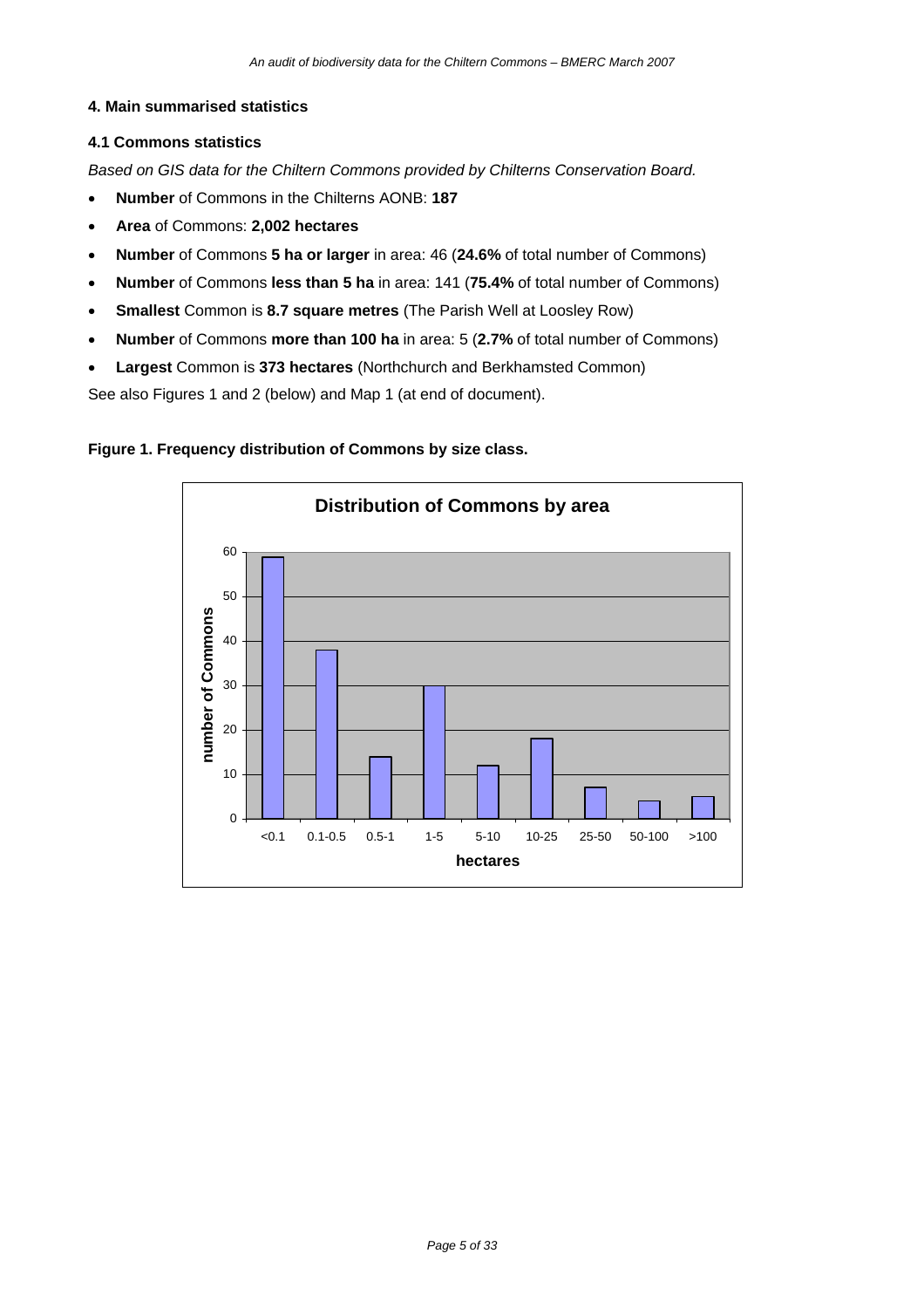



#### **4.2 Commons and protected sites statistics**

*Note that all SACs are also SSSIs.Some areas of land in Bedfordshire, Hertfordshire and Buckinghamshire are designated as both Local Wildlife Sites and SSSIs.* 

*In some cases the proportion of the Common that is under a site designation is very small, often due to minor discrepancies in the digitisation of boundaries for the Commons and for the protected sites. In calculating the figures below we have excluded any overlap that is less than 1% of the total area of the Common; arguably this threshold should be set higher, but it seemed better to apply a precautionary principle and include any Common with at least 1% designation, since 1% of the larger Commons is a significant land area. This decision may result in the figures for the number of Commons designated being on the high side, but will not significantly affect the figures for land areas.* 

- **Number** of Commons designated as **SAC**, at least in part: 9 (**4.8%** of total number of Commons)
- **Area** of Commons designated as **SAC**: 444 ha (**22.2%** of total Commons area)
- **Number** of Commons designated as **SSSI**, at least in part: 19 (**10.1%** of total number of Commons)
- **Area** of Commons designated as **SSSI**: 617 ha (**30.8%** of total Commons area)
- **Number** of Commons designated as **LWS**, at least in part: 37 (**19.8%** of total number of Commons)
- **Area** of Commons designated as **LWS**: 1,072 ha (**53.5%** of total Commons area)
- **Additional number** of Commons in the **Buckinghamshire** Chilterns designated as **BNS**, at least in part: 26 (if these are treated as equivalent to LWS status it would bring the number of **LWS** to 63, which is **33.7%** of the total number of Commons)
- **Additional area** of Commons in the **Buckinghamshire** Chilterns that designated as **BNS**: 146 ha (if these are treated as equivalent to LWS status it would bring the area of **LWS** to 1,218 ha, which is **60.8%** of the total Commons area)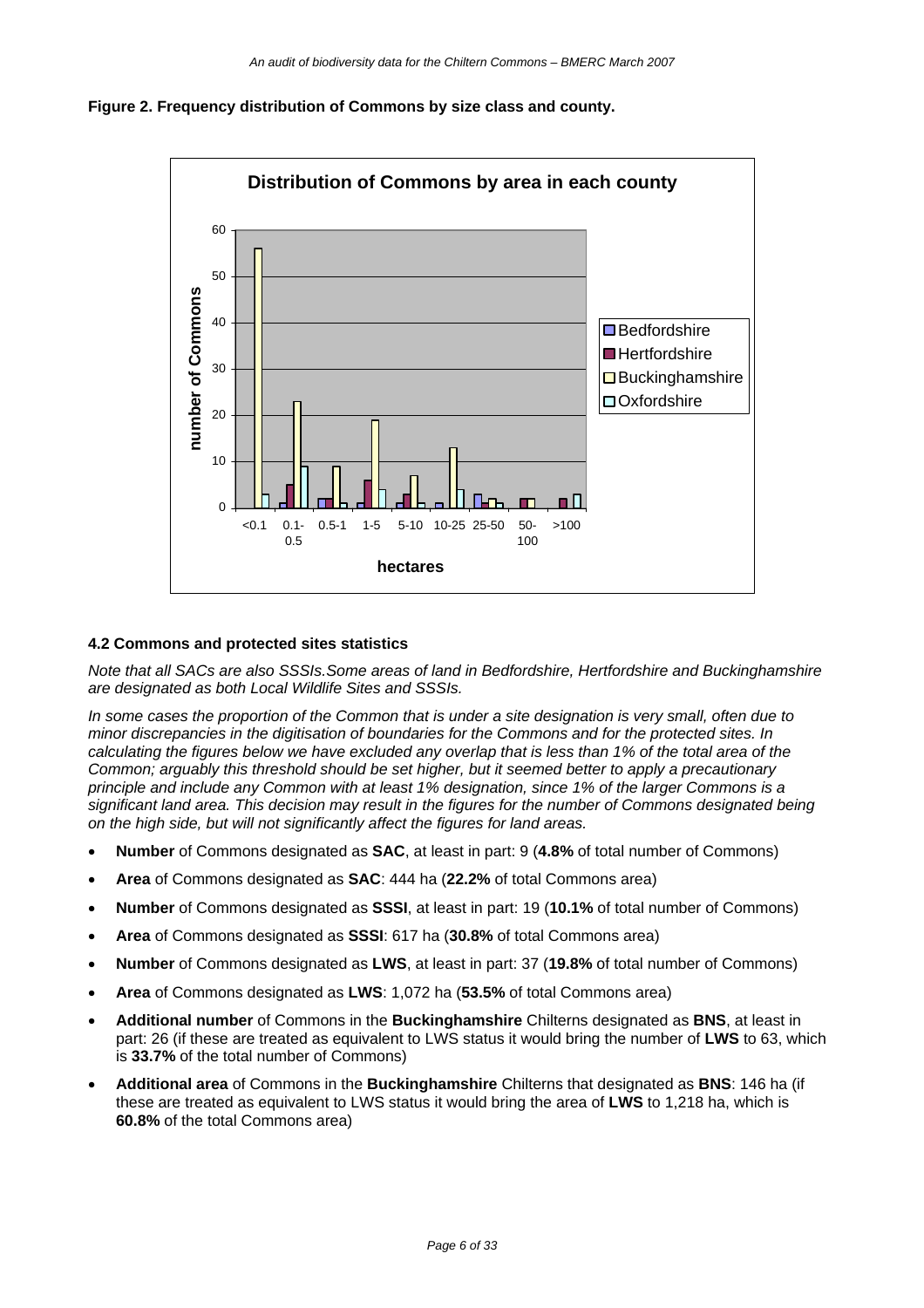- From **combining** the figures for **SSSI, LWS** and **BNS** (but see caveats above regarding overlaps), the **number** of Commons that receive some form of protected site designation is 72 (**38.5%** of total number of Commons)
- From **adding** the areas for **SSSI, LWS** and **BNS** (but see caveats above regarding overlaps), the **area** of Commons that receive some form of protected site designation is 1,835 ha; allowing for the larger of the overlaps between SSSI and LWS this figure reduces to 1,388 ha (**69.3%** of total Commons area)
- The **number** of Commons that receive **no** protected site designation is 115 (**61.5%** of total number of Commons)
- The **area** of those Commons that receive **no** protected site designation **at all** is 133 ha (**6.6%** of total Commons area); thus the unprotected Commons are generally the smaller ones, with an average area of 1.16 ha
- The **area** of land that is **undesignated within** Commons that are **part-designated** is 481 ha (**24.0%** of total Commons area)
- The **total area** of Commons that is **not** under any designation is 614 ha (**30.7%** of total Commons area)

#### **4.3 Commons and habitats**

*Habitat information is based on the national habitat inventories for UK BAP habitats and ancient woodlands, provided as GIS layers by Natural England (downloaded 12 August 2005), with some additional information taken from habitat data held by TVERC, BRMC and HBRC. NB that not all BAP Priority habitats have been inventoried as yet (see below); there are known to be errors and omissions in the datasets that are available; and the habitats mapped may overlap in some areas. In particular, the figures for Lowland Heathland seem rather high, and result from areas of acid grassland on the clay-with-flints (especially at Ashridge) being mapped as heathland. These figures should be treated with caution, pending more detailed habitat mapping at county level (see section 5.2 below).* 

*As before, in some cases the overlaps between Commons and mapped habitats are small, but all Commons that have at least 1% of their area overlapping a mapped habitat have been included.* 

- **Number** of Commons mapped in the national inventories as **containing UK BAP Priority habitats**, at least in part: 41 (**21.9%** of total number of Commons)
- **Number** of Commons containing **Mixed Deciduous Woodland**: 15 (**8.0%** of total number of Commons)
- **Area** of Commons mapped as **Mixed Deciduous Woodland**: 121 ha (**6.0%** of total Commons area)
- **Number** of Commons containing **Lowland Beech and Yew Woodland**: 3 (**1.6%** of total number of Commons)
- **Area** of Commons mapped as **Lowland Beech and Yew Woodland**: 0.3 ha (**0.01%** of total Commons area)
- **Number** of Commons containing **Wet Woodland**: 1 (**0.5%** of total number of Commons)
- **Area** of Commons mapped as **Wet Woodland**: 3 ha (**0.1%** of total Commons area)
- **Number** of Commons containing **Lowland Heathland**: 11 (**5.9%** of total number of Commons)
- **Area** of Commons mapped as **Lowland Heathland**: 364 ha (**18.2%** of total Commons area)
- **Number** of Commons containing **Calcareous Grassland**: 4 (**2.1%** of total number of Commons)
- **Area** of Commons mapped as **Calcareous Grassland**: 105 ha (**5.2%** of total Commons area)
- **Number** of Commons containing **BAP grassland** (exact type not identified): 8 (**4.3%** of total number of Commons)
- **Area** of Commons mapped as **BAP grassland** (exact type not identified): 370 ha (**18.5%** of total Commons area)
- **Number of Commons mapped as BAP habitat but not receiving any protected site designation:** 1 (**Bu148 - Great Hampden Common**, mapped as 15% Mixed Deciduous Woodland, and also Ancient Woodland, but not currently under any site designation)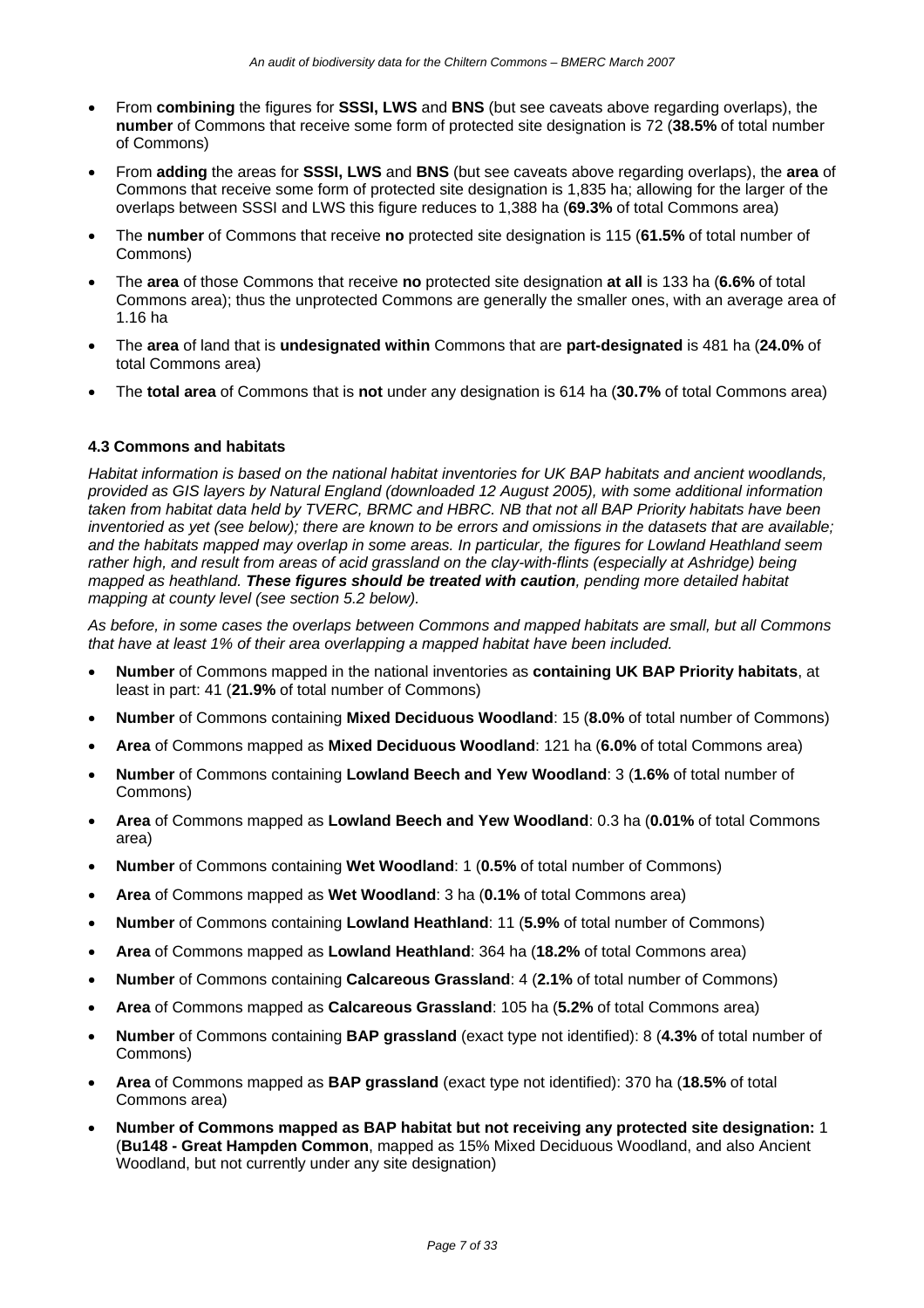**Other UK BAP Priority habitats that are mapped within the Chilterns but do not coincide with Chiltern Commons (according to the national inventories):** Lowland Meadow; Lowland Dry Acid Grassland (small amount at Frogmore Meadows, Chenies); Fens (small amounts by Thames and at Pitstone); Floodplain Grazing Marsh (small amount by Thames); Reedbeds (small amount around Tring reservoirs).

**Other UK BAP habitats that could be present in the Chilterns but for which no data exists in the national inventories:** Lowland Wood-pasture and Parkland; Ancient and/or Species-rich Hedgerows; Cereal Field Margins; Eutrophic Standing Waters; Chalk Streams.

- **Number** of Commons containing **Ancient Woodland**: 17 (**9.1%** of total number of Commons)
- **Area** of Commons mapped as **Ancient Woodland**: 162 ha (**8.1%** of total Commons area)
- **Number** of Commons containing **Ancient Semi-natural Woodland**: 15 (**8.0%** of total number of Commons)
- **Area** of Commons mapped as **Ancient Semi-natural Woodland**: 136 ha (**6.8%** of total Commons area)
- **Number** of Commons containing **Replanted Ancient Woodland**: 3 (**1.6%** of total number of Commons)
- **Area** of Commons mapped as **Replanted Ancient Woodland**: 24 ha (**1.2%** of total Commons area)

#### **4.4 Commons and species**

*Species data is difficult to interpret in a consistent way for all Commons (see section 5.4 below). This section presents some preliminary analysis, much of it for the Buckinghamshire section of the Chilterns only (which includes 131 Commons). Species data is always to some degree a reflection of recording effort and accessibility of sites, as well as the actual species distributions. We have analysed only those records whose grid references fall within one of the Chiltern Commons polygons, taking no account of site names, and the figures quoted are likely to represent a minimum number of Commons with species interest.* 

*The term "notable species" refers to all species that fall into one or more of the following categories: protected; UK BAP Priority; Red Data Book; Nationally Scarce; Birds of Conservation Concern (RSPB 'Red and Amber' listings).* 

- **Number** of Commons **(across whole of AONB)** that have any type of **notable species interest recorded: 45** (**24.1%** of total number of Commons)
- **Number** of Commons 5 ha or larger **(across whole of AONB)** that have any type of **notable species interest recorded: 38** (**82.6%** of total number of Commons that are 5 ha or larger)
- **Number** of Buckinghamshire Commons with records of **European protected species**: 4 (**3.1%** of total number of Buckinghamshire Commons) – one common has bats, two have Great Crested Newt
- **Number** of Buckinghamshire Commons with records of **UK protected species**: 12 (**9.1%** of total number of Buckinghamshire Commons), each Common with 1–6 species.
- **Number** of Buckinghamshire Commons with records of **UK BAP Priority species**: 10 (**7.6%** of total number of Buckinghamshire Commons), each Common with 1–4 species.
- **Number** of Buckinghamshire Commons with records of **Red Data Book species**: 4 (**3.1%** of total number of Buckinghamshire Commons), each Common with 1–2 species.
- **Number** of Buckinghamshire Commons with records of **Nationally Scarce species**: 16 (**12.2%** of total number of Buckinghamshire Commons), each Common with 1–19 species.
- **Number** of Buckinghamshire Commons with records of **Red or Amber listed bird species**: 13 (**9.9%** of total number of Buckinghamshire Commons), each Common with 1–22 species.
- **Number** of Buckinghamshire Commons with records of **County Scarce and Rare plants**: 27 (**20.6%** of total number of Buckinghamshire Commons), each Common with 1–36 species.
- **Number** of Buckinghamshire Commons with records of any species falling into at least one of the **above categories**: 30 (**22.9%** of total number of Buckinghamshire Commons), each Common with 1–36 species.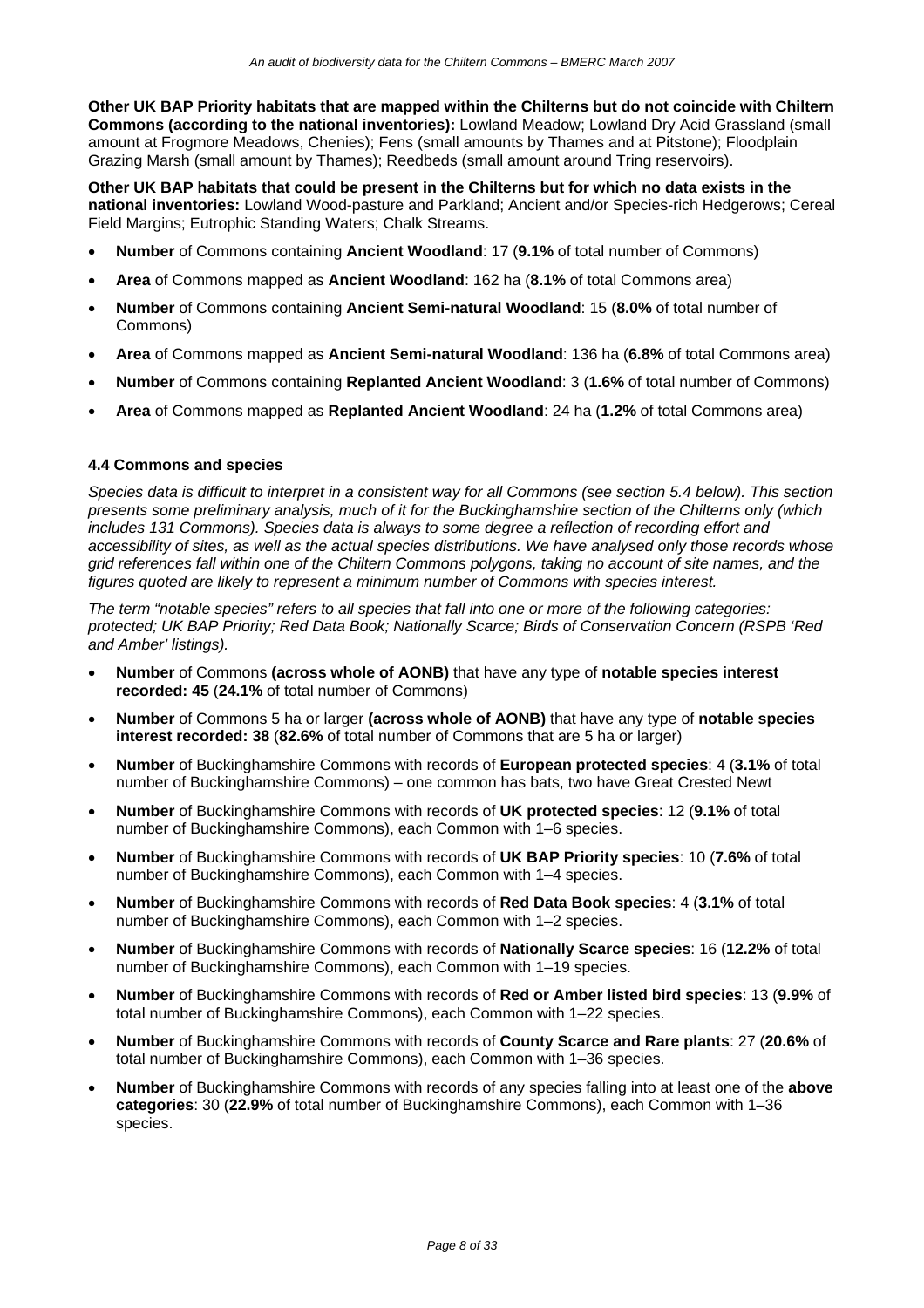#### **4.5 Commons and overall biodiversity interest**

*Taking all the evidence available on GIS for protected sites, BAP habitats and notable species.* 

- **Number** of Commons with **protected site interest**: 72 (**38.5%** of total number of Commons)
- **Number** of Commons with **documented BAP Priority habitat interest**: 31 (**16.6%** of total number of Commons)
- **Number** of Commons with **documented notable species interest**: 45 (**24.1%** of total number of Commons)
- **Number** of Commons with **documented biodiversity interest** of any sort: 75 (**40.1%** of total number of Commons)
- **Number** of Commons **of area 5 ha or greater** with **documented biodiversity interest** of any sort: 41 (**89.1%** of total number of Commons that are **of area 5 ha or greater**) – see Table 1.
- **Number** of Commons with *no* **documented biodiversity interest**: 110 (**58.9%** of total number of Commons) – see Table 2; of these, all but three are under 3 ha in area, and only one is over 7 ha: Bu101 - Little Hampden Common (17.9 ha).

| Code         | Common                          | Area     | International | <b>National</b> | Local            | May have May have |           | <b>Documented</b> |
|--------------|---------------------------------|----------|---------------|-----------------|------------------|-------------------|-----------|-------------------|
|              |                                 | (ha)     | designation?  | designation?    | designation?     | <b>BAP</b>        | ancient   | species           |
|              |                                 |          |               |                 |                  | habitat?          | woodland? | interest?         |
|              | Be004 Whipsnade Heath           | 14.20    |               |                 | Yes              |                   |           | Yes               |
|              | Be013   Dunstable Downs         | 47.30    |               | Yes             | $\overline{Yes}$ | Yes               |           | Yes               |
|              | Be018   Studham Common          | 26.55    |               |                 | Yes              |                   |           | Yes               |
|              | Be030   Warden and Galley Hills | 47.59    |               | Yes             | Yes              | Yes               |           | Yes               |
| Be034        | <b>Public Chalk Quarry</b>      | 0.81     |               | Yes             | Yes              | Yes               |           | Yes               |
| Be051        | Whipsnade Heath                 | 7.43     |               |                 | Yes              |                   |           | Yes               |
|              | Bu001 Booker Common             | 36.44    |               |                 | Yes              | Yes               | Yes       | Yes               |
| <b>Bu002</b> | Newmer Common                   | 4.06     |               |                 | Yes              |                   |           |                   |
|              | Bu005 Northend Common           | 13.16    |               |                 | Yes              |                   |           | Yes               |
|              | Bu006 Turville Heath            | 20.91    |               |                 | Yes              |                   |           | Yes               |
| <b>Bu009</b> | Summer Heath                    | 8.23     |               |                 | Yes              |                   |           | Yes               |
|              | Bu010 Gravesend                 | 0.01     |               |                 | Yes              | Yes               | Yes       |                   |
| Bu013        | <b>Bolters End Common</b>       | 9.46     |               |                 | Yes              | Yes               | Yes       | Yes               |
|              | Bu014   Cadmore End Common      | 19.09    |               |                 | Yes              |                   |           | Yes               |
|              | Bu016 Northern Corner of        | 0.06     |               | Yes             |                  | Yes               |           |                   |
|              | <b>Moorend Common</b>           |          |               |                 |                  |                   |           |                   |
| <b>Bu021</b> | Hawridge and                    | 42.62    |               |                 | Yes              | Yes               |           | Yes               |
|              | Cholesbury Commons              |          |               |                 |                  |                   |           |                   |
| <b>Bu025</b> | Land extending                  | 1.34     |               |                 |                  |                   |           | Yes               |
|              | Southwards from                 |          |               |                 |                  |                   |           |                   |
|              | Cholesbury Common               |          |               |                 |                  |                   |           |                   |
| <b>Bu026</b> | Land including Bank             | 7.70     |               |                 | Yes              |                   |           |                   |
|              | Green and Peppett               |          |               |                 |                  |                   |           |                   |
|              | Green                           |          |               |                 |                  |                   |           |                   |
| <b>Bu028</b> | Manorial Waste at               | 3.62     |               |                 | Yes              |                   |           |                   |
|              | Chartridge                      |          |               |                 |                  |                   |           |                   |
| <b>Bu032</b> | Manorial Waste in Little        | 0.73     |               |                 | Yes              |                   |           |                   |
|              | Hundridge Lane                  |          |               |                 |                  |                   |           |                   |
| <b>Bu048</b> | <b>Ditchfield Common</b>        | 4.63     |               |                 | Yes              |                   |           | Yes               |
|              | Bu049   Moor Common             | 5.17     |               |                 | Yes              |                   |           | Yes               |
|              | Bu050 Marlow Common             | 23.28    |               |                 | Yes              | Yes               | Yes       | Yes               |
| <b>Bu055</b> | Hundridge Wood                  | 6.39     |               |                 | Yes              | Yes               | Yes       | Yes               |
|              | Bu063 Naphill Common            | 61.09    | Yes           | Yes             |                  |                   |           | Yes               |
|              | Bu067 Pitstone Common           | 23.84    | Yes           | Yes             | Yes              | Yes               |           | Yes               |
|              | Bu073   Downley Common          | 22.25    |               |                 | Yes              |                   |           | Yes               |
|              | Bu074 Wheeler End Common        | 14.26    |               |                 | Yes              |                   |           | Yes               |
| <b>Bu077</b> | Part of Wheeler End             | 5.23     |               |                 | Yes              |                   |           | Yes               |
|              | Common                          |          |               |                 |                  |                   |           |                   |
| <b>Bu079</b> | Handleton Common                | 4.08     |               |                 | Yes              |                   |           | Yes               |
|              | Bu082   Moor End Common         | 23.24    |               | Yes             |                  | Yes               |           | Yes               |
|              | Bu085 Big Round Green           | 0.61     |               |                 | Yes              |                   |           |                   |
| <b>Bu087</b> | <b>Ibstone Common</b>           | 16.61    |               |                 | Yes              |                   |           | Yes               |
| <b>Bu091</b> | Bradenham Hill                  | 4.87 Yes |               | Yes             | Yes              | Yes               | Yes       | Yes               |

**Table 1. All Commons with some degree of documented biodiversity interest.**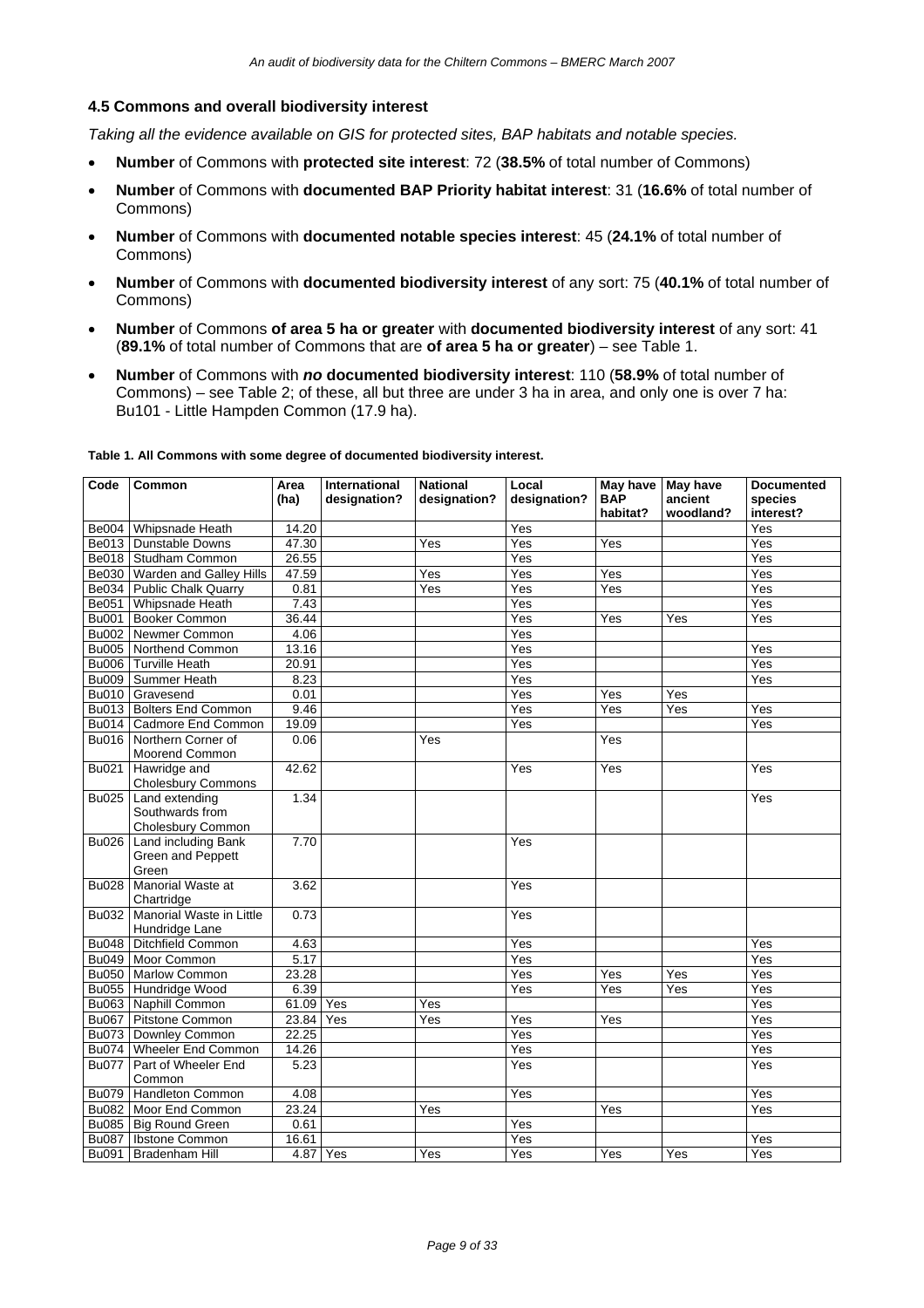| Code                         | Common                                              | Area<br>(ha)       | International<br>designation? | <b>National</b><br>designation? | Local<br>designation? | <b>BAP</b>       | May have   May have<br>ancient | <b>Documented</b><br>species |
|------------------------------|-----------------------------------------------------|--------------------|-------------------------------|---------------------------------|-----------------------|------------------|--------------------------------|------------------------------|
|                              |                                                     |                    |                               |                                 |                       | habitat?         | woodland?                      | interest?                    |
| <b>Bu098</b><br><b>Bu099</b> | <b>Coleshill Pond</b><br>Ivinghoe Common            | 0.20<br>70.71      | Yes                           | Yes                             | Yes                   | Yes              |                                | Yes<br>Yes                   |
| <b>Bu114</b>                 | Part of Pitstone                                    | $0.16$ Yes         |                               | Yes                             | Yes                   | Yes              | Yes                            |                              |
|                              | Common                                              |                    |                               |                                 |                       |                  |                                |                              |
| <b>Bu116</b>                 | Part of Downley                                     | 0.05               |                               |                                 | Yes                   |                  |                                |                              |
|                              | Common                                              |                    |                               |                                 |                       |                  |                                |                              |
| <b>Bu117</b>                 | Part of Booker Common                               | 1.01               |                               |                                 | Yes                   | Yes              | Yes                            |                              |
| <b>Bu118</b>                 | Part of Newmer                                      | 0.07               |                               |                                 | Yes                   |                  |                                |                              |
|                              | Common                                              |                    |                               |                                 |                       |                  |                                |                              |
| <b>Bu142</b>                 | Southend Common                                     | 1.97               |                               |                                 | Yes                   |                  |                                |                              |
| <b>Bu148</b>                 | <b>Great Hampden</b>                                | 23.67              |                               |                                 |                       | Yes              | Yes                            | Yes                          |
| <b>Bu157</b>                 | Common<br>West Wycombe Hill                         | 21.22              |                               |                                 | Yes                   |                  |                                | Yes                          |
| Bu207                        | <b>Turville Heath</b>                               | 5.74               |                               |                                 | Yes                   |                  |                                |                              |
|                              | (Southern Part)                                     |                    |                               |                                 |                       |                  |                                |                              |
|                              | Bu213   Part of Marlow Common                       | 0.42               | Yes                           | Yes                             |                       | Yes              | Yes                            |                              |
|                              | Bu215   Pheasants Hill                              | 15.52              |                               |                                 | Yes                   |                  |                                | Yes                          |
| <b>Bu241</b>                 | The Rag Pit                                         | 0.75               |                               |                                 | Yes                   |                  |                                |                              |
| <b>Bu257</b>                 | Part of Turville Heath                              | 0.03               |                               |                                 | Yes                   |                  |                                |                              |
| <b>Bu260</b>                 | Part of Cadmore End                                 | 0.01               |                               |                                 | Yes                   |                  |                                |                              |
|                              | Common                                              |                    |                               |                                 |                       |                  |                                |                              |
| <b>Bu289</b>                 | Part of Southend                                    | 0.26               |                               |                                 | Yes                   |                  |                                |                              |
|                              | Common                                              |                    |                               |                                 |                       |                  |                                |                              |
| <b>Bu299</b>                 | Loxborough Hill<br>Northchurch and                  | 1.44<br>373.13 Yes |                               | Yes                             | Yes<br>Yes            | Yes              |                                | Yes                          |
| He047                        | <b>Berkhamsted Common</b>                           |                    |                               |                                 |                       |                  |                                | Yes                          |
|                              | He069 Berkhamsted Common                            | 0.51               |                               |                                 | Yes                   |                  |                                |                              |
|                              | He072 Lilley Hoo                                    | 75.36              |                               |                                 | Yes                   | Yes              |                                | Yes                          |
|                              | He073 Aldbury Common                                | 112.17             | Yes                           | Yes                             | Yes                   | $\overline{Yes}$ | Yes                            | Yes                          |
| He074                        | <b>Berkhamsted Common</b>                           | 64.86              |                               |                                 | Yes                   | Yes              |                                | Yes                          |
|                              | (part)                                              |                    |                               |                                 |                       |                  |                                |                              |
|                              | He080 Little Heath                                  | 3.92               |                               | Yes                             | Yes                   |                  |                                |                              |
|                              | He081   Hudnall Common                              | 47.52              |                               |                                 | Yes                   |                  |                                | Yes                          |
|                              | He118 Little Heath (part)                           | 4.78               |                               |                                 | Yes                   |                  |                                |                              |
| He119                        | Land on the west of                                 | 0.18               |                               |                                 | Yes                   |                  |                                |                              |
| He120                        | <b>Berkhamsted Common</b><br>Land lying on the east | 0.14               |                               |                                 |                       |                  |                                |                              |
|                              | side of Allotment                                   |                    |                               |                                 | Yes                   |                  |                                |                              |
|                              | Gardens and part of                                 |                    |                               |                                 |                       |                  |                                |                              |
|                              | Aldbury Common                                      |                    |                               |                                 |                       |                  |                                |                              |
|                              | He192 Manorial waste                                | 2.54               |                               |                                 | Yes                   | Yes              | Yes                            |                              |
|                              | He193 Manorial waste                                | 4.47               |                               |                                 | Yes                   |                  |                                |                              |
|                              | He196   Part of Dean Lane                           | 0.46               |                               |                                 | Yes                   | Yes              | Yes                            |                              |
|                              | He200 Green Lane                                    | 2.53               |                               |                                 | Yes                   |                  |                                | Yes                          |
|                              | He265 Little Heath                                  | 1.13               |                               |                                 | Yes                   |                  |                                |                              |
|                              | He281 Dawes Common                                  | 5.08               |                               |                                 | Yes                   |                  |                                |                              |
|                              | Ox018 Crockerend Green                              | 5.08               |                               |                                 | Yes                   |                  |                                | Yes                          |
| Ox032<br>Ox038               | <b>Chalk Pits</b><br>Land in the parishes of        | 1.17<br>236.95     |                               | Yes                             | Yes                   | Yes<br>Yes       | Yes                            | Yes                          |
|                              | Nettlebed, Highmoor                                 |                    |                               |                                 |                       |                  |                                |                              |
|                              | and Rotherfield                                     |                    |                               |                                 |                       |                  |                                |                              |
|                              | Peppard                                             |                    |                               |                                 |                       |                  |                                |                              |
| Ox041                        | <b>Hempton Plain</b>                                | 26.87              |                               | Yes                             |                       | Yes              |                                | Yes                          |
| Ox050                        | Land in the parishes of                             | 116.09             |                               |                                 | Yes                   | Yes              | Yes                            | Yes                          |
|                              | Checkendon                                          |                    |                               |                                 |                       |                  |                                |                              |
|                              | CommonNuffield                                      |                    |                               |                                 |                       |                  |                                |                              |
| Ox069                        | <b>Russells Water</b>                               | 108.82             |                               | Yes                             |                       | Yes              |                                | Yes                          |
|                              | Common<br>Ox096 Maidensgrove Scrubs                 | 17.33              |                               | Yes                             |                       | Yes              | Yes                            | Yes                          |
| Ox112                        | <b>Crowell Common</b>                               | 13.52 Yes          |                               | Yes                             |                       | Yes              | Yes                            |                              |
|                              |                                                     |                    |                               |                                 |                       |                  |                                |                              |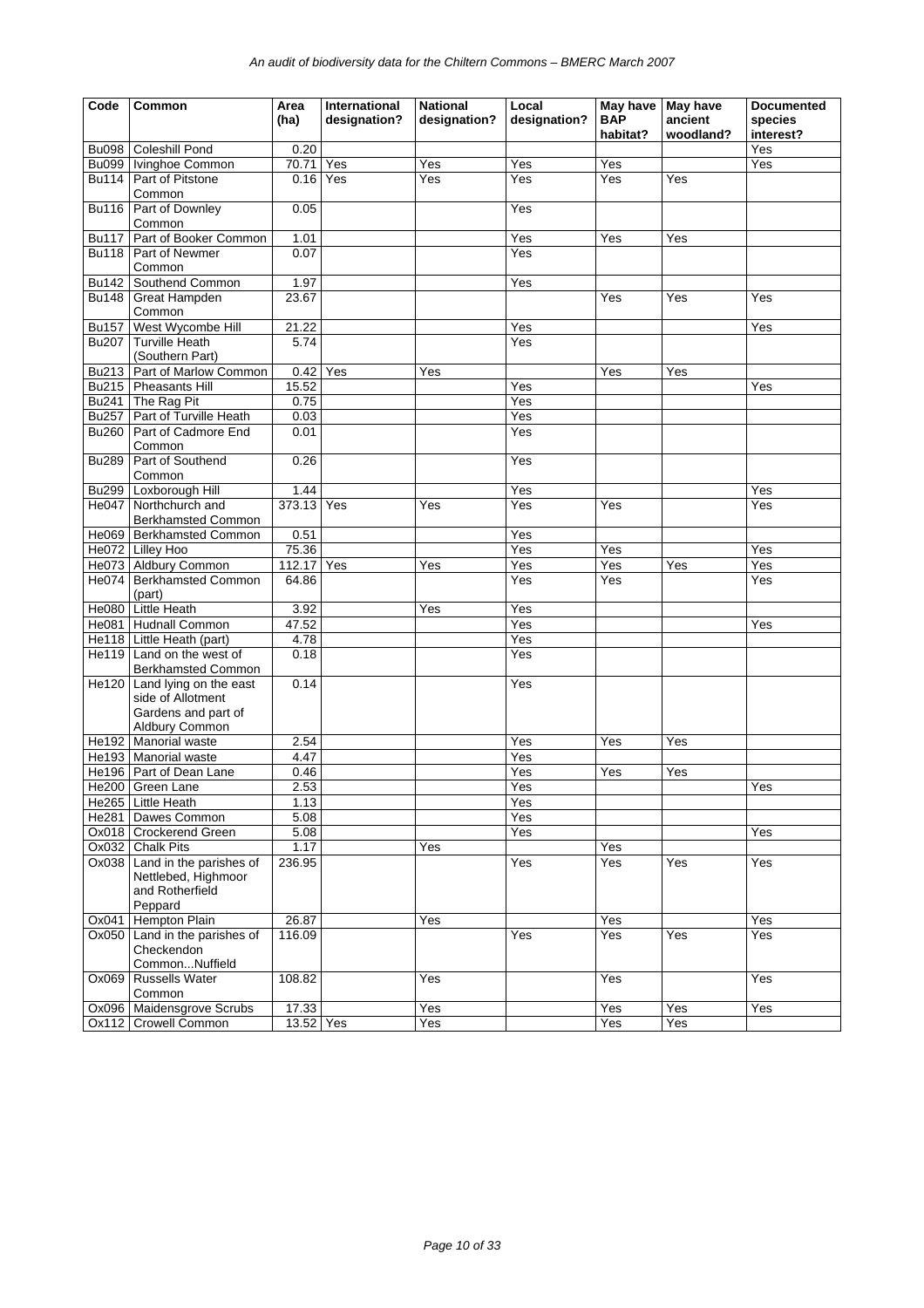| Table 2. All Commons with no documented biodiversity interest (Commons over 2 ha are highlighted) |
|---------------------------------------------------------------------------------------------------|
|                                                                                                   |

| Code                         | Common                                                                      | Area (ha)    |
|------------------------------|-----------------------------------------------------------------------------|--------------|
| Be031                        | Totternhoe Regulated Pastures on the North West side of Icknield Way (part) | 1.68         |
| Be032                        | Totternhoe Regulated Pastures on the South East side of Icknield Way (part) | 0.50         |
| <b>Be059</b>                 | Land near Tring Road                                                        | 0.42         |
| <b>Bu015</b>                 | <b>Little Common</b>                                                        | 2.38         |
| <b>Bu017</b>                 | The Pound in Fingest Manor                                                  | 0.00         |
| <b>Bu018</b>                 | Land on either side of the road from Fingest to Stokenchurch                | 0.06         |
| Bu019                        | Land to the south-west of St. Bartholomew's Church                          | 0.04         |
| <b>Bu020</b>                 | Land at the junction of Moor End Road with Fingest-Bolter End Road          | 0.02         |
| Bu024                        | The Green                                                                   | 0.05         |
| <b>Bu027</b>                 | Manorial Waste at Asheridge                                                 | 0.70         |
| Bu033                        | Land at Hyde Heath                                                          | 0.09         |
| <b>Bu034</b>                 | Land at Hyde Heath                                                          | 0.69         |
| <b>Bu035</b>                 | <b>Weedonhill Green</b>                                                     | 2.99         |
| <b>Bu052</b>                 | Forty Green                                                                 | 1.01         |
| <b>Bu070</b><br><b>Bu072</b> | <b>Toweridge Common</b><br>The Common Moor                                  | 1.71<br>0.69 |
| <b>Bu078</b>                 | Land off Bolter End Lane                                                    | 0.00         |
| <b>Bu081</b>                 | Land at Lane End                                                            | 0.12         |
| <b>Bu101</b>                 | <b>Little Hampden Common</b>                                                | 17.90        |
| <b>Bu105</b>                 | Copy Green                                                                  | 0.62         |
| <b>Bu106</b>                 | Land on either side of Dobbins Lane, High Street and Pound Street           | 0.04         |
| <b>Bu110</b>                 | Chawley Green Farm                                                          | 0.33         |
| <b>Bu115</b>                 | Part of Naphill Common                                                      | 0.03         |
| <b>Bu121</b>                 | Beechgrove Pond                                                             | 0.02         |
| <b>Bu122</b>                 | <b>Studmere Pond</b>                                                        | 0.11         |
| <b>Bu123</b>                 | <b>City Pond</b>                                                            | 0.02         |
| <b>Bu124</b>                 | Horse Pond                                                                  | 0.06         |
| $\overline{Bu125}$           | Cadmore Pond                                                                | 0.06         |
| <b>Bu126</b>                 | <b>Wigmore Pond</b>                                                         | 0.03         |
| <b>Bu127</b>                 | <b>Timor Pond</b>                                                           | 0.01         |
| <b>Bu128</b>                 | <b>Whitewashing Pond</b>                                                    | 0.05         |
| <b>Bu129</b>                 | Deep Pit Pond                                                               | 0.02         |
| <b>Bu130</b>                 | Public Pond at Turnip End                                                   | 0.01         |
| <b>Bu131</b>                 | The Parish Well at Loosley Row                                              | 0.00         |
| Bu132                        | Land south of Leyland's Farm                                                | 0.03         |
| <b>Bu133</b>                 | Land near Kiln Cottage                                                      | 0.03         |
| <b>Bu134</b>                 | Land at the Entrance to St Lawrence's Church                                | 0.03         |
| <b>Bu135</b>                 | The Pound at Askett                                                         | 0.00         |
| Bu137                        | Allotment Gardens at Dagnall                                                | 1.77         |
| <b>Bu166</b>                 | Allotments at Water End                                                     | 0.41         |
| <b>Bu167</b>                 | <b>Allotments at Stokenchurch</b>                                           | 2.89         |
| <b>Bu168</b>                 | Swilly Pond                                                                 | 0.10         |
| <b>Bu181</b>                 | The Pound at Stokenchurch                                                   | 0.00         |
| <b>Bu184</b><br><b>Bu185</b> | The Green<br>Allotment Gardens at Bennett End                               | 0.04<br>0.41 |
| <b>Bu186</b>                 | Allotment Gardens at Spriggs Alley                                          | 0.48         |
| <b>Bu187</b>                 | Allotment Gardens at the Chapel                                             | 1.17         |
| <b>Bu188</b>                 | Allotment Gardens at the City                                               | 1.23         |
| <b>Bu189</b>                 | Well at Town End                                                            | 0.01         |
| <b>Bu190</b>                 | Well Adjoining Radnage Common                                               | 0.00         |
| <b>Bu191</b>                 | Pond in Sprigg's Alley                                                      | 0.01         |
| Bu192                        | Pond at the City                                                            | 0.02         |
| <b>Bu193</b>                 | Pond in Green End Road                                                      | 0.07         |
| Bu194                        | Pond in Radnage Common Road                                                 | 0.01         |
| <b>Bu195</b>                 | Pond adjoining the Chapel                                                   | 0.04         |
| <b>Bu196</b>                 | The Knowl                                                                   | 0.87         |
| <b>Bu197</b>                 | Land at Fagnall Lane                                                        | 0.07         |
| <b>Bu198</b>                 | <b>Winchmore Hill Common</b>                                                | 2.29         |
| <b>Bu199</b>                 | Part of Penn Street Common                                                  | 1.93         |
| <b>Bu200</b>                 | The Pound                                                                   | 0.05         |
| <b>Bu201</b>                 | Land at Potters Cross                                                       | 0.15         |
| <b>Bu202</b>                 | Land at Beacon Hill                                                         | 0.02         |
| <b>Bu208</b>                 | Land between Parrotts Lane and Sandpit Hill                                 | 0.06         |
| Bu214                        | Southern Tip of Wheeler End Common                                          | 0.04         |
| <b>Bu216</b>                 | Land by St John's Church                                                    | 0.28         |
| Bu217                        | Land at Little Frieth                                                       | 0.04         |
| Bu219                        | Land at Rockwell End                                                        | 0.07         |
| <b>Bu220</b>                 | Pond at Walter's Ash                                                        | 0.03         |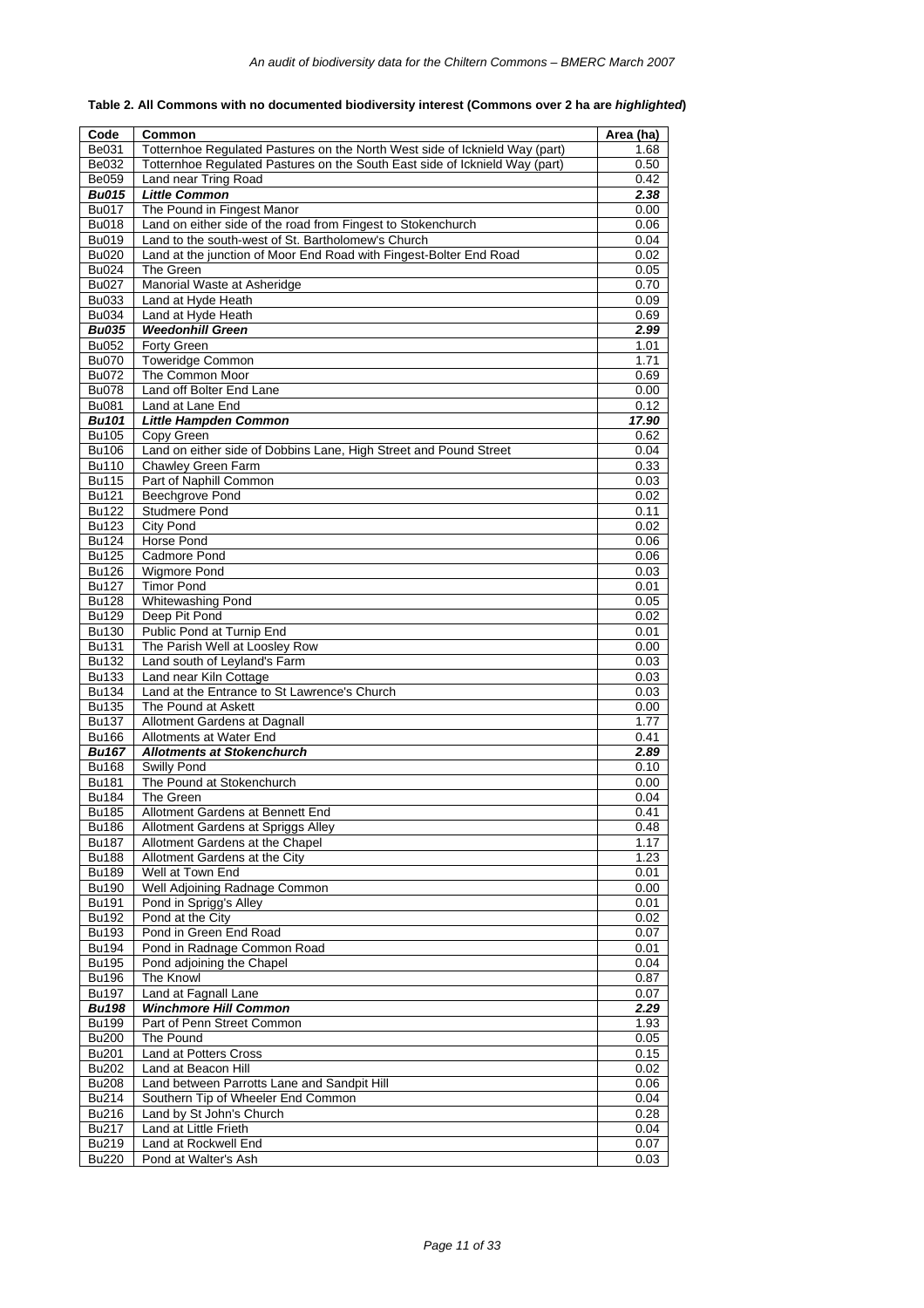| Code         | Common                                                                           | Area (ha) |
|--------------|----------------------------------------------------------------------------------|-----------|
| <b>Bu223</b> | Pond at Upper North Dean                                                         | 0.01      |
| <b>Bu224</b> | Ponds at Great Kingshill                                                         | 0.02      |
| <b>Bu225</b> | Pond by Cockpit hole                                                             | 0.11      |
| <b>Bu230</b> | Land to the north-east of Bray's wood                                            | 0.13      |
| <b>Bu231</b> | Land to the east of the Red Lion Public House                                    | 0.01      |
| <b>Bu240</b> | The Rag Pit                                                                      | 0.52      |
| <b>Bu249</b> | Land in Keepers Lane                                                             | 0.21      |
| <b>Bu258</b> | Part of Turville Heath                                                           | 0.01      |
| <b>Bu259</b> | Part of Cadmore End Common                                                       | 0.03      |
| <b>Bu261</b> | Part of Little Common                                                            | 0.14      |
| <b>Bu268</b> | Land at Penn Street                                                              | 0.39      |
| Bu271        | Land at Asheridge                                                                | 0.37      |
| <b>Bu272</b> | <b>Chenies Village Green</b>                                                     | 0.26      |
| <b>Bu286</b> | Land adjoining Church Lane                                                       | 0.40      |
| <b>Bu288</b> | Part of Southend Common                                                          | 0.02      |
| <b>Bu294</b> | Pond at Studley Green                                                            | 0.06      |
| <b>Bu295</b> | Pond at Beacons Bottom                                                           | 0.04      |
| <b>Bu301</b> | Chalkpit                                                                         | 0.19      |
| <b>Bu302</b> | Pond adjoining western side of Studdridge Lane                                   | 0.03      |
| <b>Bu303</b> | Pond near Widmer End Farm                                                        | 0.01      |
| <b>Bu304</b> | Land to the North of Cobblers Hill Farm                                          | 0.26      |
| He003        | <b>Hedges Wood Common</b>                                                        | 6.06      |
| He058        | Rag Pit                                                                          | 0.30      |
| He198        | <b>Manorial waste</b>                                                            | 6.82      |
| He203        | Track leading from Bradden Lane                                                  | 0.57      |
| He320        | Ponds close to the road between Park Farm to the north and Clayhill to the South | 0.18      |
| Ox003        | <b>Tinepit Pond</b>                                                              | 0.14      |
| Ox004        | Quern's Pond                                                                     | 0.22      |
| Ox005        | <b>Furzemoor Pond</b>                                                            | 0.14      |
| Ox006        | Hyde's Pond                                                                      | 0.22      |
| Ox009        | <b>Cookley Green</b>                                                             | 2.19      |
| Ox011        | Seven Pitts Pond                                                                 | 0.21      |
| Ox012        | <b>Shervilles Pond</b>                                                           | 0.03      |
| Ox013        | <b>Grays Pond</b>                                                                | 0.23      |
| Ox014        | <b>Cheesemore Pond</b>                                                           | 0.09      |
| Ox015        | The Ponds                                                                        | 0.61      |
| Ox034        | Land containing 3.715 acres or thereabouts in the parish of Crowmarsh            | 1.44      |
| Ox060        | The Pound                                                                        | 0.05      |
| Ox070        | <b>Widmore Pond</b>                                                              | 0.25      |
| Ox076        | <b>Bottom Wood</b>                                                               | 2.99      |
| Ox081        | <b>Chalk Pits</b>                                                                | 0.43      |
| Ox092        | Kidmore End Pond and The Pond, Park Lane                                         | 0.10      |

#### **5. Discussion**

#### **5.1 Protected sites**

Comprehensive data for protected sites is available across the AONB area, and the data given above is an accurate representation of the current situation. The precise boundaries of both the protected sites and the Commons are subject to small errors in the digitising process, which may result in small proportions of some Commons erroneously appearing to have a protected site designation.

One anomaly in the data across the AONB region is that the "Biological Notification Site" category is used only in Buckinghamshire; most of these sites were identified in the 1980s, before the current system of Local Wildlife Site criteria was in place (see DEFRA 2006). These BNS sites are being re-surveyed as part of the Buckinghamshire and Milton Keynes Wildlife Sites project, and will be reviewed against current LWS criteria, but given the number of BNS's remaining it will be some years before this re-survey programme is completed.

In Bedfordshire, Hertfordshire and Buckinghamshire there are some areas of land that are designated as both LWS and SSSI; such duplicate designation is allowed under the DEFRA guidance (DEFRA 2006) but does add a slight complication to the compilation of accurate statistics on protected sites. (In Buckinghamshire the intention is to de-designate LWS where they overlap SSSI.)

A summary of the protected site status for each Chiltern Common is given in Appendix 1, and has been supplied to CCB in spreadsheet format.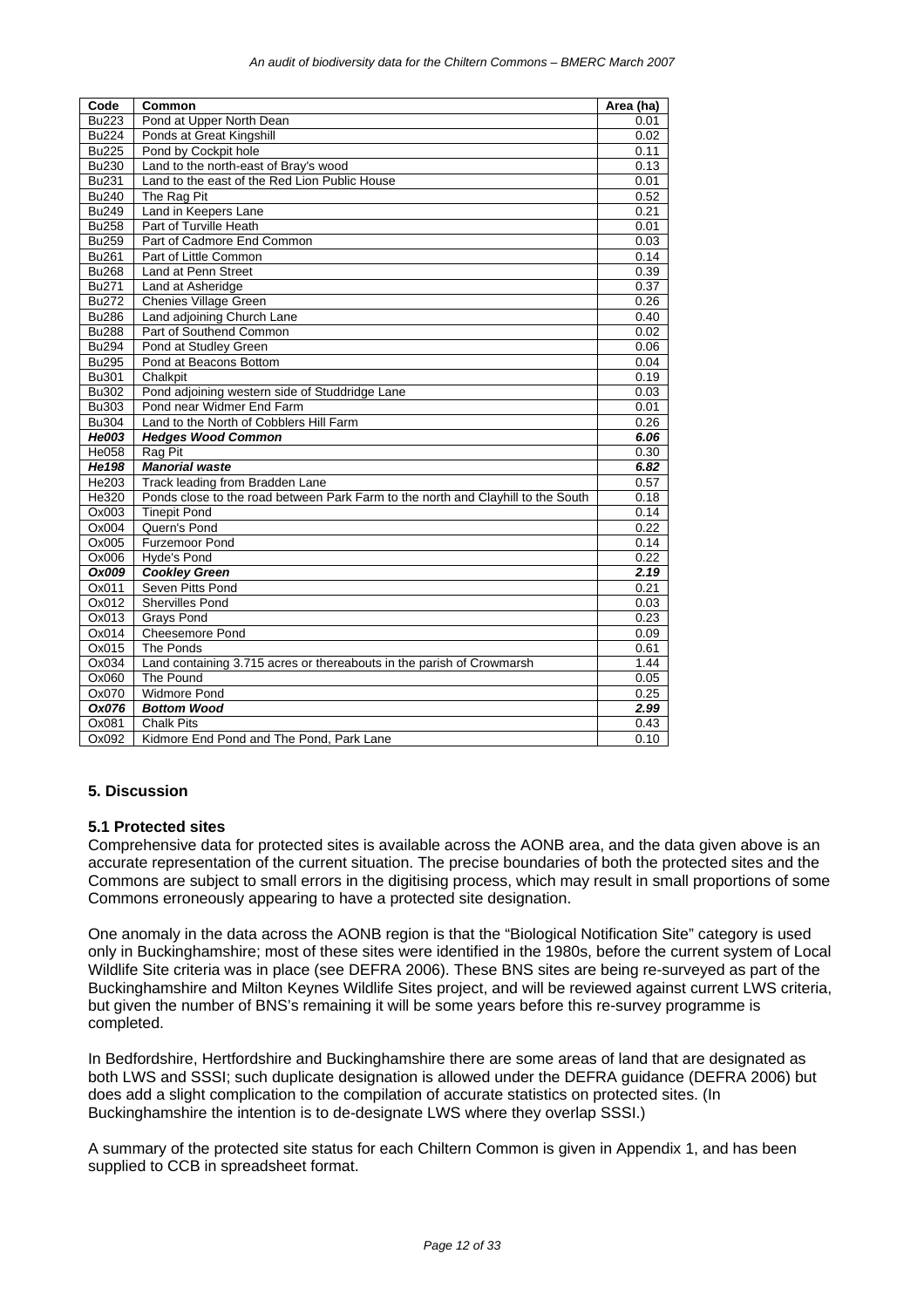#### **5.2 Habitats**

Most of the habitat analysis has been done on the national habitat inventory datasets provided by Natural England. These are known to contain errors, and having been compiled at national level will exclude smaller areas of habitat that are of local significance. Additional habitat data is available for some of the Commons, and could be further analysed if required for particular Commons. For those Commons that are also protected sites there will normally be a site citation, description or survey report available, and these can be supplied by the relevant Records Centre as required. In Oxfordshire, Bedfordshire and Hertfordshire some habitat data is available on GIS (see Table 3 below), although the habitat classifications used are different in each county. In Buckinghamshire digitised habitat data is not yet available, but a project to compile such data for the whole county (based on aerial photo interpretation) is in progress, using the Integrated Habitat System.

A summary of the UK BAP habitats and ancient woodland mapped for each Chiltern Common is given in Appendices 2 and 3, and has been supplied to CCB in spreadsheet format.

| Code         | Common                                                                           | Area   | <b>Habitat</b>   | <b>Held at</b> |
|--------------|----------------------------------------------------------------------------------|--------|------------------|----------------|
|              |                                                                                  | (ha)   | classification * |                |
| <b>Be004</b> | Whipsnade Heath                                                                  | 14.20  | NVC/IHS          | <b>BRMC</b>    |
| Be013        | <b>Dunstable Downs</b>                                                           | 47.30  | NVC/IHS          | <b>BRMC</b>    |
| Be018        | Studham Common                                                                   | 26.55  | NVC/IHS          | <b>BRMC</b>    |
| Be030        | Warden and Galley Hills                                                          | 47.59  | NVC/IHS          | <b>BRMC</b>    |
| Be034        | Public Chalk Quarry                                                              | 0.81   | NVC/IHS          | <b>BRMC</b>    |
| Be051        | Whipsnade Heath                                                                  | 7.43   | NVC/IHS          | <b>BRMC</b>    |
| He003        | <b>Hedges Wood Common</b>                                                        | 6.06   | Phase 1          | <b>HBRC</b>    |
| He047        | Northchurch and Berkhamsted Common                                               | 373.13 | Phase 1          | <b>HBRC</b>    |
| He058        | Rag Pit                                                                          | 0.30   | Phase 1          | <b>HBRC</b>    |
| He069        | <b>Berkhamsted Common</b>                                                        | 0.51   | Phase 1          | <b>HBRC</b>    |
| He072        | Lilley Hoo                                                                       | 75.36  | Phase 1          | <b>HBRC</b>    |
| He073        | Aldbury Common                                                                   | 112.17 | Phase 1          | <b>HBRC</b>    |
| He074        | Berkhamsted Common (part)                                                        | 64.86  | Phase 1          | <b>HBRC</b>    |
| He080        | <b>Little Heath</b>                                                              | 3.92   | Phase 1          | <b>HBRC</b>    |
| He081        | <b>Hudnall Common</b>                                                            | 47.52  | Phase 1          | <b>HBRC</b>    |
| He118        | Little Heath (part)                                                              | 4.78   | Phase 1          | <b>HBRC</b>    |
| He119        | Land on the west of Berkhamsted Common                                           | 0.18   | Phase 1          | <b>HBRC</b>    |
| He120        | Land Iying on the east side of Allotment Gardens and part of Aldbury Common      | 0.14   | Phase 1          | <b>HBRC</b>    |
| He192        | Manorial waste                                                                   | 2.54   | Phase 1          | <b>HBRC</b>    |
| He193        | Manorial waste                                                                   | 4.47   | Phase 1          | <b>HBRC</b>    |
| He196        | Part of Dean Lane                                                                | 0.46   | Phase 1          | <b>HBRC</b>    |
| He198        | Manorial waste                                                                   | 6.82   | Phase 1          | <b>HBRC</b>    |
| He200        | Green Lane                                                                       | 2.53   | Phase 1          | <b>HBRC</b>    |
| He203        | Track leading from Bradden Lane                                                  | 0.57   | Phase 1          | <b>HBRC</b>    |
| He265        | Little Heath                                                                     | 1.13   | Phase 1          | <b>HBRC</b>    |
| He281        | Dawes Common                                                                     | 5.08   | Phase 1          | <b>HBRC</b>    |
| He320        | Ponds close to the road between Park Farm to the north and Clayhill to the South | 0.18   | Phase 1          | <b>HBRC</b>    |
| Ox038        | Land in the parishes of Nettlebed, Highmoor and Rotherfield Peppard              | 236.95 | <b>BAP</b>       | <b>TVERC</b>   |
| Ox041        | <b>Hempton Plain</b>                                                             | 26.87  | <b>BAP</b>       | <b>TVERC</b>   |
| Ox050        | Land in the parishes of Checkendon CommonNuffield                                | 116.09 | <b>BAP</b>       | <b>TVERC</b>   |
| Ox069        | <b>Russells Water Common</b>                                                     | 108.82 | <b>BAP</b>       | <b>TVERC</b>   |
| Ox096        | Maidensgrove Scrubs                                                              | 17.33  | <b>BAP</b>       | <b>TVERC</b>   |
| Ox112        | Crowell Common                                                                   | 13.52  | <b>BAP</b>       | <b>TVERC</b>   |

#### **Table 3. GIS habitat data availability**

\* Habitat classifications used:

NVC/IHS – data provides NVC categories and a translation of these into IHS, digitised for the County Wildlife Sites in 2005 from previous survey data (mostly late 1990s)

Phase 1 – data sources unspecified

BAP – gives BAP Broad and Priority habitats, from aerial photo interpretation (2004-2006) and using previous surveys as additional sources of information

For details of these habitat classification systems see: http://www.nbn.org.uk/habitats/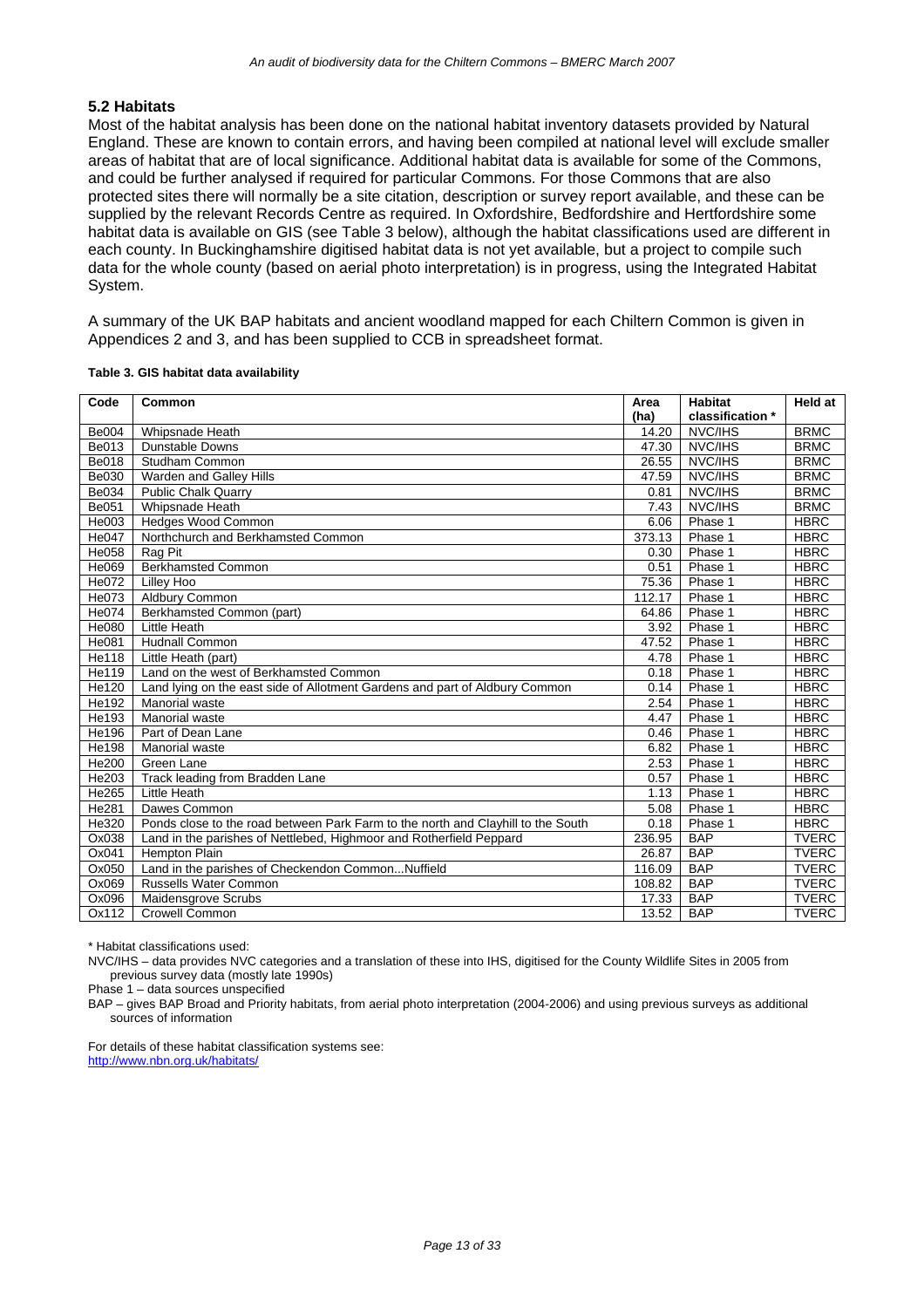#### **5.3 Habitat condition**

The condition of the SSSI land in England is assessed by Natural England, using categories agreed across England, Scotland, Wales, and Northern Ireland through the Joint Nature Conservation Committee. There are six reportable condition categories: favourable; unfavourable recovering; unfavourable no change; unfavourable declining; part destroyed and destroyed.

Table 4 below shows the condition assessments for those Commons that substantially overlap the SSSI units. The overlaps between Common boundaries and SSSI units are not always clearcut, so this data must be treated with caution, but the picture that emerges from the SSSI monitoring is positive, with only two Commons that are not either Favourable or Recovering, and none Declining.

| <b>SSSI</b>                       | <b>Habitat feature</b>                              | $\frac{9}{6}$<br>Favourable | % Unfavourable<br>Recovering | % Unfavourable<br>No Change | Common<br>Code | Common                            |
|-----------------------------------|-----------------------------------------------------|-----------------------------|------------------------------|-----------------------------|----------------|-----------------------------------|
| Ashridge                          | Broadleaved, mixed                                  | 15                          | 85                           |                             | <b>Bu067</b>   | <b>Pitstone Common</b>            |
| Commons And<br>Woods              | and yew woodland -<br>lowland                       |                             |                              |                             | <b>Bu099</b>   | Ivinghoe<br>Common                |
|                                   |                                                     |                             |                              |                             | <b>Bu114</b>   | Part of Pitstone<br>Common        |
|                                   |                                                     |                             |                              |                             | He073          | Aldbury Common                    |
| Aston Rowant<br>Woods             | Broadleaved, mixed<br>and yew woodland -<br>lowland | 100                         |                              |                             | Ox112          | <b>Crowell Common</b>             |
| <b>Bix Bottom</b>                 | Broadleaved, mixed<br>and yew woodland -<br>lowland | 100                         |                              |                             | Ox096          | Maidensgrove<br>Scrubs            |
| Chinnor Hill                      | Calcareous grassland -<br>lowland                   |                             | 100                          |                             | Ox041          | Hempton Plain                     |
| Dunstable And                     | Calcareous grassland -                              |                             | 100                          |                             | Be013          | <b>Dunstable Downs</b>            |
| Whipsnade<br>Downs                | lowland                                             |                             |                              | 100                         | Be034          | <b>Public Chalk</b><br>Quarry     |
| Galley And<br><b>Warden Hills</b> | Calcareous grassland -<br>lowland                   | 26                          | 42                           | 31                          | Be030          | Warden and<br><b>Galley Hills</b> |
| Moorend<br>Common                 | Acid grassland -<br>lowland                         | 100                         |                              |                             | <b>Bu082</b>   | Moor End<br>Common                |
|                                   | Broadleaved, mixed<br>and yew woodland -<br>lowland | 100                         |                              |                             |                |                                   |
| Naphill Common                    | Broadleaved, mixed<br>and yew woodland -<br>lowland | 100                         |                              |                             | Bu063          | Naphill Common                    |

|  |  |  | Table 4. Condition Assessment for those SSSI units that substantially coincide with Commons |
|--|--|--|---------------------------------------------------------------------------------------------|
|--|--|--|---------------------------------------------------------------------------------------------|

#### **5.4 Species**

One prominent example of a rare species that is especially associated with Commons is the Star-fruit, a Biodiversity Action Plan Priority species with very few native UK sites, nearly all of which are on the south Buckinghamshire Commons. The plant is associated with the edges of ponds and would have benefited from the grazing of Commons in past years.

However, although specific examples such as the above can be found, it is difficult to compare and analyse species data across the Commons due the inherent variability within the data. This is the result of a number of factors, including: variation in recording effort (e.g. due to volunteer availability and interest); variation in accessibility of the various Commons; and variation in policy/capacity of the four records centres for dealing with species data. Where data does exist, it is difficult to be certain how it relates to the Commons, especially the smaller ones – records may have been assigned to a grid reference that falls within the Common but not actually refer to the Common in the site name, or vice-versa records which refer to Commons in the site name may have been allocated to grid references that fall outside the Common boundary. And even where records do appear to be linked to Commons through their grid references and site names, it is not always obvious whether the records imply breeding populations or sightings of vagrant species.

Nonetheless, from the data that is available it is clear that many of the Commons do support declining, rare and protected species (and of course this is part of the reason for a high proportion of the larger Commons having some form of protected site designation).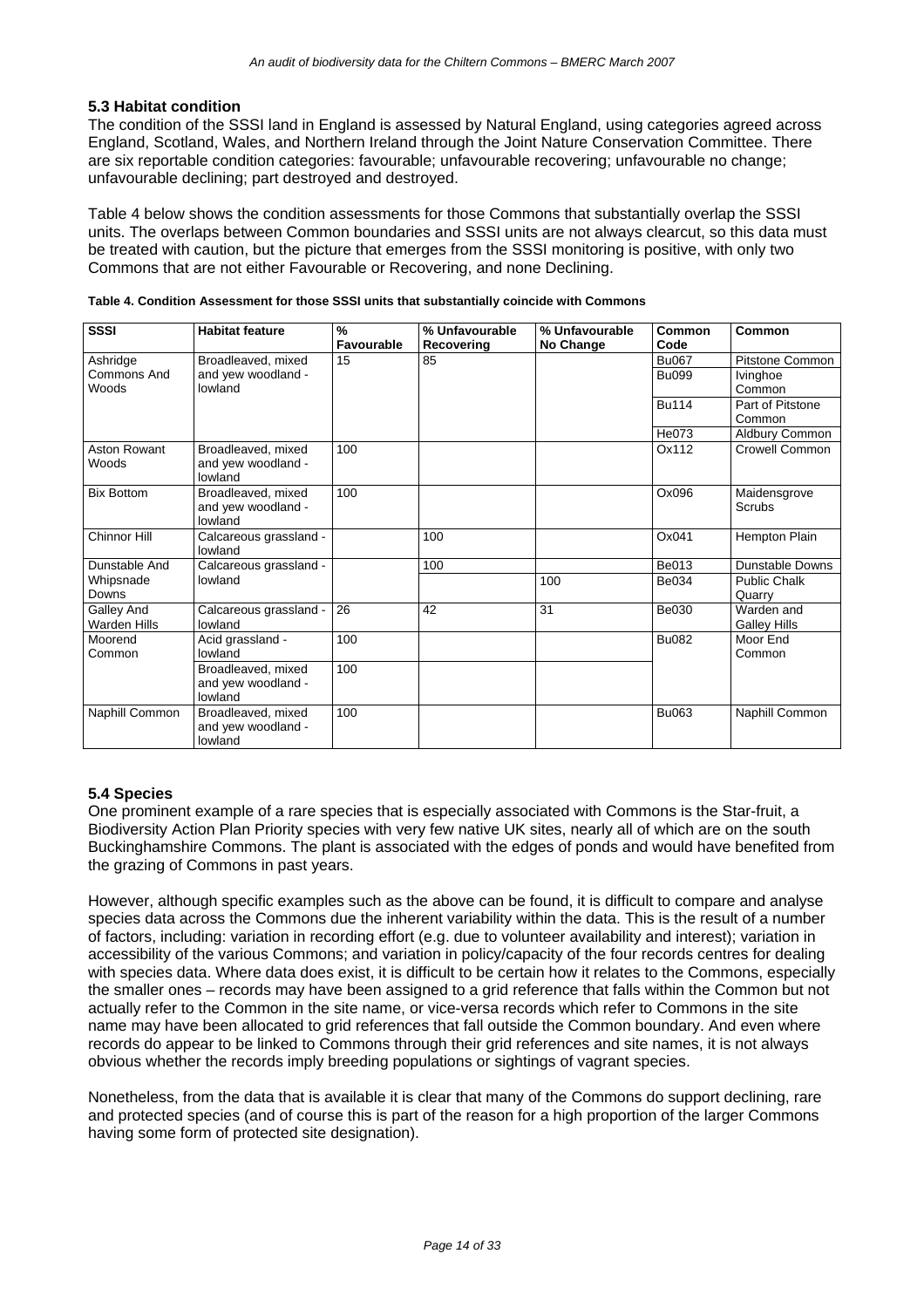In an attempt to get round the problems of associating species records to particular sites, we experimented with analysing the records for all the 1-kilometre squares that overlap the Commons. There are 261 such 1 km squares. We assigned all available species records to the relevant square, and calculated how many different species were recorded from each square within various categories, e.g. number of protected species recorded per 1-km square, number of BAP species per square etc. This allowed us to see which 1km squares seemed to be 'hotspots' for the various categories. However, the results still seemed to be overwhelmingly a reflection of recording effort rather than any genuine ecological variation. Squares with high numbers of rare/protected species tend to be those with SSSIs or Local Wildlife Sites that have been subject to much recording work over the years. An example of these 1-km square hotspot maps is shown in Map 2, at the end of this document.

Table 1 (above) lists those Commons that have notable species records mapped within their boundaries (see column headed "Documented species interest?"), and in sections 5.3.1 and 5.3.2 below species data for two individual Commons is discussed further.

#### **5.4.1 Moor End Common, Buckinghamshire**

This Common is in large part a SSSI, and has been well surveyed by local recorders and recording groups. It sits in a 1km square that scores highly for BAP and Protected species, as well as for birds of conservation concern and rare plants. Most of the species recorded in this 1km square are associated with the Common itself, which is clearly of great importance in supporting a wide range of wildlife species (Table 5).

| Group | <b>English name</b>                 | <b>Protected</b> | UK BAP                               | <b>National Status</b> | <b>RSPB Conservation</b><br>Concern |
|-------|-------------------------------------|------------------|--------------------------------------|------------------------|-------------------------------------|
| birds | Northern Goshawk                    | Sch 1 Pt 1       |                                      |                        |                                     |
| birds | <b>Sky Lark</b>                     |                  | BAP + Principal<br>Importance        |                        | <b>Red List</b>                     |
| birds | <b>Tree Pipit</b>                   |                  |                                      |                        | Amber List                          |
| birds | Common Linnet                       |                  | <b>BAP + Principal</b><br>Importance |                        | <b>Red List</b>                     |
| birds | Hawfinch                            |                  |                                      |                        | Amber List                          |
| birds | <b>Stock Pigeon</b>                 |                  |                                      |                        | Amber List                          |
| birds | Common Cuckoo                       |                  |                                      |                        | Amber List                          |
| birds | <b>House Martin</b>                 |                  |                                      |                        | <b>Amber List</b>                   |
| birds | <b>Lesser Spotted</b><br>Woodpecker |                  |                                      |                        | <b>Red List</b>                     |
| birds | Yellowhammer                        |                  |                                      |                        | <b>Red List</b>                     |
| birds | <b>Reed Bunting</b>                 |                  | BAP + Principal<br>Importance        |                        | <b>Red List</b>                     |
| birds | Common Kestrel                      |                  |                                      |                        | Amber List                          |
| birds | <b>Brambling</b>                    | Sch 1 Pt 1       |                                      |                        |                                     |
| birds | <b>Barn Swallow</b>                 |                  |                                      |                        | <b>Amber List</b>                   |
| birds | <b>Black-headed Gull</b>            |                  |                                      |                        | <b>Amber List</b>                   |
| birds | Common Grasshopper<br>Warbler       |                  |                                      |                        | <b>Red List</b>                     |
| birds | Common Nightingale                  |                  |                                      |                        | Amber List                          |
| birds | <b>Red Kite</b>                     | Sch 1 Pt 1       |                                      |                        | <b>Amber List</b>                   |
| birds | Spotted Flycatcher                  |                  | BAP + Principal<br>Importance        |                        | <b>Red List</b>                     |
| birds | <b>Willow Tit</b>                   |                  |                                      |                        | <b>Red List</b>                     |
| birds | <b>Marsh Tit</b>                    |                  |                                      |                        | <b>Red List</b>                     |
| birds | House Sparrow                       |                  |                                      |                        | <b>Red List</b>                     |
| birds | <b>Eurasian Tree Sparrow</b>        |                  | BAP + Principal<br>Importance        |                        | <b>Red List</b>                     |
| birds | <b>Willow Warbler</b>               |                  |                                      |                        | Amber List                          |
| birds | Green Woodpecker                    |                  |                                      |                        | Amber List                          |
| birds | <b>Hedge Accentor</b>               |                  |                                      |                        | Amber List                          |
| birds | Common Bullfinch                    |                  | BAP + Principal<br>Importance        |                        | <b>Red List</b>                     |
| birds | Firecrest                           | Sch 1 Pt 1       |                                      |                        | Amber List                          |
| birds | Goldcrest                           |                  |                                      |                        | Amber List                          |
| birds | Eurasian Woodcock                   |                  |                                      |                        | Amber List                          |
| birds | European Turtle Dove                |                  | <b>BAP + Principal</b><br>Importance |                        | <b>Red List</b>                     |
| birds | Common Starling                     |                  |                                      |                        | <b>Red List</b>                     |
| birds | Redwing                             | Sch 1 Pt 1       |                                      |                        |                                     |

|  | Table 5. Notable species recorded from Moor End Common (based on data held at BMERC) |
|--|--------------------------------------------------------------------------------------|
|  |                                                                                      |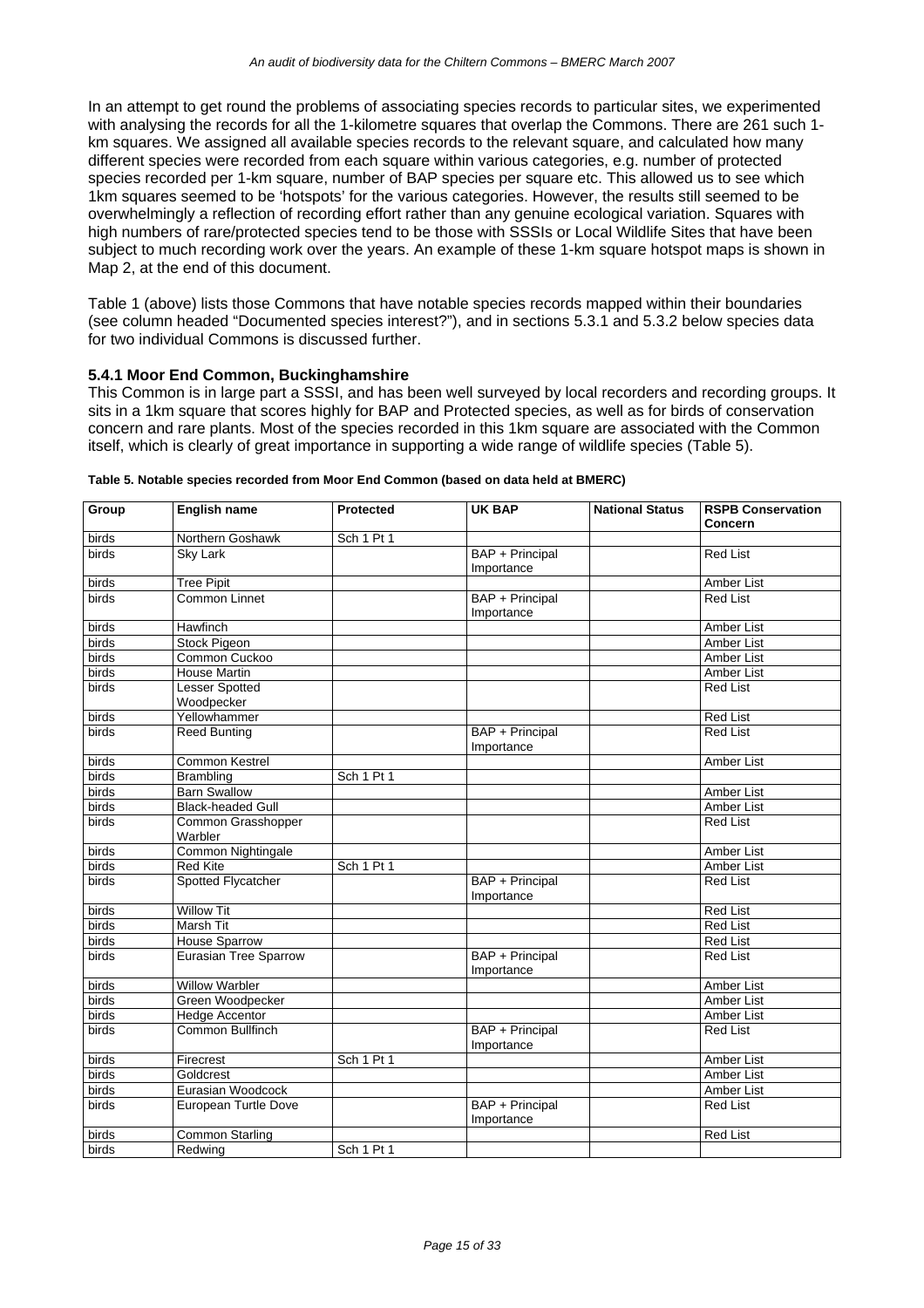| <b>Group</b>            | English name                          | <b>Protected</b>                    | UK BAP                        | <b>National Status</b>    | <b>RSPB Conservation</b><br>Concern |
|-------------------------|---------------------------------------|-------------------------------------|-------------------------------|---------------------------|-------------------------------------|
| birds                   | Song Thrush                           |                                     | BAP + Principal<br>Importance |                           | <b>Red List</b>                     |
| birds                   | Fieldfare                             | Sch 1 Pt 1                          |                               |                           | Amber List                          |
| birds                   | Mistle Thrush                         |                                     |                               |                           | Amber List                          |
| birds                   | <b>Barn Owl</b>                       | Sch 1 Pt 1                          |                               |                           | Amber List                          |
| insects:<br>butterflies | Purple Emperor                        |                                     |                               | Nationally<br>Scarce/Nb   |                                     |
| mammals                 | <b>Hazel Dormouse</b>                 | European protected;<br>Sch 5 (full) | BAP + Principal<br>Importance |                           |                                     |
| mosses                  | Sand Feather-moss                     |                                     |                               | <b>Nationally Scarce</b>  |                                     |
| vascular<br>plants      | <b>Stinking Chamomile</b>             |                                     |                               | Vulnerable                |                                     |
| vascular<br>plants      | Narrow-lipped Helleborine             |                                     |                               | Data Deficient:<br>Scarce |                                     |
| vascular<br>plants      | <b>Common Cudweed</b>                 |                                     |                               | <b>Near Threatened</b>    |                                     |
| vascular<br>plants      | Petty whin                            |                                     |                               | <b>Near Threatened</b>    |                                     |
| vascular<br>plants      | Wood Barley                           |                                     |                               | Scarce                    |                                     |
| vascular<br>plants      | Weasel's-snout / Lesser<br>Snapdragon |                                     |                               | Vulnerable                |                                     |
| vascular<br>plants      | <b>Fringed Water-lily</b>             |                                     |                               | Scarce                    |                                     |
| vascular<br>plants      | Green-winged Orchid                   |                                     |                               | Near Threatened           |                                     |
| vascular<br>plants      | Water-soldier                         |                                     |                               | Near Threatened;<br>Rare  |                                     |
| vascular<br>plants      | Heath Dog-violet                      |                                     |                               | Near Threatened           |                                     |

#### **5.4.2 Dunstable Downs Common, Bedfordshire**

This Common crosses three 1km squares, one of which (TL0019) has records for approx. 60 notable species, including ten bird species listed as Biodiversity Action Plan Priority species. The other two 1km squares have no rare species listed. Most of the area of Common land within square TL0019 is also a SSSI, and is likely to be supporting many of the notable species. However, the Common forms only about 25% of the square TL0019, and the area marked on the Ordnance Survey map as "Dunstable Downs" extends over a wider area than the Common, so from the records alone it is difficult to give a good estimate of how many of these species would be breeding on the Common land itself. However, it is clear that this Common provides significant resources for the range of notable species found in the area.

#### **6. Recommendations and future developments**

#### **6.1 Protected sites**

- One Common, Great Hampden Common, is mapped as including a UK BAP Priority habitat but is not currently protected (see section 4.3 above), this Common should be considered for survey under the LWS process.
- CCB and the four LERCs should liaise to ensure that information on the protected status of Commons is made available to all involved with the planning process, both strategically and in development control.
- All relevant organisations should liase to maximise opportunities for maintaining and enhancing the biodiversity interest of protected Commons, e.g. by targeting agri-environment scheme funding towards sustainable management for the Commons.

#### **6.2 Priority habitats**

Habitat information on the Commons, as for the Chilterns as a whole, remains patchy in coverage and somewhat variable in approach. Comprehensive habitat mapping across the region may be achievable through aerial photo interpretation, where resources for this are available. Local habitat surveys of particular sites (e.g. LWS) can be a valuable part of this process, but these will be most useful if the data collected is in a consistent format and able to be incorporated into wider habitat mapping systems. Natural England are currently promoting the Integrated Habitat System as a way of combining and interpreting local habitat datasets at regional or national level; projects aimed at translating existing data into IHS format are currently underway in Oxfordshire (through a South-east England regional project), and some habitat data for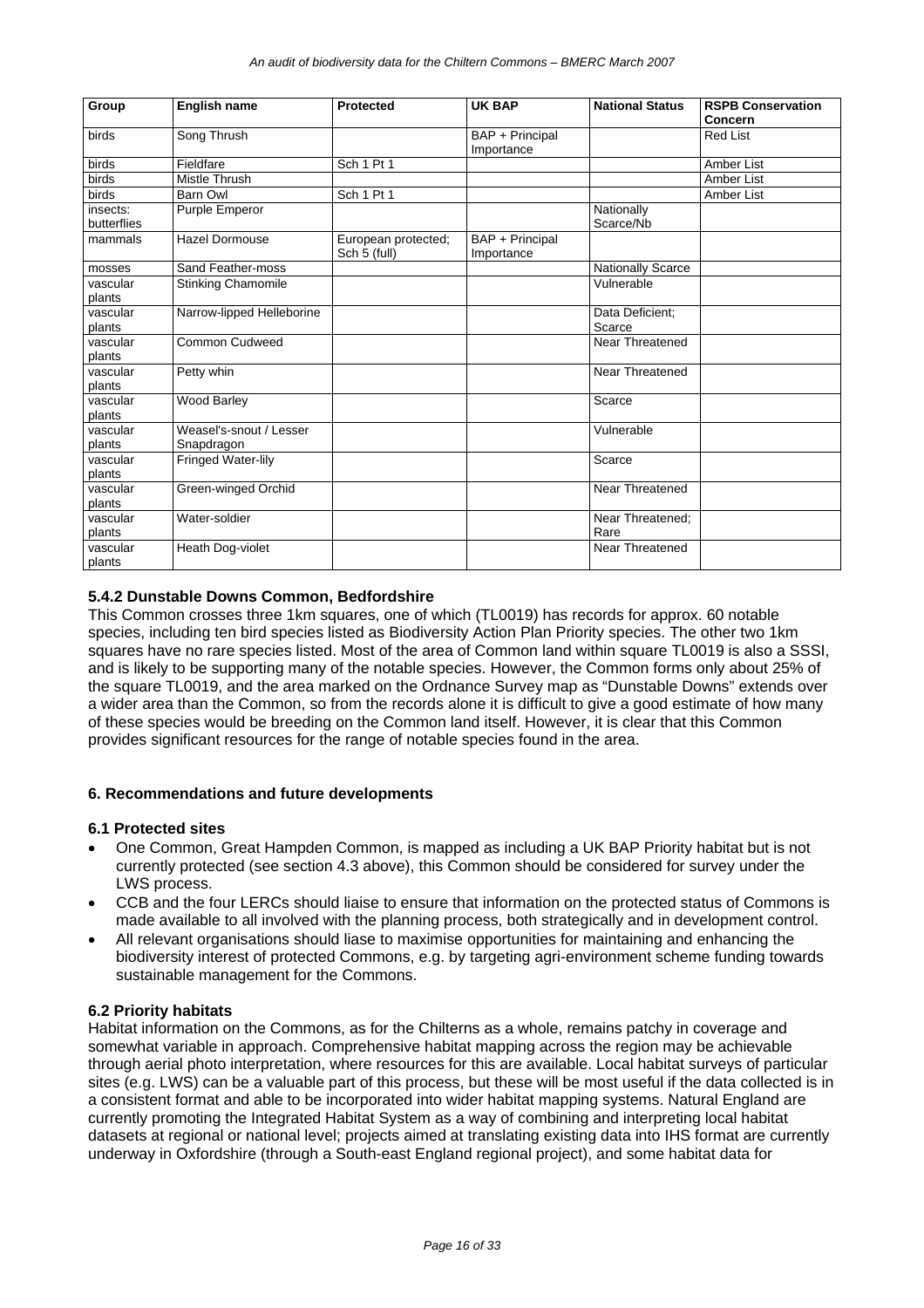Bedfordshire has been translated into IHS format. In Bucks a new habitat mapping project is being carried out by the County Council Countryside team and BMERC, using IHS as its principal habitat classification. So both coverage and consistency should improve over time, as resources allow.

- Any habitat surveys proposed for the Commons should be undertaken using methodologies that can be linked to the existing and developing county and regional projects.
- County and regional projects to improve habitat data coverage and consistency should be supported wherever possible.

#### **6.3 Notable species**

The collation of species records from a variety of sources, including volunteers and voluntary recording groups, remains part of the core work of the records centres, and data will continue to accumulate in this way.

- More targeted recording could be developed jointly between CCB, the records centres, and any relevant recording groups (both those aimed at species groups and those aimed at local sites/areas). Such recording would be of particular interest on Commons that are currently now well studied, and especially in advance of drawing up management plans for any of the Commons.
- Liaison should be maintained with other national and local recording schemes and projects, ensuring that opportunities for the Commons to be included in these are not missed.
- One relatively large Common currently has no records of notable species (nor Priority habitats), further recording at this site would be valuable: Bu101 - Little Hampden Common (17.9 ha).

#### **6.4 Monitoring habitats and species**

Availability of monitoring data is clearly desirable for a variety of reasons, e.g. to monitor BAP targets, to assess the effectiveness of site management, and to look at the impacts on the Commons of wider policy matters. Meaningful monitoring data can be a powerful tool for influencing policy and inspiring change. However, collecting data suitable for monitoring is fraught with difficulties. It can be difficult to define what should be monitored, and how, in order to provide valid information; collecting the data can be resourceintensive (and sometimes rather monotonous!); and it can be difficult to maintain consistent data collection over long enough periods of time.

Despite these difficulties, there are examples of successful projects, e.g. (for species) the bird monitoring schemes run by the British Trust for Ornithology, the transect programme organised by Butterfly Conservation, and the Local Change project organised by the Botanical Society of the British Isles. County Wildlife Sites are being monitored in Bedfordshire and Oxfordshire as resources allow. For site-based and habitat monitoring, the condition assessment approach developed by Natural England, the Countryside Council for Wales and the Joint Nature Conservation Committee provides a useful model (e.g. JNCC 2004a,b; Robertson and Jefferson 2000), and one that has been adapted for local use by BBOWT and others.

Full monitoring of all Commons would require an enormous input of resources, and is not realistic. Monitoring should be carefully targeted, and kept as simple as possible in order to maximise the chances of sustaining it over a reasonable time period. Options for prioritising monitoring work include: targeting those Commons that are undergoing change, and/or those that are being actively managed; targeting those Commons that are particularly vulnerable to change; selecting a sample of Commons that are 'representative' in some way; selecting a set of 'indicator' species; resisting the temptation to monitor everything every year!

- The first job is to decide what needs monitoring and why.
- Any proposed monitoring project needs careful preparation to ensure that it is addressing relevant priorities; will provide reliable information; will have sufficient resources for fieldwork, data management and interpretation; and is cost-effective.
- There are opportunities to work with local volunteers to set up site-specific monitoring programmes.
- For wider monitoring across the region the best approach may be to link with existing projects, encouraging local volunteers to participate in these wider projects.
- It would be useful to organise a workshop or conference to discuss monitoring and share experience.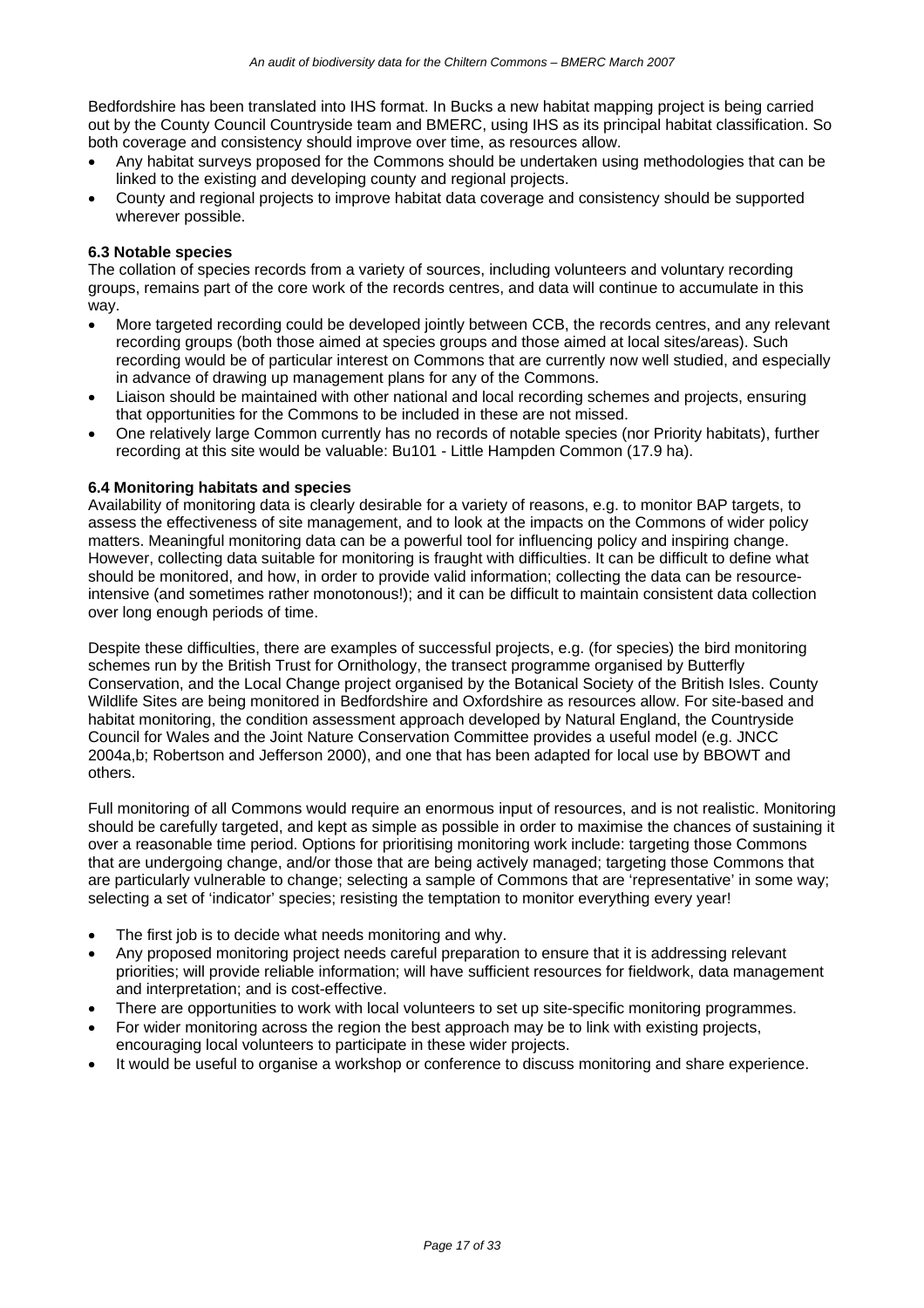#### **6.5 Other data**

Although computerised data on GIS and databases has many uses, it is not the only type of information available! Much information on the biodiversity of Commons is out there in people's diaries, photographs and brains, and may never reach any of the formal recording schemes. Projects aimed at capturing some of this information can be valuable, as shown in local examples such as the current Special Trees of the Chilterns project, and a BBOWT project from the 1990s that involved face-to-face interviews with reserve wardens and other volunteers in order to capture both species records and accounts of the site's history.

Photographic records can provide excellent information on habitats and change. Potential projects include: tracking down historical photos and then trying to re-find and re-photograph the same views; setting up new photomonitoring projects (i.e. 'fixed-point photos'); using digital photography and websites to capture images from a wide public (see for example http://www.geograph.org.uk).

Such data can be difficult to categorise and analyse, and also runs the risk of accumulating for its own sake, rather than being used to any useful purpose, but projects that are well planned and clearly defined can produce very good results.

#### **7. References**

DEFRA. 2006. *Local Sites - guidance on their identification, selection and management*. DEFRA, London. JNCC. 2004a. Common Standards Monitoring guidance for lowland grassland habitats. See: http://www.jncc.gov.uk/page-2199

- JNCC. 2004b. Common Standards Monitoring guidance for woodland habitats. See: http://www.jncc.gov.uk/page-2199
- Robertson, H.J. & Jefferson, R.J. 2000. *Monitoring the condition of lowland grassland SSSIs. I. English Natures rapid assessment method.* English Nature Research Report 315, Peterborough.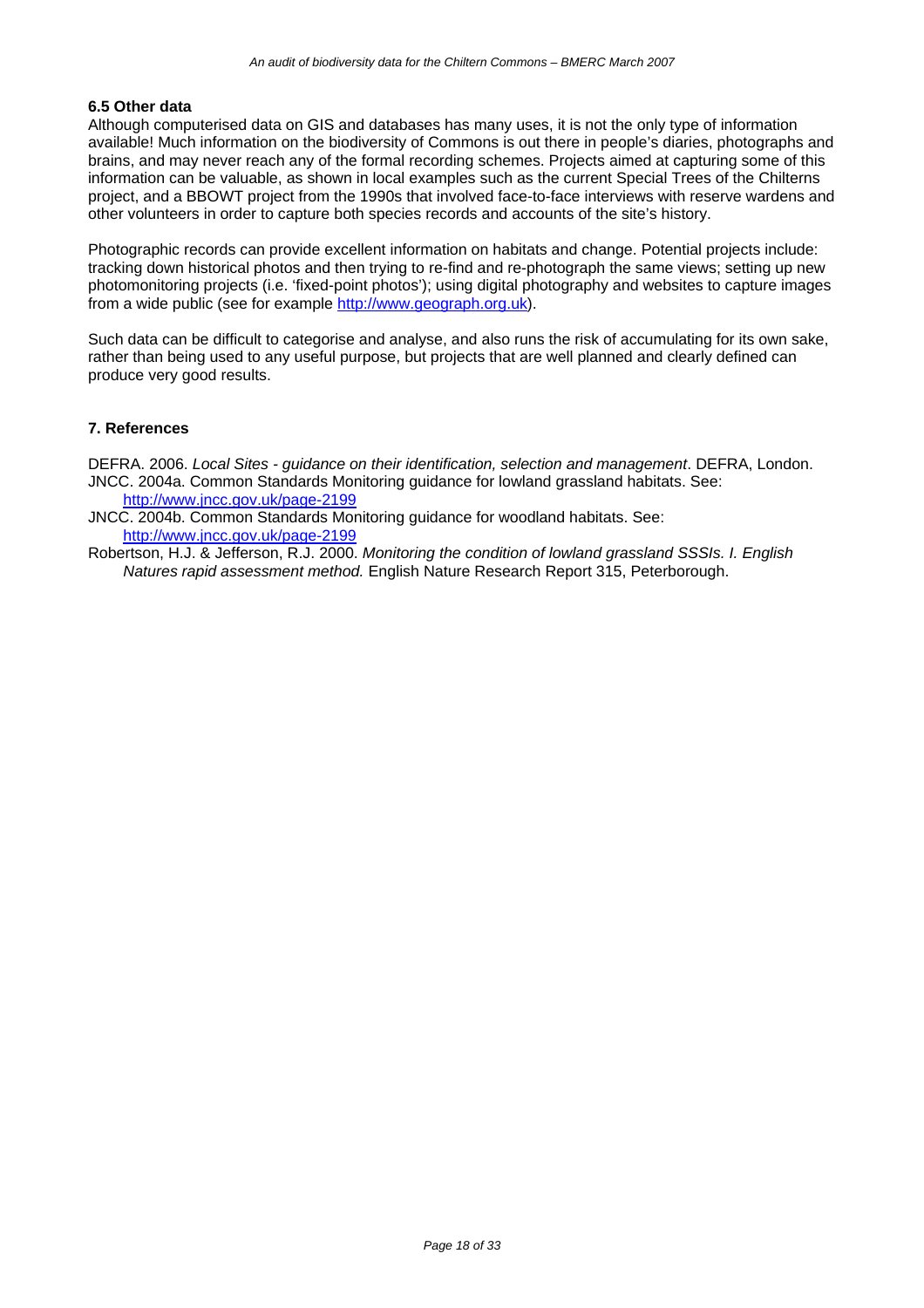### **Appendix 1: Commons and protected sites**

| Code         | Common                                                                              | <b>Total area</b> | <b>SAC</b> area | <b>SSSI</b> area | <b>CWS</b> area  | <b>BNS Area</b> |
|--------------|-------------------------------------------------------------------------------------|-------------------|-----------------|------------------|------------------|-----------------|
| <b>Be004</b> |                                                                                     | (ha)              | (ha)            | (ha)             | (ha)             | (ha)            |
|              | <b>Whipsnade Heath</b><br>Be013   Dunstable Downs                                   | 14.202<br>47.297  |                 |                  | 12.858<br>37.122 |                 |
|              | Be018 Studham Common                                                                | 26.546            |                 | 37.092           | 26.123           |                 |
|              | Be030   Warden and Galley Hills                                                     | 47.595            |                 | 41.150           | 45.172           |                 |
|              | Be031 Totternhoe Regulated Pastures on the North West side                          | 1.684             |                 |                  |                  |                 |
| Be032        | of Icknield Way (part)<br>Totternhoe Regulated Pastures on the South East side      | 0.500             |                 |                  |                  |                 |
|              | of Icknield Way (part)                                                              |                   |                 |                  |                  |                 |
| <b>Be034</b> | <b>Public Chalk Quarry</b>                                                          | 0.807             |                 | 0.807            | 0.752            |                 |
|              | Be051 Whipsnade Heath                                                               | 7.429             |                 |                  | 6.552            |                 |
|              | Be059 Land near Tring Road                                                          | 0.420             |                 |                  |                  |                 |
| <b>Bu001</b> | <b>Booker Common</b>                                                                | 36.445            |                 |                  | 19.969           | 11.081          |
|              | Bu002 Newmer Common                                                                 | 4.064             |                 |                  |                  | 3.449           |
|              | Bu005 Northend Common<br>Bu006 Turville Heath                                       | 13.156            |                 |                  |                  | 2.013           |
|              |                                                                                     | 20.912            |                 |                  |                  | 17.455          |
|              | Bu009   Summer Heath                                                                | 8.235             |                 |                  |                  | 7.633           |
|              | Bu010 Gravesend                                                                     | 0.009             |                 |                  | 0.002            |                 |
|              | Bu013   Bolters End Common                                                          | 9.463             |                 |                  | 1.580            |                 |
|              | Bu014 Cadmore End Common                                                            | 19.094            |                 |                  |                  | 17.299          |
|              | Bu015   Little Common                                                               | 2.380             |                 |                  |                  |                 |
|              | Bu016 Northern Corner of Moorend Common                                             | 0.058             |                 | 0.001            |                  |                 |
|              | Bu017   The Pound in Fingest Manor                                                  | 0.004             |                 |                  |                  |                 |
| <b>Bu018</b> | Land on either side of the road from Fingest to<br>Stokenchurch                     | 0.064             |                 |                  |                  |                 |
| <b>Bu019</b> | Land to the south-west of St. Bartholomew's Church                                  | 0.039             |                 |                  |                  |                 |
|              | Bu020 Land at the junction of Moor End Road with Fingest-<br><b>Bolter End Road</b> | 0.017             |                 |                  |                  |                 |
|              | Bu021 Hawridge and Cholesbury Commons                                               | 42.623            |                 |                  | 29.726           |                 |
|              | Bu024 The Green                                                                     |                   |                 |                  |                  |                 |
|              |                                                                                     | 0.054             |                 |                  |                  |                 |
|              | Bu025   Land extending Southwards from Cholesbury Common                            | 1.339<br>7.701    |                 |                  | 0.293            |                 |
|              | Bu026   Land including Bank Green and Peppett Green                                 |                   |                 |                  |                  | 0.865           |
|              | Bu027   Manorial Waste at Asheridge                                                 | 0.696             |                 |                  |                  |                 |
|              | Bu028   Manorial Waste at Chartridge                                                | 3.619             |                 |                  |                  | 0.388           |
|              | Bu032   Manorial Waste in Little Hundridge Lane                                     | 0.728             |                 |                  |                  | 0.197           |
|              | Bu033   Land at Hyde Heath                                                          | 0.094             |                 |                  |                  |                 |
|              | Bu034 Land at Hyde Heath                                                            | 0.692             |                 |                  |                  |                 |
|              | Bu035 Weedonhill Green                                                              | 2.990             |                 |                  |                  |                 |
|              | Bu048   Ditchfield Common                                                           | 4.628             |                 |                  |                  | 0.090           |
| <b>Bu049</b> | Moor Common                                                                         | 5.167             |                 |                  |                  | 3.919           |
|              | Bu050 Marlow Common                                                                 | 23.283            |                 |                  |                  | 12.891          |
|              | Bu052 Forty Green                                                                   | 1.010             |                 |                  |                  |                 |
| <b>Bu055</b> | Hundridge Wood                                                                      | 6.389             |                 |                  |                  | 6.367           |
|              | Bu063 Naphill Common                                                                | 61.087            | 60.898          | 60.896           |                  |                 |
| <b>Bu067</b> | <b>Pitstone Common</b>                                                              | 23.840            | 23.840          | 23.840           | 23.831           |                 |
|              | Bu070   Toweridge Common                                                            | 1.711             |                 |                  |                  |                 |
|              | Bu072   The Common Moor                                                             | 0.688             |                 |                  |                  |                 |
|              | Bu073 Downley Common                                                                | 22.255            |                 |                  |                  | 20.764          |
|              | Bu074   Wheeler End Common                                                          | 14.263            |                 |                  |                  | 9.522           |
|              | Bu077 Part of Wheeler End Common                                                    | 5.232             |                 |                  |                  | 2.778           |
|              | Bu078 Land off Bolter End Lane                                                      | 0.005             |                 |                  |                  |                 |
|              | Bu079   Handleton Common                                                            | 4.081             |                 |                  |                  | 2.393           |
|              | Bu081   Land at Lane End                                                            | 0.118             |                 |                  |                  |                 |
|              | Bu082 Moor End Common                                                               | 23.240            |                 | 21.361           |                  |                 |
|              | Bu085   Big Round Green                                                             | 0.614             |                 |                  | 0.142            |                 |
| <b>Bu087</b> | <b>Ibstone Common</b>                                                               | 16.607            |                 |                  |                  | 3.033           |
| <b>Bu091</b> | <b>Bradenham Hill</b>                                                               | 4.867             | 0.441           | 0.441            |                  | 1.654           |
|              | Bu098 Coleshill Pond                                                                | 0.198             |                 |                  |                  |                 |
|              | Bu099   Ivinghoe Common                                                             | 70.706            | 70.105          | 70.109           | 70.533           |                 |
|              | Bu101   Little Hampden Common                                                       | 17.902            |                 |                  |                  |                 |
|              | Bu105 Copy Green                                                                    | 0.621             |                 |                  |                  |                 |
| Bu106        | Land on either side of Dobbins Lane, High Street and<br><b>Pound Street</b>         | 0.035             |                 |                  |                  |                 |
| <b>Bu110</b> | <b>Chawley Green Farm</b>                                                           | 0.332             |                 |                  |                  |                 |
|              | Bu114   Part of Pitstone Common                                                     | 0.156             | 0.156           | 0.156            | 0.150            |                 |
|              | Bu115   Part of Naphill Common                                                      | 0.028             |                 |                  |                  |                 |
|              | Bu116 Part of Downley Common                                                        | 0.047             |                 |                  |                  | 0.046           |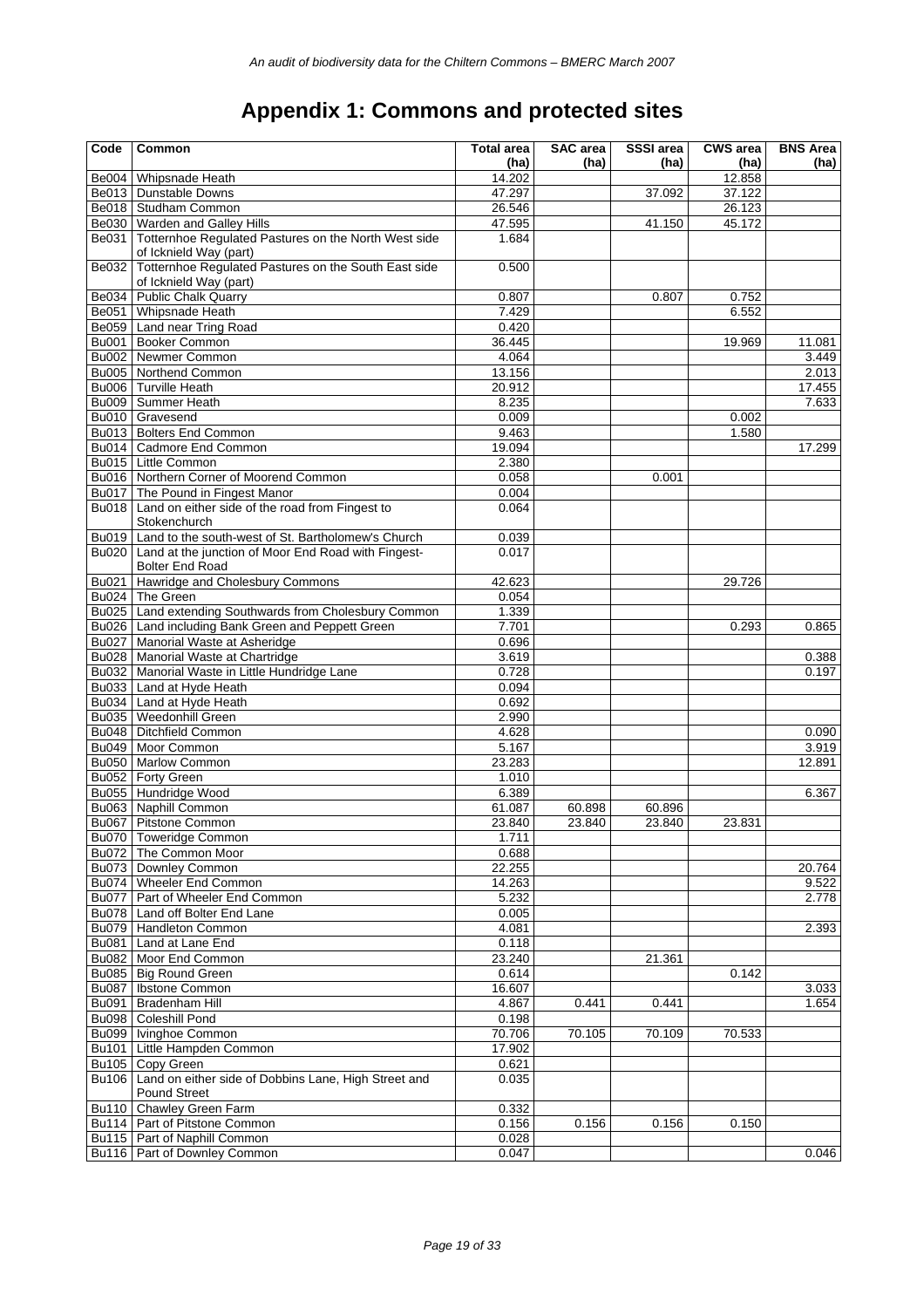| Code | Common                                                         | <b>Total area</b> | SAC area | SSSI area | <b>CWS</b> area | <b>BNS Area</b> |
|------|----------------------------------------------------------------|-------------------|----------|-----------|-----------------|-----------------|
|      | Bu117 Part of Booker Common                                    | (ha)              | (ha)     | (ha)      | (ha)            | (ha)            |
|      | Bu118 Part of Newmer Common                                    | 1.013<br>0.072    |          |           | 0.039           | 0.015<br>0.072  |
|      | Bu121 Beechgrove Pond                                          | 0.022             |          |           |                 |                 |
|      | Bu122 Studmere Pond                                            | 0.108             |          |           |                 |                 |
|      | Bu123 City Pond                                                | 0.019             |          |           |                 |                 |
|      | Bu124 Horse Pond                                               | 0.060             |          |           |                 |                 |
|      | Bu125 Cadmore Pond                                             | 0.059             |          |           |                 |                 |
|      | Bu126 Wigmore Pond                                             | 0.030             |          |           |                 |                 |
|      | Bu127 Timor Pond                                               | 0.009             |          |           |                 |                 |
|      | Bu128 Whitewashing Pond                                        | 0.048             |          |           |                 |                 |
|      | Bu129 Deep Pit Pond                                            | 0.018             |          |           |                 |                 |
|      | Bu130   Public Pond at Turnip End                              | 0.010             |          |           |                 |                 |
|      | Bu131 The Parish Well at Loosley Row                           | 0.001             |          |           |                 |                 |
|      | Bu132 Land south of Leyland's Farm                             | 0.030             |          |           |                 |                 |
|      | Bu133   Land near Kiln Cottage                                 | 0.029             |          |           |                 |                 |
|      | Bu134 Land at the Entrance to St Lawrence's Church             | 0.033             |          |           |                 |                 |
|      | Bu135   The Pound at Askett                                    | 0.001             |          |           |                 |                 |
|      | Bu137 Allotment Gardens at Dagnall                             | 1.766             |          |           |                 |                 |
|      | Bu142 Southend Common                                          | 1.968             |          |           |                 | 1.248           |
|      | Bu148 Great Hampden Common                                     | 23.666            |          |           |                 |                 |
|      | Bu157 West Wycombe Hill                                        | 21.219            |          |           | 17.236          |                 |
|      | Bu166 Allotments at Water End                                  | 0.410             |          |           |                 |                 |
|      | Bu167 Allotments at Stokenchurch<br>Bu168 Swilly Pond          | 2.888             |          |           |                 |                 |
|      | Bu181   The Pound at Stokenchurch                              | 0.102<br>0.002    |          |           |                 |                 |
|      | Bu184 The Green                                                | 0.036             |          |           |                 |                 |
|      | Bu185 Allotment Gardens at Bennett End                         | 0.409             |          |           |                 |                 |
|      | Bu186 Allotment Gardens at Spriggs Alley                       | 0.476             |          |           |                 |                 |
|      | Bu187   Allotment Gardens at the Chapel                        | 1.174             |          |           |                 |                 |
|      | Bu188   Allotment Gardens at the City                          | 1.234             |          |           |                 |                 |
|      | Bu189 Well at Town End                                         | 0.009             |          |           |                 |                 |
|      | Bu190   Well Adjoining Radnage Common                          | 0.004             |          |           |                 |                 |
|      | Bu191 Pond in Sprigg's Alley                                   | 0.005             |          |           |                 |                 |
|      | Bu192   Pond at the City                                       | 0.016             |          |           |                 |                 |
|      | Bu193   Pond in Green End Road                                 | 0.072             |          |           |                 |                 |
|      | Bu194 Pond in Radnage Common Road                              | 0.009             |          |           |                 |                 |
|      | Bu195   Pond adjoining the Chapel                              | 0.040             |          |           |                 |                 |
|      | Bu196 The Knowl                                                | 0.874             |          |           |                 |                 |
|      | Bu197 Land at Fagnall Lane                                     | 0.074             |          |           |                 |                 |
|      | Bu198   Winchmore Hill Common                                  | 2.290             |          |           |                 |                 |
|      | Bu199   Part of Penn Street Common                             | 1.930             |          |           |                 |                 |
|      | Bu200   The Pound                                              | 0.050             |          |           |                 |                 |
|      | Bu201   Land at Potters Cross                                  | 0.146             |          |           |                 |                 |
|      | Bu202 Land at Beacon Hill                                      | 0.022             |          |           |                 |                 |
|      | Bu207   Turville Heath (Southern Part)                         | 5.735             |          |           |                 | 5.198           |
|      | Bu208   Land between Parrotts Lane and Sandpit Hill            | 0.062             |          |           |                 |                 |
|      | Bu213   Part of Marlow Common                                  | 0.424             | 0.339    | 0.339     |                 |                 |
|      | Bu214 Southern Tip of Wheeler End Common                       | 0.042             |          |           |                 |                 |
|      | Bu215   Pheasants Hill                                         | 15.517            |          |           | 0.848           | 13.566          |
|      | Bu216   Land by St John's Church                               | 0.279             |          |           |                 |                 |
|      | Bu217   Land at Little Frieth                                  | 0.039             |          |           |                 |                 |
|      | Bu219 Land at Rockwell End                                     | 0.074             |          |           |                 |                 |
|      | Bu220   Pond at Walter's Ash                                   | 0.029             |          |           |                 |                 |
|      | Bu223 Pond at Upper North Dean                                 | 0.011             |          |           |                 |                 |
|      | Bu224   Ponds at Great Kingshill                               | 0.017             |          |           |                 |                 |
|      | Bu225   Pond by Cockpit hole                                   | 0.111             |          |           |                 |                 |
|      | Bu230 Land to the north-east of Bray's wood                    | 0.126             |          |           |                 |                 |
|      | Bu231 Land to the east of the Red Lion Public House            | 0.012             |          |           |                 |                 |
|      | Bu240 The Rag Pit                                              | 0.520             |          |           |                 |                 |
|      | Bu241   The Rag Pit                                            | 0.753             |          |           |                 | 0.528           |
|      | Bu249   Land in Keepers Lane<br>Bu257   Part of Turville Heath | 0.207<br>0.025    |          |           |                 |                 |
|      | Bu258   Part of Turville Heath                                 |                   |          |           |                 | 0.021           |
|      | Bu259   Part of Cadmore End Common                             | 0.007<br>0.032    |          |           |                 |                 |
|      | Bu260   Part of Cadmore End Common                             | 0.005             |          |           |                 | 0.002           |
|      | Bu261   Part of Little Common                                  | 0.142             |          |           |                 |                 |
|      | Bu268 Land at Penn Street                                      | 0.391             |          |           |                 |                 |
|      | Bu271   Land at Asheridge                                      | 0.372             |          |           |                 |                 |
|      | Bu272 Chenies Village Green                                    | 0.263             |          |           |                 |                 |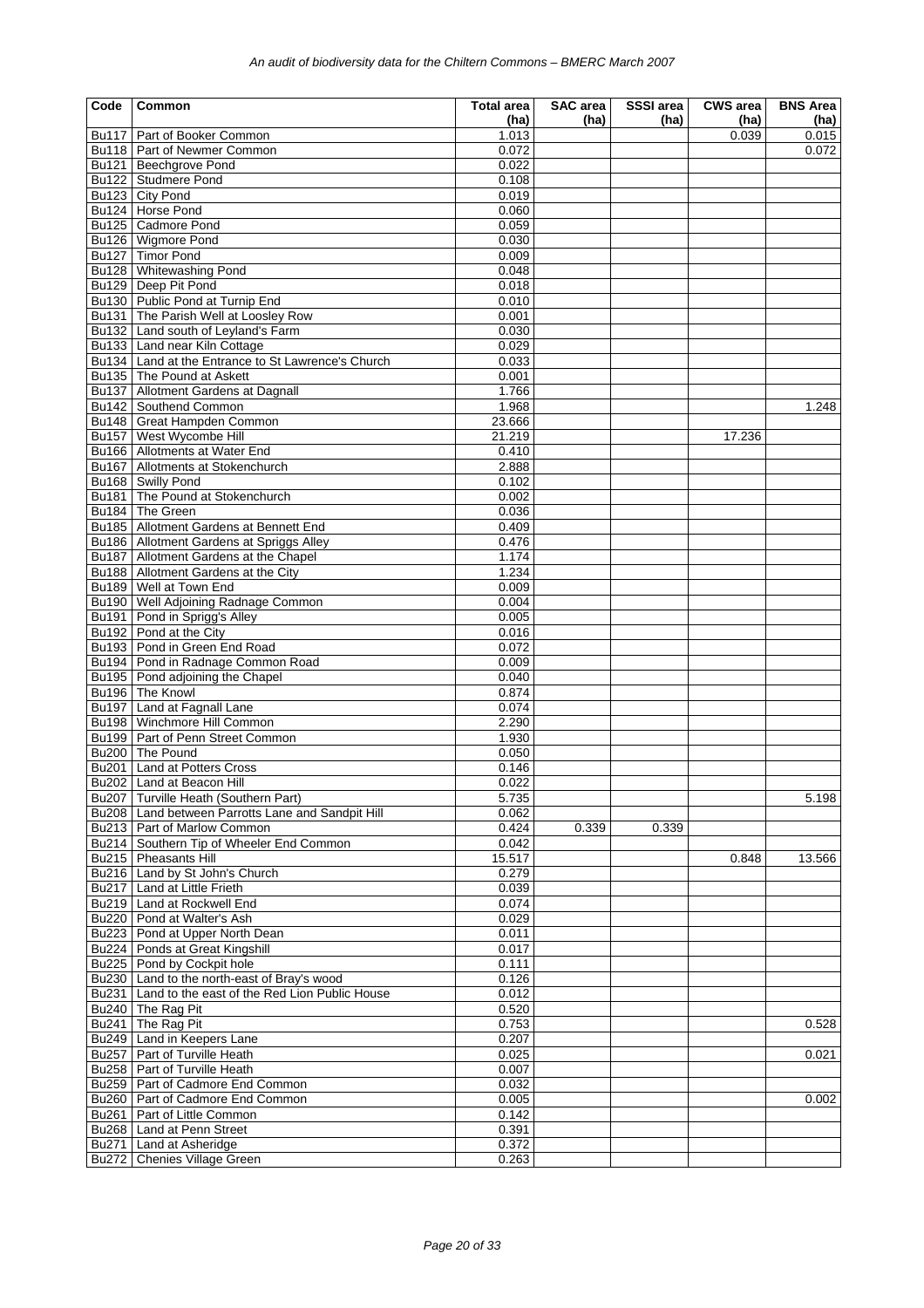| (ha)<br>(ha)<br>(ha)<br>(ha)<br>(ha)<br>Bu286   Land adjoining Church Lane<br>0.396<br>Bu288   Part of Southend Common<br>0.020<br>0.259<br>Bu289 Part of Southend Common<br>0.218<br>Bu294 Pond at Studley Green<br>0.057<br>Bu295   Pond at Beacons Bottom<br>0.039<br>1.438<br><b>Bu299</b><br>Loxborough Hill<br>0.980<br>Bu301<br>Chalkpit<br>0.190<br>Bu302 Pond adjoining western side of Studdridge Lane<br>0.028<br>Bu303 Pond near Widmer End Farm<br>0.007<br>Bu304 Land to the North of Cobblers Hill Farm<br>0.258<br>He003 Hedges Wood Common<br>6.064<br>He047 Northchurch and Berkhamsted Common<br>373.134<br>165.979<br>370.622<br>165.974<br>He058 Rag Pit<br>0.304<br>He069 Berkhamsted Common<br>0.506<br>0.318<br>He072 Lilley Hoo<br>75.365<br>6.119<br>He073 Aldbury Common<br>110.762<br>112.169<br>109.159<br>109.155<br>He074   Berkhamsted Common (part)<br>64.859<br>61.486<br>He080 Little Heath<br>3.921<br>1.198<br>3.544<br>He081   Hudnall Common<br>47.517<br>47.326<br>He118 Little Heath (part)<br>4.777<br>4.726<br>He119   Land on the west of Berkhamsted Common<br>0.179<br>0.009<br>He120 Land lying on the east side of Allotment Gardens and<br>0.139<br>0.048<br>part of Aldbury Common<br><b>Manorial</b> waste<br>2.539<br>He192<br>0.500<br>2.977<br>He193 Manorial waste<br>4.466<br>He196   Part of Dean Lane<br>0.459<br>0.013<br>He198 Manorial waste<br>6.817<br>2.531<br>He200   Green Lane<br>2.419<br>He203 Track leading from Bradden Lane<br>0.569<br>1.129<br>He265   Little Heath<br>1.115<br>He281 Dawes Common<br>5.081<br>4.603<br>He320<br>Ponds close to the road between Park Farm to the north<br>0.183<br>and Clayhill to the South<br>Ox001<br>Ewelme Cow Common<br>22.338<br>0.138<br>Ox003 Tinepit Pond<br>Ox004 Quern's Pond<br>0.222<br>Ox005 Furzemoor Pond<br>0.136<br>Ox006 Hyde's Pond<br>0.219<br>Ox009 Cookley Green<br>2.186<br>Ox011 Seven Pitts Pond<br>0.207<br>Ox012 Shervilles Pond<br>0.027<br>Ox013 Grays Pond<br>0.233<br>0.085<br>Ox014 Cheesemore Pond<br>Ox015 The Ponds<br>0.612<br>Ox018 Crockerend Green<br>5.078<br>1.489<br>Ox019 Greys Green and Shephards Green<br>11.595<br>Ox032 Chalk Pits<br>1.171<br>0.666<br>Ox034 Land containing 3.715 acres or thereabouts in the parish<br>1.442<br>of Crowmarsh<br>Land in the parishes of Nettlebed, Highmoor and<br>236.953<br>Ox038<br>114.492<br>Rotherfield Peppard<br>Hempton Plain<br>Ox041<br>26.865<br>25.323<br>Ox050 Land in the parishes of Checkendon CommonNuffield<br>116.090<br>46.047<br>Ox060 The Pound<br>0.047<br>Ox069 Russells Water Common<br>108.824<br>28.307<br>Ox070 Widmore Pond<br>0.247<br>Ox076 Bottom Wood<br>2.994<br>Ox081 Chalk Pits<br>0.431<br>Ox092 Kidmore End Pond and The Pond, Park Lane<br>0.103<br>Ox096 Maidensgrove Scrubs<br>17.333<br>16.835<br><b>Crowell Common</b><br>13.517<br>13.503<br>13.503<br>Ox112 | Code | Common | <b>Total area</b> | SAC area | SSSI area | <b>CWS</b> area | <b>BNS Area</b> |
|-----------------------------------------------------------------------------------------------------------------------------------------------------------------------------------------------------------------------------------------------------------------------------------------------------------------------------------------------------------------------------------------------------------------------------------------------------------------------------------------------------------------------------------------------------------------------------------------------------------------------------------------------------------------------------------------------------------------------------------------------------------------------------------------------------------------------------------------------------------------------------------------------------------------------------------------------------------------------------------------------------------------------------------------------------------------------------------------------------------------------------------------------------------------------------------------------------------------------------------------------------------------------------------------------------------------------------------------------------------------------------------------------------------------------------------------------------------------------------------------------------------------------------------------------------------------------------------------------------------------------------------------------------------------------------------------------------------------------------------------------------------------------------------------------------------------------------------------------------------------------------------------------------------------------------------------------------------------------------------------------------------------------------------------------------------------------------------------------------------------------------------------------------------------------------------------------------------------------------------------------------------------------------------------------------------------------------------------------------------------------------------------------------------------------------------------------------------------------------------------------------------------------------------------------------------------------------------------------------------------------------------------------------------------------------------------------------------------------------------------------------------------------------------------------------------------------------------------------------------------------------------------------------------|------|--------|-------------------|----------|-----------|-----------------|-----------------|
|                                                                                                                                                                                                                                                                                                                                                                                                                                                                                                                                                                                                                                                                                                                                                                                                                                                                                                                                                                                                                                                                                                                                                                                                                                                                                                                                                                                                                                                                                                                                                                                                                                                                                                                                                                                                                                                                                                                                                                                                                                                                                                                                                                                                                                                                                                                                                                                                                                                                                                                                                                                                                                                                                                                                                                                                                                                                                                           |      |        |                   |          |           |                 |                 |
|                                                                                                                                                                                                                                                                                                                                                                                                                                                                                                                                                                                                                                                                                                                                                                                                                                                                                                                                                                                                                                                                                                                                                                                                                                                                                                                                                                                                                                                                                                                                                                                                                                                                                                                                                                                                                                                                                                                                                                                                                                                                                                                                                                                                                                                                                                                                                                                                                                                                                                                                                                                                                                                                                                                                                                                                                                                                                                           |      |        |                   |          |           |                 |                 |
|                                                                                                                                                                                                                                                                                                                                                                                                                                                                                                                                                                                                                                                                                                                                                                                                                                                                                                                                                                                                                                                                                                                                                                                                                                                                                                                                                                                                                                                                                                                                                                                                                                                                                                                                                                                                                                                                                                                                                                                                                                                                                                                                                                                                                                                                                                                                                                                                                                                                                                                                                                                                                                                                                                                                                                                                                                                                                                           |      |        |                   |          |           |                 |                 |
|                                                                                                                                                                                                                                                                                                                                                                                                                                                                                                                                                                                                                                                                                                                                                                                                                                                                                                                                                                                                                                                                                                                                                                                                                                                                                                                                                                                                                                                                                                                                                                                                                                                                                                                                                                                                                                                                                                                                                                                                                                                                                                                                                                                                                                                                                                                                                                                                                                                                                                                                                                                                                                                                                                                                                                                                                                                                                                           |      |        |                   |          |           |                 |                 |
|                                                                                                                                                                                                                                                                                                                                                                                                                                                                                                                                                                                                                                                                                                                                                                                                                                                                                                                                                                                                                                                                                                                                                                                                                                                                                                                                                                                                                                                                                                                                                                                                                                                                                                                                                                                                                                                                                                                                                                                                                                                                                                                                                                                                                                                                                                                                                                                                                                                                                                                                                                                                                                                                                                                                                                                                                                                                                                           |      |        |                   |          |           |                 |                 |
|                                                                                                                                                                                                                                                                                                                                                                                                                                                                                                                                                                                                                                                                                                                                                                                                                                                                                                                                                                                                                                                                                                                                                                                                                                                                                                                                                                                                                                                                                                                                                                                                                                                                                                                                                                                                                                                                                                                                                                                                                                                                                                                                                                                                                                                                                                                                                                                                                                                                                                                                                                                                                                                                                                                                                                                                                                                                                                           |      |        |                   |          |           |                 |                 |
|                                                                                                                                                                                                                                                                                                                                                                                                                                                                                                                                                                                                                                                                                                                                                                                                                                                                                                                                                                                                                                                                                                                                                                                                                                                                                                                                                                                                                                                                                                                                                                                                                                                                                                                                                                                                                                                                                                                                                                                                                                                                                                                                                                                                                                                                                                                                                                                                                                                                                                                                                                                                                                                                                                                                                                                                                                                                                                           |      |        |                   |          |           |                 |                 |
|                                                                                                                                                                                                                                                                                                                                                                                                                                                                                                                                                                                                                                                                                                                                                                                                                                                                                                                                                                                                                                                                                                                                                                                                                                                                                                                                                                                                                                                                                                                                                                                                                                                                                                                                                                                                                                                                                                                                                                                                                                                                                                                                                                                                                                                                                                                                                                                                                                                                                                                                                                                                                                                                                                                                                                                                                                                                                                           |      |        |                   |          |           |                 |                 |
|                                                                                                                                                                                                                                                                                                                                                                                                                                                                                                                                                                                                                                                                                                                                                                                                                                                                                                                                                                                                                                                                                                                                                                                                                                                                                                                                                                                                                                                                                                                                                                                                                                                                                                                                                                                                                                                                                                                                                                                                                                                                                                                                                                                                                                                                                                                                                                                                                                                                                                                                                                                                                                                                                                                                                                                                                                                                                                           |      |        |                   |          |           |                 |                 |
|                                                                                                                                                                                                                                                                                                                                                                                                                                                                                                                                                                                                                                                                                                                                                                                                                                                                                                                                                                                                                                                                                                                                                                                                                                                                                                                                                                                                                                                                                                                                                                                                                                                                                                                                                                                                                                                                                                                                                                                                                                                                                                                                                                                                                                                                                                                                                                                                                                                                                                                                                                                                                                                                                                                                                                                                                                                                                                           |      |        |                   |          |           |                 |                 |
|                                                                                                                                                                                                                                                                                                                                                                                                                                                                                                                                                                                                                                                                                                                                                                                                                                                                                                                                                                                                                                                                                                                                                                                                                                                                                                                                                                                                                                                                                                                                                                                                                                                                                                                                                                                                                                                                                                                                                                                                                                                                                                                                                                                                                                                                                                                                                                                                                                                                                                                                                                                                                                                                                                                                                                                                                                                                                                           |      |        |                   |          |           |                 |                 |
|                                                                                                                                                                                                                                                                                                                                                                                                                                                                                                                                                                                                                                                                                                                                                                                                                                                                                                                                                                                                                                                                                                                                                                                                                                                                                                                                                                                                                                                                                                                                                                                                                                                                                                                                                                                                                                                                                                                                                                                                                                                                                                                                                                                                                                                                                                                                                                                                                                                                                                                                                                                                                                                                                                                                                                                                                                                                                                           |      |        |                   |          |           |                 |                 |
|                                                                                                                                                                                                                                                                                                                                                                                                                                                                                                                                                                                                                                                                                                                                                                                                                                                                                                                                                                                                                                                                                                                                                                                                                                                                                                                                                                                                                                                                                                                                                                                                                                                                                                                                                                                                                                                                                                                                                                                                                                                                                                                                                                                                                                                                                                                                                                                                                                                                                                                                                                                                                                                                                                                                                                                                                                                                                                           |      |        |                   |          |           |                 |                 |
|                                                                                                                                                                                                                                                                                                                                                                                                                                                                                                                                                                                                                                                                                                                                                                                                                                                                                                                                                                                                                                                                                                                                                                                                                                                                                                                                                                                                                                                                                                                                                                                                                                                                                                                                                                                                                                                                                                                                                                                                                                                                                                                                                                                                                                                                                                                                                                                                                                                                                                                                                                                                                                                                                                                                                                                                                                                                                                           |      |        |                   |          |           |                 |                 |
|                                                                                                                                                                                                                                                                                                                                                                                                                                                                                                                                                                                                                                                                                                                                                                                                                                                                                                                                                                                                                                                                                                                                                                                                                                                                                                                                                                                                                                                                                                                                                                                                                                                                                                                                                                                                                                                                                                                                                                                                                                                                                                                                                                                                                                                                                                                                                                                                                                                                                                                                                                                                                                                                                                                                                                                                                                                                                                           |      |        |                   |          |           |                 |                 |
|                                                                                                                                                                                                                                                                                                                                                                                                                                                                                                                                                                                                                                                                                                                                                                                                                                                                                                                                                                                                                                                                                                                                                                                                                                                                                                                                                                                                                                                                                                                                                                                                                                                                                                                                                                                                                                                                                                                                                                                                                                                                                                                                                                                                                                                                                                                                                                                                                                                                                                                                                                                                                                                                                                                                                                                                                                                                                                           |      |        |                   |          |           |                 |                 |
|                                                                                                                                                                                                                                                                                                                                                                                                                                                                                                                                                                                                                                                                                                                                                                                                                                                                                                                                                                                                                                                                                                                                                                                                                                                                                                                                                                                                                                                                                                                                                                                                                                                                                                                                                                                                                                                                                                                                                                                                                                                                                                                                                                                                                                                                                                                                                                                                                                                                                                                                                                                                                                                                                                                                                                                                                                                                                                           |      |        |                   |          |           |                 |                 |
|                                                                                                                                                                                                                                                                                                                                                                                                                                                                                                                                                                                                                                                                                                                                                                                                                                                                                                                                                                                                                                                                                                                                                                                                                                                                                                                                                                                                                                                                                                                                                                                                                                                                                                                                                                                                                                                                                                                                                                                                                                                                                                                                                                                                                                                                                                                                                                                                                                                                                                                                                                                                                                                                                                                                                                                                                                                                                                           |      |        |                   |          |           |                 |                 |
|                                                                                                                                                                                                                                                                                                                                                                                                                                                                                                                                                                                                                                                                                                                                                                                                                                                                                                                                                                                                                                                                                                                                                                                                                                                                                                                                                                                                                                                                                                                                                                                                                                                                                                                                                                                                                                                                                                                                                                                                                                                                                                                                                                                                                                                                                                                                                                                                                                                                                                                                                                                                                                                                                                                                                                                                                                                                                                           |      |        |                   |          |           |                 |                 |
|                                                                                                                                                                                                                                                                                                                                                                                                                                                                                                                                                                                                                                                                                                                                                                                                                                                                                                                                                                                                                                                                                                                                                                                                                                                                                                                                                                                                                                                                                                                                                                                                                                                                                                                                                                                                                                                                                                                                                                                                                                                                                                                                                                                                                                                                                                                                                                                                                                                                                                                                                                                                                                                                                                                                                                                                                                                                                                           |      |        |                   |          |           |                 |                 |
|                                                                                                                                                                                                                                                                                                                                                                                                                                                                                                                                                                                                                                                                                                                                                                                                                                                                                                                                                                                                                                                                                                                                                                                                                                                                                                                                                                                                                                                                                                                                                                                                                                                                                                                                                                                                                                                                                                                                                                                                                                                                                                                                                                                                                                                                                                                                                                                                                                                                                                                                                                                                                                                                                                                                                                                                                                                                                                           |      |        |                   |          |           |                 |                 |
|                                                                                                                                                                                                                                                                                                                                                                                                                                                                                                                                                                                                                                                                                                                                                                                                                                                                                                                                                                                                                                                                                                                                                                                                                                                                                                                                                                                                                                                                                                                                                                                                                                                                                                                                                                                                                                                                                                                                                                                                                                                                                                                                                                                                                                                                                                                                                                                                                                                                                                                                                                                                                                                                                                                                                                                                                                                                                                           |      |        |                   |          |           |                 |                 |
|                                                                                                                                                                                                                                                                                                                                                                                                                                                                                                                                                                                                                                                                                                                                                                                                                                                                                                                                                                                                                                                                                                                                                                                                                                                                                                                                                                                                                                                                                                                                                                                                                                                                                                                                                                                                                                                                                                                                                                                                                                                                                                                                                                                                                                                                                                                                                                                                                                                                                                                                                                                                                                                                                                                                                                                                                                                                                                           |      |        |                   |          |           |                 |                 |
|                                                                                                                                                                                                                                                                                                                                                                                                                                                                                                                                                                                                                                                                                                                                                                                                                                                                                                                                                                                                                                                                                                                                                                                                                                                                                                                                                                                                                                                                                                                                                                                                                                                                                                                                                                                                                                                                                                                                                                                                                                                                                                                                                                                                                                                                                                                                                                                                                                                                                                                                                                                                                                                                                                                                                                                                                                                                                                           |      |        |                   |          |           |                 |                 |
|                                                                                                                                                                                                                                                                                                                                                                                                                                                                                                                                                                                                                                                                                                                                                                                                                                                                                                                                                                                                                                                                                                                                                                                                                                                                                                                                                                                                                                                                                                                                                                                                                                                                                                                                                                                                                                                                                                                                                                                                                                                                                                                                                                                                                                                                                                                                                                                                                                                                                                                                                                                                                                                                                                                                                                                                                                                                                                           |      |        |                   |          |           |                 |                 |
|                                                                                                                                                                                                                                                                                                                                                                                                                                                                                                                                                                                                                                                                                                                                                                                                                                                                                                                                                                                                                                                                                                                                                                                                                                                                                                                                                                                                                                                                                                                                                                                                                                                                                                                                                                                                                                                                                                                                                                                                                                                                                                                                                                                                                                                                                                                                                                                                                                                                                                                                                                                                                                                                                                                                                                                                                                                                                                           |      |        |                   |          |           |                 |                 |
|                                                                                                                                                                                                                                                                                                                                                                                                                                                                                                                                                                                                                                                                                                                                                                                                                                                                                                                                                                                                                                                                                                                                                                                                                                                                                                                                                                                                                                                                                                                                                                                                                                                                                                                                                                                                                                                                                                                                                                                                                                                                                                                                                                                                                                                                                                                                                                                                                                                                                                                                                                                                                                                                                                                                                                                                                                                                                                           |      |        |                   |          |           |                 |                 |
|                                                                                                                                                                                                                                                                                                                                                                                                                                                                                                                                                                                                                                                                                                                                                                                                                                                                                                                                                                                                                                                                                                                                                                                                                                                                                                                                                                                                                                                                                                                                                                                                                                                                                                                                                                                                                                                                                                                                                                                                                                                                                                                                                                                                                                                                                                                                                                                                                                                                                                                                                                                                                                                                                                                                                                                                                                                                                                           |      |        |                   |          |           |                 |                 |
|                                                                                                                                                                                                                                                                                                                                                                                                                                                                                                                                                                                                                                                                                                                                                                                                                                                                                                                                                                                                                                                                                                                                                                                                                                                                                                                                                                                                                                                                                                                                                                                                                                                                                                                                                                                                                                                                                                                                                                                                                                                                                                                                                                                                                                                                                                                                                                                                                                                                                                                                                                                                                                                                                                                                                                                                                                                                                                           |      |        |                   |          |           |                 |                 |
|                                                                                                                                                                                                                                                                                                                                                                                                                                                                                                                                                                                                                                                                                                                                                                                                                                                                                                                                                                                                                                                                                                                                                                                                                                                                                                                                                                                                                                                                                                                                                                                                                                                                                                                                                                                                                                                                                                                                                                                                                                                                                                                                                                                                                                                                                                                                                                                                                                                                                                                                                                                                                                                                                                                                                                                                                                                                                                           |      |        |                   |          |           |                 |                 |
|                                                                                                                                                                                                                                                                                                                                                                                                                                                                                                                                                                                                                                                                                                                                                                                                                                                                                                                                                                                                                                                                                                                                                                                                                                                                                                                                                                                                                                                                                                                                                                                                                                                                                                                                                                                                                                                                                                                                                                                                                                                                                                                                                                                                                                                                                                                                                                                                                                                                                                                                                                                                                                                                                                                                                                                                                                                                                                           |      |        |                   |          |           |                 |                 |
|                                                                                                                                                                                                                                                                                                                                                                                                                                                                                                                                                                                                                                                                                                                                                                                                                                                                                                                                                                                                                                                                                                                                                                                                                                                                                                                                                                                                                                                                                                                                                                                                                                                                                                                                                                                                                                                                                                                                                                                                                                                                                                                                                                                                                                                                                                                                                                                                                                                                                                                                                                                                                                                                                                                                                                                                                                                                                                           |      |        |                   |          |           |                 |                 |
|                                                                                                                                                                                                                                                                                                                                                                                                                                                                                                                                                                                                                                                                                                                                                                                                                                                                                                                                                                                                                                                                                                                                                                                                                                                                                                                                                                                                                                                                                                                                                                                                                                                                                                                                                                                                                                                                                                                                                                                                                                                                                                                                                                                                                                                                                                                                                                                                                                                                                                                                                                                                                                                                                                                                                                                                                                                                                                           |      |        |                   |          |           |                 |                 |
|                                                                                                                                                                                                                                                                                                                                                                                                                                                                                                                                                                                                                                                                                                                                                                                                                                                                                                                                                                                                                                                                                                                                                                                                                                                                                                                                                                                                                                                                                                                                                                                                                                                                                                                                                                                                                                                                                                                                                                                                                                                                                                                                                                                                                                                                                                                                                                                                                                                                                                                                                                                                                                                                                                                                                                                                                                                                                                           |      |        |                   |          |           |                 |                 |
|                                                                                                                                                                                                                                                                                                                                                                                                                                                                                                                                                                                                                                                                                                                                                                                                                                                                                                                                                                                                                                                                                                                                                                                                                                                                                                                                                                                                                                                                                                                                                                                                                                                                                                                                                                                                                                                                                                                                                                                                                                                                                                                                                                                                                                                                                                                                                                                                                                                                                                                                                                                                                                                                                                                                                                                                                                                                                                           |      |        |                   |          |           |                 |                 |
|                                                                                                                                                                                                                                                                                                                                                                                                                                                                                                                                                                                                                                                                                                                                                                                                                                                                                                                                                                                                                                                                                                                                                                                                                                                                                                                                                                                                                                                                                                                                                                                                                                                                                                                                                                                                                                                                                                                                                                                                                                                                                                                                                                                                                                                                                                                                                                                                                                                                                                                                                                                                                                                                                                                                                                                                                                                                                                           |      |        |                   |          |           |                 |                 |
|                                                                                                                                                                                                                                                                                                                                                                                                                                                                                                                                                                                                                                                                                                                                                                                                                                                                                                                                                                                                                                                                                                                                                                                                                                                                                                                                                                                                                                                                                                                                                                                                                                                                                                                                                                                                                                                                                                                                                                                                                                                                                                                                                                                                                                                                                                                                                                                                                                                                                                                                                                                                                                                                                                                                                                                                                                                                                                           |      |        |                   |          |           |                 |                 |
|                                                                                                                                                                                                                                                                                                                                                                                                                                                                                                                                                                                                                                                                                                                                                                                                                                                                                                                                                                                                                                                                                                                                                                                                                                                                                                                                                                                                                                                                                                                                                                                                                                                                                                                                                                                                                                                                                                                                                                                                                                                                                                                                                                                                                                                                                                                                                                                                                                                                                                                                                                                                                                                                                                                                                                                                                                                                                                           |      |        |                   |          |           |                 |                 |
|                                                                                                                                                                                                                                                                                                                                                                                                                                                                                                                                                                                                                                                                                                                                                                                                                                                                                                                                                                                                                                                                                                                                                                                                                                                                                                                                                                                                                                                                                                                                                                                                                                                                                                                                                                                                                                                                                                                                                                                                                                                                                                                                                                                                                                                                                                                                                                                                                                                                                                                                                                                                                                                                                                                                                                                                                                                                                                           |      |        |                   |          |           |                 |                 |
|                                                                                                                                                                                                                                                                                                                                                                                                                                                                                                                                                                                                                                                                                                                                                                                                                                                                                                                                                                                                                                                                                                                                                                                                                                                                                                                                                                                                                                                                                                                                                                                                                                                                                                                                                                                                                                                                                                                                                                                                                                                                                                                                                                                                                                                                                                                                                                                                                                                                                                                                                                                                                                                                                                                                                                                                                                                                                                           |      |        |                   |          |           |                 |                 |
|                                                                                                                                                                                                                                                                                                                                                                                                                                                                                                                                                                                                                                                                                                                                                                                                                                                                                                                                                                                                                                                                                                                                                                                                                                                                                                                                                                                                                                                                                                                                                                                                                                                                                                                                                                                                                                                                                                                                                                                                                                                                                                                                                                                                                                                                                                                                                                                                                                                                                                                                                                                                                                                                                                                                                                                                                                                                                                           |      |        |                   |          |           |                 |                 |
|                                                                                                                                                                                                                                                                                                                                                                                                                                                                                                                                                                                                                                                                                                                                                                                                                                                                                                                                                                                                                                                                                                                                                                                                                                                                                                                                                                                                                                                                                                                                                                                                                                                                                                                                                                                                                                                                                                                                                                                                                                                                                                                                                                                                                                                                                                                                                                                                                                                                                                                                                                                                                                                                                                                                                                                                                                                                                                           |      |        |                   |          |           |                 |                 |
|                                                                                                                                                                                                                                                                                                                                                                                                                                                                                                                                                                                                                                                                                                                                                                                                                                                                                                                                                                                                                                                                                                                                                                                                                                                                                                                                                                                                                                                                                                                                                                                                                                                                                                                                                                                                                                                                                                                                                                                                                                                                                                                                                                                                                                                                                                                                                                                                                                                                                                                                                                                                                                                                                                                                                                                                                                                                                                           |      |        |                   |          |           |                 |                 |
|                                                                                                                                                                                                                                                                                                                                                                                                                                                                                                                                                                                                                                                                                                                                                                                                                                                                                                                                                                                                                                                                                                                                                                                                                                                                                                                                                                                                                                                                                                                                                                                                                                                                                                                                                                                                                                                                                                                                                                                                                                                                                                                                                                                                                                                                                                                                                                                                                                                                                                                                                                                                                                                                                                                                                                                                                                                                                                           |      |        |                   |          |           |                 |                 |
|                                                                                                                                                                                                                                                                                                                                                                                                                                                                                                                                                                                                                                                                                                                                                                                                                                                                                                                                                                                                                                                                                                                                                                                                                                                                                                                                                                                                                                                                                                                                                                                                                                                                                                                                                                                                                                                                                                                                                                                                                                                                                                                                                                                                                                                                                                                                                                                                                                                                                                                                                                                                                                                                                                                                                                                                                                                                                                           |      |        |                   |          |           |                 |                 |
|                                                                                                                                                                                                                                                                                                                                                                                                                                                                                                                                                                                                                                                                                                                                                                                                                                                                                                                                                                                                                                                                                                                                                                                                                                                                                                                                                                                                                                                                                                                                                                                                                                                                                                                                                                                                                                                                                                                                                                                                                                                                                                                                                                                                                                                                                                                                                                                                                                                                                                                                                                                                                                                                                                                                                                                                                                                                                                           |      |        |                   |          |           |                 |                 |
|                                                                                                                                                                                                                                                                                                                                                                                                                                                                                                                                                                                                                                                                                                                                                                                                                                                                                                                                                                                                                                                                                                                                                                                                                                                                                                                                                                                                                                                                                                                                                                                                                                                                                                                                                                                                                                                                                                                                                                                                                                                                                                                                                                                                                                                                                                                                                                                                                                                                                                                                                                                                                                                                                                                                                                                                                                                                                                           |      |        |                   |          |           |                 |                 |
|                                                                                                                                                                                                                                                                                                                                                                                                                                                                                                                                                                                                                                                                                                                                                                                                                                                                                                                                                                                                                                                                                                                                                                                                                                                                                                                                                                                                                                                                                                                                                                                                                                                                                                                                                                                                                                                                                                                                                                                                                                                                                                                                                                                                                                                                                                                                                                                                                                                                                                                                                                                                                                                                                                                                                                                                                                                                                                           |      |        |                   |          |           |                 |                 |
|                                                                                                                                                                                                                                                                                                                                                                                                                                                                                                                                                                                                                                                                                                                                                                                                                                                                                                                                                                                                                                                                                                                                                                                                                                                                                                                                                                                                                                                                                                                                                                                                                                                                                                                                                                                                                                                                                                                                                                                                                                                                                                                                                                                                                                                                                                                                                                                                                                                                                                                                                                                                                                                                                                                                                                                                                                                                                                           |      |        |                   |          |           |                 |                 |
|                                                                                                                                                                                                                                                                                                                                                                                                                                                                                                                                                                                                                                                                                                                                                                                                                                                                                                                                                                                                                                                                                                                                                                                                                                                                                                                                                                                                                                                                                                                                                                                                                                                                                                                                                                                                                                                                                                                                                                                                                                                                                                                                                                                                                                                                                                                                                                                                                                                                                                                                                                                                                                                                                                                                                                                                                                                                                                           |      |        |                   |          |           |                 |                 |
|                                                                                                                                                                                                                                                                                                                                                                                                                                                                                                                                                                                                                                                                                                                                                                                                                                                                                                                                                                                                                                                                                                                                                                                                                                                                                                                                                                                                                                                                                                                                                                                                                                                                                                                                                                                                                                                                                                                                                                                                                                                                                                                                                                                                                                                                                                                                                                                                                                                                                                                                                                                                                                                                                                                                                                                                                                                                                                           |      |        |                   |          |           |                 |                 |
|                                                                                                                                                                                                                                                                                                                                                                                                                                                                                                                                                                                                                                                                                                                                                                                                                                                                                                                                                                                                                                                                                                                                                                                                                                                                                                                                                                                                                                                                                                                                                                                                                                                                                                                                                                                                                                                                                                                                                                                                                                                                                                                                                                                                                                                                                                                                                                                                                                                                                                                                                                                                                                                                                                                                                                                                                                                                                                           |      |        |                   |          |           |                 |                 |
|                                                                                                                                                                                                                                                                                                                                                                                                                                                                                                                                                                                                                                                                                                                                                                                                                                                                                                                                                                                                                                                                                                                                                                                                                                                                                                                                                                                                                                                                                                                                                                                                                                                                                                                                                                                                                                                                                                                                                                                                                                                                                                                                                                                                                                                                                                                                                                                                                                                                                                                                                                                                                                                                                                                                                                                                                                                                                                           |      |        |                   |          |           |                 |                 |
|                                                                                                                                                                                                                                                                                                                                                                                                                                                                                                                                                                                                                                                                                                                                                                                                                                                                                                                                                                                                                                                                                                                                                                                                                                                                                                                                                                                                                                                                                                                                                                                                                                                                                                                                                                                                                                                                                                                                                                                                                                                                                                                                                                                                                                                                                                                                                                                                                                                                                                                                                                                                                                                                                                                                                                                                                                                                                                           |      |        |                   |          |           |                 |                 |
|                                                                                                                                                                                                                                                                                                                                                                                                                                                                                                                                                                                                                                                                                                                                                                                                                                                                                                                                                                                                                                                                                                                                                                                                                                                                                                                                                                                                                                                                                                                                                                                                                                                                                                                                                                                                                                                                                                                                                                                                                                                                                                                                                                                                                                                                                                                                                                                                                                                                                                                                                                                                                                                                                                                                                                                                                                                                                                           |      |        |                   |          |           |                 |                 |
|                                                                                                                                                                                                                                                                                                                                                                                                                                                                                                                                                                                                                                                                                                                                                                                                                                                                                                                                                                                                                                                                                                                                                                                                                                                                                                                                                                                                                                                                                                                                                                                                                                                                                                                                                                                                                                                                                                                                                                                                                                                                                                                                                                                                                                                                                                                                                                                                                                                                                                                                                                                                                                                                                                                                                                                                                                                                                                           |      |        |                   |          |           |                 |                 |
|                                                                                                                                                                                                                                                                                                                                                                                                                                                                                                                                                                                                                                                                                                                                                                                                                                                                                                                                                                                                                                                                                                                                                                                                                                                                                                                                                                                                                                                                                                                                                                                                                                                                                                                                                                                                                                                                                                                                                                                                                                                                                                                                                                                                                                                                                                                                                                                                                                                                                                                                                                                                                                                                                                                                                                                                                                                                                                           |      |        |                   |          |           |                 |                 |
|                                                                                                                                                                                                                                                                                                                                                                                                                                                                                                                                                                                                                                                                                                                                                                                                                                                                                                                                                                                                                                                                                                                                                                                                                                                                                                                                                                                                                                                                                                                                                                                                                                                                                                                                                                                                                                                                                                                                                                                                                                                                                                                                                                                                                                                                                                                                                                                                                                                                                                                                                                                                                                                                                                                                                                                                                                                                                                           |      |        |                   |          |           |                 |                 |
|                                                                                                                                                                                                                                                                                                                                                                                                                                                                                                                                                                                                                                                                                                                                                                                                                                                                                                                                                                                                                                                                                                                                                                                                                                                                                                                                                                                                                                                                                                                                                                                                                                                                                                                                                                                                                                                                                                                                                                                                                                                                                                                                                                                                                                                                                                                                                                                                                                                                                                                                                                                                                                                                                                                                                                                                                                                                                                           |      |        |                   |          |           |                 |                 |
|                                                                                                                                                                                                                                                                                                                                                                                                                                                                                                                                                                                                                                                                                                                                                                                                                                                                                                                                                                                                                                                                                                                                                                                                                                                                                                                                                                                                                                                                                                                                                                                                                                                                                                                                                                                                                                                                                                                                                                                                                                                                                                                                                                                                                                                                                                                                                                                                                                                                                                                                                                                                                                                                                                                                                                                                                                                                                                           |      |        |                   |          |           |                 |                 |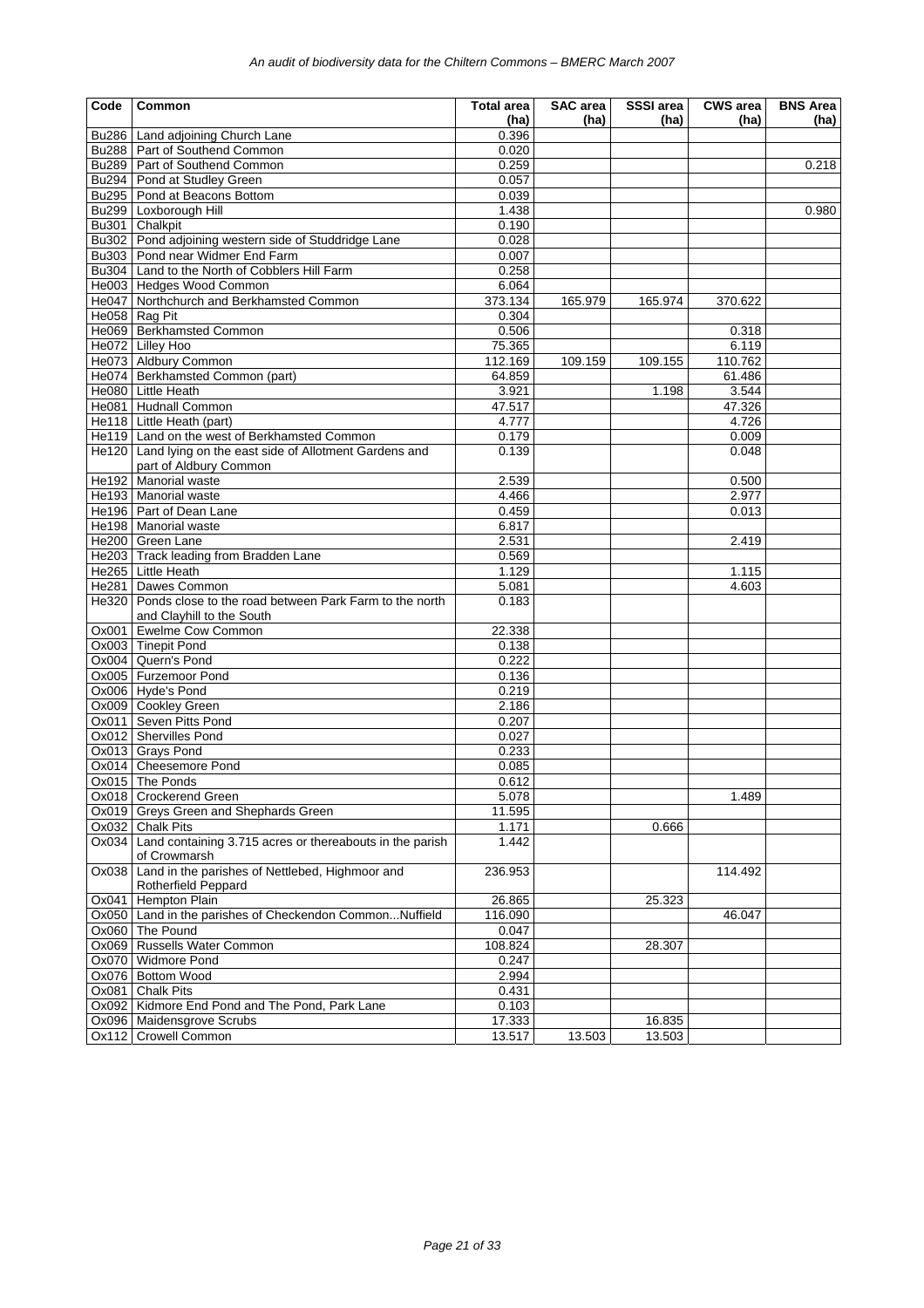## **Appendix 2: Commons and UK BAP habitat inventories**

| Woodland<br>(ha)<br>(ha)<br>(ha)<br>(ha)<br>(ha)<br><b>Be004</b><br>14.202<br>Whipsnade Heath<br>47.297<br>Be013<br>Dunstable Downs<br>36.402<br>Be018<br>Studham Common<br>26.546<br>Be030<br>Warden and Galley<br>47.595<br>41.999<br>Hills<br>1.684<br>Be031<br><b>Totternhoe Regulated</b><br>Pastures on the North<br>West side of Icknield<br>Way (part)<br>Totternhoe Regulated<br>0.500<br>Be032<br>Pastures on the South<br>East side of Icknield<br>Way (part)<br><b>Public Chalk Quarry</b><br>Be034<br>0.807<br>0.778<br><b>Be051</b><br>Whipsnade Heath<br>7.429<br>Land near Tring Road<br><b>Be059</b><br>0.420<br>Booker Common<br><b>Bu001</b><br>36.445<br>31.956<br><b>Bu002</b><br>Newmer Common<br>4.064<br><b>Bu005</b><br>Northend Common<br>13.156<br><b>Turville Heath</b><br><b>Bu006</b><br>20.912<br><b>Bu009</b><br>Summer Heath<br>8.235<br><b>Bu010</b><br>0.009<br>0.009<br>Gravesend<br>Bu013<br><b>Bolters End Common</b><br>9.463<br>3.099<br><b>Bu014</b><br>Cadmore End<br>19.094<br>Common<br><b>Bu015</b><br>Little Common<br>2.380<br>Northern Corner of<br>0.058<br>Bu016<br>0.001<br>Moorend Common<br><b>Bu017</b><br>The Pound in Fingest<br>0.004<br>Manor<br>Land on either side of<br>0.064<br><b>Bu018</b><br>the road from Fingest<br>to Stokenchurch<br>Land to the south-<br>Bu019<br>0.039<br>west of St.<br>Bartholomew's<br>Church<br>Land at the junction of<br><b>Bu020</b><br>0.017<br>Moor End Road with<br>Fingest-Bolter End<br>Road<br>Hawridge and<br>42.623<br>Bu021<br>8.872<br>Cholesbury Commons<br>Bu024<br>The Green<br>0.054<br>Land extending<br>1.339<br><b>Bu025</b><br>Southwards from<br>Cholesbury Common<br>7.701<br><b>Bu026</b><br>Land including Bank<br>Green and Peppett<br>Green<br>Manorial Waste at<br>0.696<br><b>Bu027</b><br>Asheridge<br>Manorial Waste at<br>3.619<br><b>Bu028</b><br>Chartridge<br>Manorial Waste in<br>0.728<br>Bu032<br>Little Hundridge Lane<br><b>Bu033</b><br>Land at Hyde Heath<br>0.094<br><b>Bu034</b><br>Land at Hyde Heath<br>0.692<br>Weedonhill Green<br><b>Bu035</b><br>2.990<br><b>Bu048</b><br>Ditchfield Common<br>4.628<br><b>Bu049</b><br>Moor Common<br>5.167<br><b>Bu050</b><br>Marlow Common<br>23.283<br>0.433<br><b>Bu052</b><br>Forty Green<br>1.010<br>Hundridge Wood<br><b>Bu055</b><br>6.389<br>6.296<br>Bu063<br>Naphill Common<br>61.087<br><b>Bu067</b><br>Pitstone Common<br>23.840<br>23.826 | Code | Common | <b>Total</b><br>area (ha) | Mixed<br><b>Deciduous</b> | Lowland<br>Beech | Wet<br>Woodland | Lowland<br>Heath (ha) | <b>Calcareous</b><br>Grassland | <b>Undetermined</b><br><b>BAP Grassland</b> |
|----------------------------------------------------------------------------------------------------------------------------------------------------------------------------------------------------------------------------------------------------------------------------------------------------------------------------------------------------------------------------------------------------------------------------------------------------------------------------------------------------------------------------------------------------------------------------------------------------------------------------------------------------------------------------------------------------------------------------------------------------------------------------------------------------------------------------------------------------------------------------------------------------------------------------------------------------------------------------------------------------------------------------------------------------------------------------------------------------------------------------------------------------------------------------------------------------------------------------------------------------------------------------------------------------------------------------------------------------------------------------------------------------------------------------------------------------------------------------------------------------------------------------------------------------------------------------------------------------------------------------------------------------------------------------------------------------------------------------------------------------------------------------------------------------------------------------------------------------------------------------------------------------------------------------------------------------------------------------------------------------------------------------------------------------------------------------------------------------------------------------------------------------------------------------------------------------------------------------------------------------------------------------------------------------------------------------------------------------------------------------------------------------------------------------------------|------|--------|---------------------------|---------------------------|------------------|-----------------|-----------------------|--------------------------------|---------------------------------------------|
|                                                                                                                                                                                                                                                                                                                                                                                                                                                                                                                                                                                                                                                                                                                                                                                                                                                                                                                                                                                                                                                                                                                                                                                                                                                                                                                                                                                                                                                                                                                                                                                                                                                                                                                                                                                                                                                                                                                                                                                                                                                                                                                                                                                                                                                                                                                                                                                                                                        |      |        |                           |                           |                  |                 |                       |                                |                                             |
|                                                                                                                                                                                                                                                                                                                                                                                                                                                                                                                                                                                                                                                                                                                                                                                                                                                                                                                                                                                                                                                                                                                                                                                                                                                                                                                                                                                                                                                                                                                                                                                                                                                                                                                                                                                                                                                                                                                                                                                                                                                                                                                                                                                                                                                                                                                                                                                                                                        |      |        |                           |                           |                  |                 |                       |                                |                                             |
|                                                                                                                                                                                                                                                                                                                                                                                                                                                                                                                                                                                                                                                                                                                                                                                                                                                                                                                                                                                                                                                                                                                                                                                                                                                                                                                                                                                                                                                                                                                                                                                                                                                                                                                                                                                                                                                                                                                                                                                                                                                                                                                                                                                                                                                                                                                                                                                                                                        |      |        |                           |                           |                  |                 |                       |                                |                                             |
|                                                                                                                                                                                                                                                                                                                                                                                                                                                                                                                                                                                                                                                                                                                                                                                                                                                                                                                                                                                                                                                                                                                                                                                                                                                                                                                                                                                                                                                                                                                                                                                                                                                                                                                                                                                                                                                                                                                                                                                                                                                                                                                                                                                                                                                                                                                                                                                                                                        |      |        |                           |                           |                  |                 |                       |                                |                                             |
|                                                                                                                                                                                                                                                                                                                                                                                                                                                                                                                                                                                                                                                                                                                                                                                                                                                                                                                                                                                                                                                                                                                                                                                                                                                                                                                                                                                                                                                                                                                                                                                                                                                                                                                                                                                                                                                                                                                                                                                                                                                                                                                                                                                                                                                                                                                                                                                                                                        |      |        |                           |                           |                  |                 |                       |                                |                                             |
|                                                                                                                                                                                                                                                                                                                                                                                                                                                                                                                                                                                                                                                                                                                                                                                                                                                                                                                                                                                                                                                                                                                                                                                                                                                                                                                                                                                                                                                                                                                                                                                                                                                                                                                                                                                                                                                                                                                                                                                                                                                                                                                                                                                                                                                                                                                                                                                                                                        |      |        |                           |                           |                  |                 |                       |                                |                                             |
|                                                                                                                                                                                                                                                                                                                                                                                                                                                                                                                                                                                                                                                                                                                                                                                                                                                                                                                                                                                                                                                                                                                                                                                                                                                                                                                                                                                                                                                                                                                                                                                                                                                                                                                                                                                                                                                                                                                                                                                                                                                                                                                                                                                                                                                                                                                                                                                                                                        |      |        |                           |                           |                  |                 |                       |                                |                                             |
|                                                                                                                                                                                                                                                                                                                                                                                                                                                                                                                                                                                                                                                                                                                                                                                                                                                                                                                                                                                                                                                                                                                                                                                                                                                                                                                                                                                                                                                                                                                                                                                                                                                                                                                                                                                                                                                                                                                                                                                                                                                                                                                                                                                                                                                                                                                                                                                                                                        |      |        |                           |                           |                  |                 |                       |                                |                                             |
|                                                                                                                                                                                                                                                                                                                                                                                                                                                                                                                                                                                                                                                                                                                                                                                                                                                                                                                                                                                                                                                                                                                                                                                                                                                                                                                                                                                                                                                                                                                                                                                                                                                                                                                                                                                                                                                                                                                                                                                                                                                                                                                                                                                                                                                                                                                                                                                                                                        |      |        |                           |                           |                  |                 |                       |                                |                                             |
|                                                                                                                                                                                                                                                                                                                                                                                                                                                                                                                                                                                                                                                                                                                                                                                                                                                                                                                                                                                                                                                                                                                                                                                                                                                                                                                                                                                                                                                                                                                                                                                                                                                                                                                                                                                                                                                                                                                                                                                                                                                                                                                                                                                                                                                                                                                                                                                                                                        |      |        |                           |                           |                  |                 |                       |                                |                                             |
|                                                                                                                                                                                                                                                                                                                                                                                                                                                                                                                                                                                                                                                                                                                                                                                                                                                                                                                                                                                                                                                                                                                                                                                                                                                                                                                                                                                                                                                                                                                                                                                                                                                                                                                                                                                                                                                                                                                                                                                                                                                                                                                                                                                                                                                                                                                                                                                                                                        |      |        |                           |                           |                  |                 |                       |                                |                                             |
|                                                                                                                                                                                                                                                                                                                                                                                                                                                                                                                                                                                                                                                                                                                                                                                                                                                                                                                                                                                                                                                                                                                                                                                                                                                                                                                                                                                                                                                                                                                                                                                                                                                                                                                                                                                                                                                                                                                                                                                                                                                                                                                                                                                                                                                                                                                                                                                                                                        |      |        |                           |                           |                  |                 |                       |                                |                                             |
|                                                                                                                                                                                                                                                                                                                                                                                                                                                                                                                                                                                                                                                                                                                                                                                                                                                                                                                                                                                                                                                                                                                                                                                                                                                                                                                                                                                                                                                                                                                                                                                                                                                                                                                                                                                                                                                                                                                                                                                                                                                                                                                                                                                                                                                                                                                                                                                                                                        |      |        |                           |                           |                  |                 |                       |                                |                                             |
|                                                                                                                                                                                                                                                                                                                                                                                                                                                                                                                                                                                                                                                                                                                                                                                                                                                                                                                                                                                                                                                                                                                                                                                                                                                                                                                                                                                                                                                                                                                                                                                                                                                                                                                                                                                                                                                                                                                                                                                                                                                                                                                                                                                                                                                                                                                                                                                                                                        |      |        |                           |                           |                  |                 |                       |                                |                                             |
|                                                                                                                                                                                                                                                                                                                                                                                                                                                                                                                                                                                                                                                                                                                                                                                                                                                                                                                                                                                                                                                                                                                                                                                                                                                                                                                                                                                                                                                                                                                                                                                                                                                                                                                                                                                                                                                                                                                                                                                                                                                                                                                                                                                                                                                                                                                                                                                                                                        |      |        |                           |                           |                  |                 |                       |                                |                                             |
|                                                                                                                                                                                                                                                                                                                                                                                                                                                                                                                                                                                                                                                                                                                                                                                                                                                                                                                                                                                                                                                                                                                                                                                                                                                                                                                                                                                                                                                                                                                                                                                                                                                                                                                                                                                                                                                                                                                                                                                                                                                                                                                                                                                                                                                                                                                                                                                                                                        |      |        |                           |                           |                  |                 |                       |                                |                                             |
|                                                                                                                                                                                                                                                                                                                                                                                                                                                                                                                                                                                                                                                                                                                                                                                                                                                                                                                                                                                                                                                                                                                                                                                                                                                                                                                                                                                                                                                                                                                                                                                                                                                                                                                                                                                                                                                                                                                                                                                                                                                                                                                                                                                                                                                                                                                                                                                                                                        |      |        |                           |                           |                  |                 |                       |                                |                                             |
|                                                                                                                                                                                                                                                                                                                                                                                                                                                                                                                                                                                                                                                                                                                                                                                                                                                                                                                                                                                                                                                                                                                                                                                                                                                                                                                                                                                                                                                                                                                                                                                                                                                                                                                                                                                                                                                                                                                                                                                                                                                                                                                                                                                                                                                                                                                                                                                                                                        |      |        |                           |                           |                  |                 |                       |                                |                                             |
|                                                                                                                                                                                                                                                                                                                                                                                                                                                                                                                                                                                                                                                                                                                                                                                                                                                                                                                                                                                                                                                                                                                                                                                                                                                                                                                                                                                                                                                                                                                                                                                                                                                                                                                                                                                                                                                                                                                                                                                                                                                                                                                                                                                                                                                                                                                                                                                                                                        |      |        |                           |                           |                  |                 |                       |                                |                                             |
|                                                                                                                                                                                                                                                                                                                                                                                                                                                                                                                                                                                                                                                                                                                                                                                                                                                                                                                                                                                                                                                                                                                                                                                                                                                                                                                                                                                                                                                                                                                                                                                                                                                                                                                                                                                                                                                                                                                                                                                                                                                                                                                                                                                                                                                                                                                                                                                                                                        |      |        |                           |                           |                  |                 |                       |                                |                                             |
|                                                                                                                                                                                                                                                                                                                                                                                                                                                                                                                                                                                                                                                                                                                                                                                                                                                                                                                                                                                                                                                                                                                                                                                                                                                                                                                                                                                                                                                                                                                                                                                                                                                                                                                                                                                                                                                                                                                                                                                                                                                                                                                                                                                                                                                                                                                                                                                                                                        |      |        |                           |                           |                  |                 |                       |                                |                                             |
|                                                                                                                                                                                                                                                                                                                                                                                                                                                                                                                                                                                                                                                                                                                                                                                                                                                                                                                                                                                                                                                                                                                                                                                                                                                                                                                                                                                                                                                                                                                                                                                                                                                                                                                                                                                                                                                                                                                                                                                                                                                                                                                                                                                                                                                                                                                                                                                                                                        |      |        |                           |                           |                  |                 |                       |                                |                                             |
|                                                                                                                                                                                                                                                                                                                                                                                                                                                                                                                                                                                                                                                                                                                                                                                                                                                                                                                                                                                                                                                                                                                                                                                                                                                                                                                                                                                                                                                                                                                                                                                                                                                                                                                                                                                                                                                                                                                                                                                                                                                                                                                                                                                                                                                                                                                                                                                                                                        |      |        |                           |                           |                  |                 |                       |                                |                                             |
|                                                                                                                                                                                                                                                                                                                                                                                                                                                                                                                                                                                                                                                                                                                                                                                                                                                                                                                                                                                                                                                                                                                                                                                                                                                                                                                                                                                                                                                                                                                                                                                                                                                                                                                                                                                                                                                                                                                                                                                                                                                                                                                                                                                                                                                                                                                                                                                                                                        |      |        |                           |                           |                  |                 |                       |                                |                                             |
|                                                                                                                                                                                                                                                                                                                                                                                                                                                                                                                                                                                                                                                                                                                                                                                                                                                                                                                                                                                                                                                                                                                                                                                                                                                                                                                                                                                                                                                                                                                                                                                                                                                                                                                                                                                                                                                                                                                                                                                                                                                                                                                                                                                                                                                                                                                                                                                                                                        |      |        |                           |                           |                  |                 |                       |                                |                                             |
|                                                                                                                                                                                                                                                                                                                                                                                                                                                                                                                                                                                                                                                                                                                                                                                                                                                                                                                                                                                                                                                                                                                                                                                                                                                                                                                                                                                                                                                                                                                                                                                                                                                                                                                                                                                                                                                                                                                                                                                                                                                                                                                                                                                                                                                                                                                                                                                                                                        |      |        |                           |                           |                  |                 |                       |                                |                                             |
|                                                                                                                                                                                                                                                                                                                                                                                                                                                                                                                                                                                                                                                                                                                                                                                                                                                                                                                                                                                                                                                                                                                                                                                                                                                                                                                                                                                                                                                                                                                                                                                                                                                                                                                                                                                                                                                                                                                                                                                                                                                                                                                                                                                                                                                                                                                                                                                                                                        |      |        |                           |                           |                  |                 |                       |                                |                                             |
|                                                                                                                                                                                                                                                                                                                                                                                                                                                                                                                                                                                                                                                                                                                                                                                                                                                                                                                                                                                                                                                                                                                                                                                                                                                                                                                                                                                                                                                                                                                                                                                                                                                                                                                                                                                                                                                                                                                                                                                                                                                                                                                                                                                                                                                                                                                                                                                                                                        |      |        |                           |                           |                  |                 |                       |                                |                                             |
|                                                                                                                                                                                                                                                                                                                                                                                                                                                                                                                                                                                                                                                                                                                                                                                                                                                                                                                                                                                                                                                                                                                                                                                                                                                                                                                                                                                                                                                                                                                                                                                                                                                                                                                                                                                                                                                                                                                                                                                                                                                                                                                                                                                                                                                                                                                                                                                                                                        |      |        |                           |                           |                  |                 |                       |                                |                                             |
|                                                                                                                                                                                                                                                                                                                                                                                                                                                                                                                                                                                                                                                                                                                                                                                                                                                                                                                                                                                                                                                                                                                                                                                                                                                                                                                                                                                                                                                                                                                                                                                                                                                                                                                                                                                                                                                                                                                                                                                                                                                                                                                                                                                                                                                                                                                                                                                                                                        |      |        |                           |                           |                  |                 |                       |                                |                                             |
|                                                                                                                                                                                                                                                                                                                                                                                                                                                                                                                                                                                                                                                                                                                                                                                                                                                                                                                                                                                                                                                                                                                                                                                                                                                                                                                                                                                                                                                                                                                                                                                                                                                                                                                                                                                                                                                                                                                                                                                                                                                                                                                                                                                                                                                                                                                                                                                                                                        |      |        |                           |                           |                  |                 |                       |                                |                                             |
|                                                                                                                                                                                                                                                                                                                                                                                                                                                                                                                                                                                                                                                                                                                                                                                                                                                                                                                                                                                                                                                                                                                                                                                                                                                                                                                                                                                                                                                                                                                                                                                                                                                                                                                                                                                                                                                                                                                                                                                                                                                                                                                                                                                                                                                                                                                                                                                                                                        |      |        |                           |                           |                  |                 |                       |                                |                                             |
|                                                                                                                                                                                                                                                                                                                                                                                                                                                                                                                                                                                                                                                                                                                                                                                                                                                                                                                                                                                                                                                                                                                                                                                                                                                                                                                                                                                                                                                                                                                                                                                                                                                                                                                                                                                                                                                                                                                                                                                                                                                                                                                                                                                                                                                                                                                                                                                                                                        |      |        |                           |                           |                  |                 |                       |                                |                                             |
|                                                                                                                                                                                                                                                                                                                                                                                                                                                                                                                                                                                                                                                                                                                                                                                                                                                                                                                                                                                                                                                                                                                                                                                                                                                                                                                                                                                                                                                                                                                                                                                                                                                                                                                                                                                                                                                                                                                                                                                                                                                                                                                                                                                                                                                                                                                                                                                                                                        |      |        |                           |                           |                  |                 |                       |                                |                                             |
|                                                                                                                                                                                                                                                                                                                                                                                                                                                                                                                                                                                                                                                                                                                                                                                                                                                                                                                                                                                                                                                                                                                                                                                                                                                                                                                                                                                                                                                                                                                                                                                                                                                                                                                                                                                                                                                                                                                                                                                                                                                                                                                                                                                                                                                                                                                                                                                                                                        |      |        |                           |                           |                  |                 |                       |                                |                                             |
|                                                                                                                                                                                                                                                                                                                                                                                                                                                                                                                                                                                                                                                                                                                                                                                                                                                                                                                                                                                                                                                                                                                                                                                                                                                                                                                                                                                                                                                                                                                                                                                                                                                                                                                                                                                                                                                                                                                                                                                                                                                                                                                                                                                                                                                                                                                                                                                                                                        |      |        |                           |                           |                  |                 |                       |                                |                                             |
|                                                                                                                                                                                                                                                                                                                                                                                                                                                                                                                                                                                                                                                                                                                                                                                                                                                                                                                                                                                                                                                                                                                                                                                                                                                                                                                                                                                                                                                                                                                                                                                                                                                                                                                                                                                                                                                                                                                                                                                                                                                                                                                                                                                                                                                                                                                                                                                                                                        |      |        |                           |                           |                  |                 |                       |                                |                                             |
|                                                                                                                                                                                                                                                                                                                                                                                                                                                                                                                                                                                                                                                                                                                                                                                                                                                                                                                                                                                                                                                                                                                                                                                                                                                                                                                                                                                                                                                                                                                                                                                                                                                                                                                                                                                                                                                                                                                                                                                                                                                                                                                                                                                                                                                                                                                                                                                                                                        |      |        |                           |                           |                  |                 |                       |                                |                                             |
|                                                                                                                                                                                                                                                                                                                                                                                                                                                                                                                                                                                                                                                                                                                                                                                                                                                                                                                                                                                                                                                                                                                                                                                                                                                                                                                                                                                                                                                                                                                                                                                                                                                                                                                                                                                                                                                                                                                                                                                                                                                                                                                                                                                                                                                                                                                                                                                                                                        |      |        |                           |                           |                  |                 |                       |                                |                                             |
|                                                                                                                                                                                                                                                                                                                                                                                                                                                                                                                                                                                                                                                                                                                                                                                                                                                                                                                                                                                                                                                                                                                                                                                                                                                                                                                                                                                                                                                                                                                                                                                                                                                                                                                                                                                                                                                                                                                                                                                                                                                                                                                                                                                                                                                                                                                                                                                                                                        |      |        |                           |                           |                  |                 |                       |                                |                                             |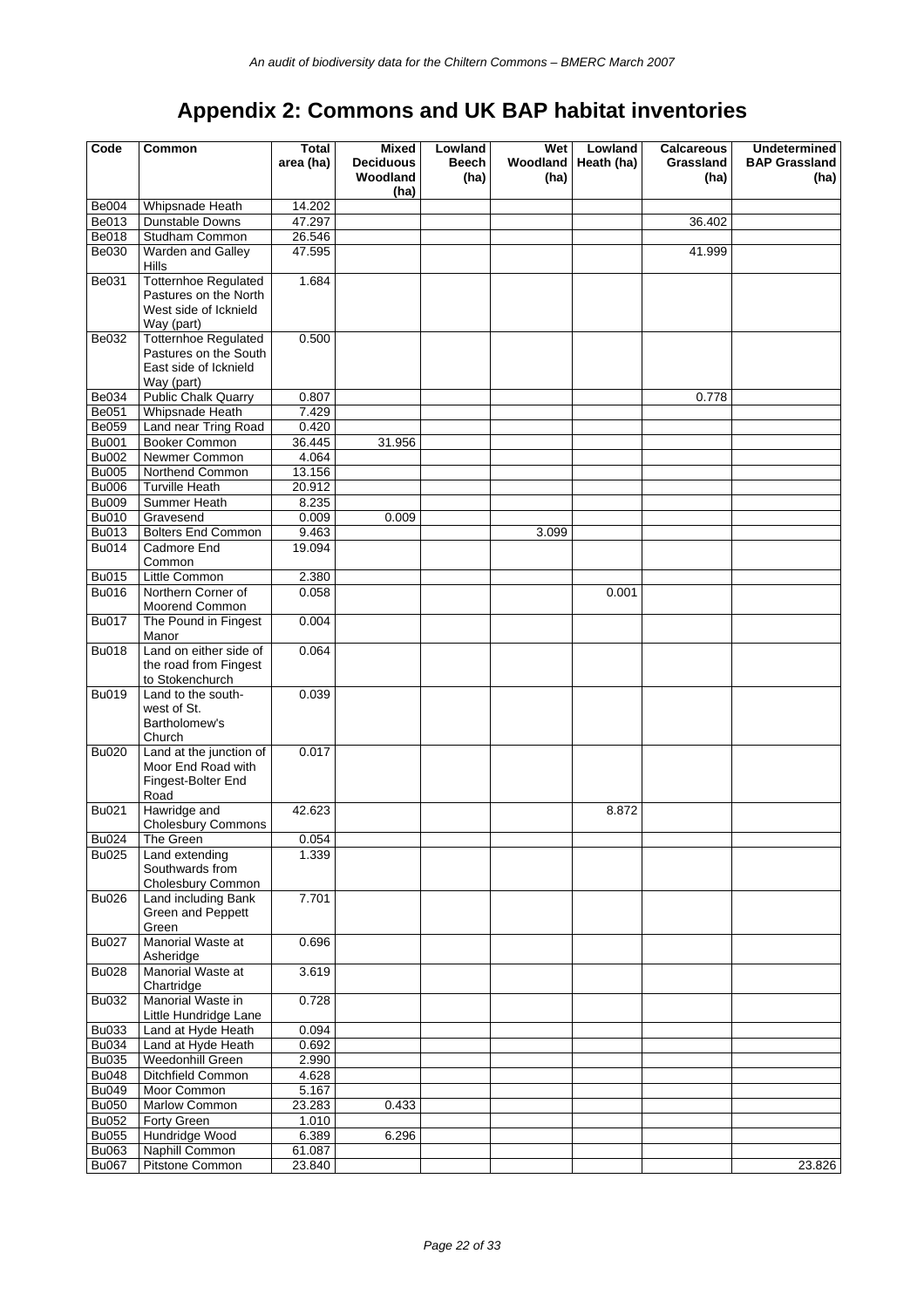| Code                         | Common                                                         | Total           | <b>Mixed</b>                         | Lowland       | Wet              | Lowland    | <b>Calcareous</b> | <b>Undetermined</b>          |
|------------------------------|----------------------------------------------------------------|-----------------|--------------------------------------|---------------|------------------|------------|-------------------|------------------------------|
|                              |                                                                | area (ha)       | <b>Deciduous</b><br>Woodland<br>(ha) | Beech<br>(ha) | Woodland<br>(ha) | Heath (ha) | Grassland<br>(ha) | <b>BAP Grassland</b><br>(ha) |
| <b>Bu070</b>                 | <b>Toweridge Common</b>                                        | 1.711           |                                      |               |                  |            |                   |                              |
| <b>Bu072</b>                 | The Common Moor                                                | 0.688           |                                      |               |                  |            |                   |                              |
| <b>Bu073</b>                 | Downley Common                                                 | 22.255          |                                      |               |                  |            |                   |                              |
| <b>Bu074</b>                 | <b>Wheeler End</b><br>Common                                   | 14.263          |                                      |               |                  |            |                   |                              |
| <b>Bu077</b>                 | Part of Wheeler End<br>Common                                  | 5.232           |                                      |               |                  |            |                   |                              |
| <b>Bu078</b>                 | Land off Bolter End<br>Lane                                    | 0.005           |                                      |               |                  |            |                   |                              |
| <b>Bu079</b>                 | Handleton Common                                               | 4.081           |                                      |               |                  |            |                   |                              |
| <b>Bu081</b>                 | Land at Lane End                                               | 0.118           |                                      |               |                  |            |                   |                              |
| <b>Bu082</b>                 | Moor End Common                                                | 23.240          |                                      |               |                  | 20.896     |                   | 1.317                        |
| <b>Bu085</b>                 | <b>Big Round Green</b>                                         | 0.614<br>16.607 |                                      |               |                  |            |                   |                              |
| <b>Bu087</b><br><b>Bu091</b> | Ibstone Common<br><b>Bradenham Hill</b>                        | 4.867           |                                      | 0.208         |                  |            |                   |                              |
| <b>Bu098</b>                 | Coleshill Pond                                                 | 0.198           |                                      |               |                  |            |                   |                              |
| <b>Bu099</b>                 | Ivinghoe Common                                                | 70.706          |                                      |               |                  | 69.660     |                   | 69.520                       |
| <b>Bu101</b>                 | Little Hampden                                                 | 17.902          |                                      |               |                  |            |                   |                              |
| <b>Bu105</b>                 | Common<br>Copy Green                                           | 0.621           |                                      |               |                  |            |                   |                              |
| <b>Bu106</b>                 | Land on either side of                                         | 0.035           |                                      |               |                  |            |                   |                              |
|                              | Dobbins Lane, High<br><b>Street and Pound</b><br><b>Street</b> |                 |                                      |               |                  |            |                   |                              |
| <b>Bu110</b>                 | Chawley Green Farm                                             | 0.332           |                                      |               |                  |            |                   |                              |
| <b>Bu114</b>                 | Part of Pitstone<br>Common                                     | 0.156           | 0.152                                |               |                  | 0.133      |                   | 0.102                        |
| <b>Bu115</b>                 | Part of Naphill<br>Common                                      | 0.028           |                                      |               |                  |            |                   |                              |
| <b>Bu116</b>                 | Part of Downley<br>Common                                      | 0.047           |                                      |               |                  |            |                   |                              |
| <b>Bu117</b>                 | Part of Booker<br>Common                                       | 1.013           | 0.101                                |               |                  |            |                   |                              |
| <b>Bu118</b>                 | Part of Newmer<br>Common                                       | 0.072           |                                      |               |                  |            |                   |                              |
| <b>Bu121</b>                 | Beechgrove Pond                                                | 0.022           |                                      |               |                  |            |                   |                              |
| <b>Bu122</b>                 | <b>Studmere Pond</b>                                           | 0.108           |                                      |               |                  |            |                   |                              |
| <b>Bu123</b>                 | <b>City Pond</b>                                               | 0.019           |                                      |               |                  |            |                   |                              |
| <b>Bu124</b>                 | <b>Horse Pond</b>                                              | 0.060           |                                      |               |                  |            |                   |                              |
| <b>Bu125</b>                 | Cadmore Pond                                                   | 0.059           |                                      |               |                  |            |                   |                              |
| <b>Bu126</b>                 | <b>Wigmore Pond</b>                                            | 0.030           |                                      |               |                  |            |                   |                              |
| <b>Bu127</b><br><b>Bu128</b> | <b>Timor Pond</b><br>Whitewashing Pond                         | 0.009<br>0.048  |                                      |               |                  |            |                   |                              |
| <b>Bu129</b>                 | Deep Pit Pond                                                  | 0.018           |                                      |               |                  |            |                   |                              |
| <b>Bu130</b>                 | Public Pond at Turnip<br>End                                   | 0.010           |                                      |               |                  |            |                   |                              |
| <b>Bu131</b>                 | The Parish Well at<br>Loosley Row                              | 0.001           |                                      |               |                  |            |                   |                              |
| <b>Bu132</b>                 | Land south of<br>Leyland's Farm                                | 0.030           |                                      |               |                  |            |                   |                              |
| <b>Bu133</b>                 | Land near Kiln<br>Cottage                                      | 0.029           |                                      |               |                  |            |                   |                              |
| <b>Bu134</b>                 | Land at the Entrance<br>to St Lawrence's<br>Church             | 0.033           |                                      |               |                  |            |                   |                              |
| <b>Bu135</b>                 | The Pound at Askett                                            | 0.001           |                                      |               |                  |            |                   |                              |
| <b>Bu137</b>                 | Allotment Gardens at<br>Dagnall                                | 1.766           |                                      |               |                  |            |                   |                              |
| <b>Bu142</b>                 | Southend Common                                                | 1.968           |                                      |               |                  |            |                   |                              |
| <b>Bu148</b>                 | Great Hampden<br>Common                                        | 23.666          | 3.496                                |               |                  |            |                   |                              |
| <b>Bu157</b>                 | West Wycombe Hill                                              | 21.219          |                                      |               |                  |            |                   |                              |
| <b>Bu166</b>                 | Allotments at Water<br>End                                     | 0.410           |                                      |               |                  |            |                   |                              |
| <b>Bu167</b>                 | Allotments at<br>Stokenchurch                                  | 2.888           |                                      |               |                  |            |                   |                              |
| <b>Bu168</b>                 | Swilly Pond                                                    | 0.102           |                                      |               |                  |            |                   |                              |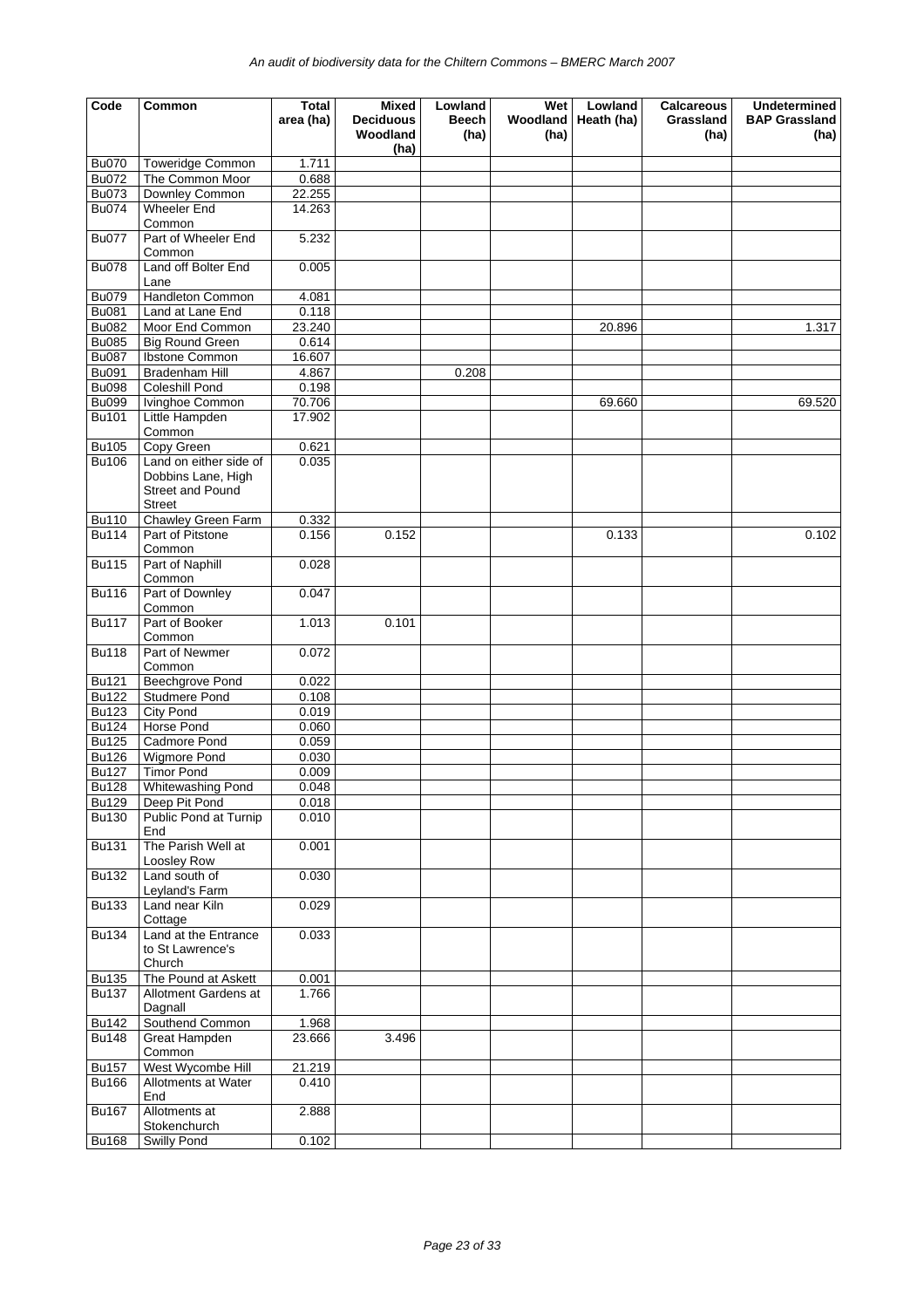| Code         | Common                                              | <b>Total</b><br>area (ha) | Mixed<br><b>Deciduous</b><br>Woodland<br>(ha) | Lowland<br>Beech<br>(ha) | Wet<br>Woodland<br>(ha) | Lowland<br>Heath (ha) | Calcareous<br>Grassland<br>(ha) | <b>Undetermined</b><br><b>BAP Grassland</b><br>(ha) |
|--------------|-----------------------------------------------------|---------------------------|-----------------------------------------------|--------------------------|-------------------------|-----------------------|---------------------------------|-----------------------------------------------------|
| <b>Bu181</b> | The Pound at                                        | 0.002                     |                                               |                          |                         |                       |                                 |                                                     |
| <b>Bu184</b> | Stokenchurch<br>The Green                           | 0.036                     |                                               |                          |                         |                       |                                 |                                                     |
| <b>Bu185</b> | Allotment Gardens at                                | 0.409                     |                                               |                          |                         |                       |                                 |                                                     |
|              | <b>Bennett End</b>                                  |                           |                                               |                          |                         |                       |                                 |                                                     |
| <b>Bu186</b> | Allotment Gardens at<br>Spriggs Alley               | 0.476                     |                                               |                          |                         |                       |                                 |                                                     |
| <b>Bu187</b> | Allotment Gardens at<br>the Chapel                  | 1.174                     |                                               |                          |                         |                       |                                 |                                                     |
| <b>Bu188</b> | Allotment Gardens at<br>the City                    | 1.234                     |                                               |                          |                         |                       |                                 |                                                     |
| <b>Bu189</b> | Well at Town End                                    | 0.009                     |                                               |                          |                         |                       |                                 |                                                     |
| <b>Bu190</b> | Well Adjoining                                      | 0.004                     |                                               |                          |                         |                       |                                 |                                                     |
|              | Radnage Common                                      |                           |                                               |                          |                         |                       |                                 |                                                     |
| <b>Bu191</b> | Pond in Sprigg's Alley                              | 0.005                     |                                               |                          |                         |                       |                                 |                                                     |
| <b>Bu192</b> | Pond at the City                                    | 0.016                     |                                               |                          |                         |                       |                                 |                                                     |
| <b>Bu193</b> | Pond in Green End<br>Road                           | 0.072                     |                                               |                          |                         |                       |                                 |                                                     |
| <b>Bu194</b> | Pond in Radnage<br>Common Road                      | 0.009                     |                                               |                          |                         |                       |                                 |                                                     |
| <b>Bu195</b> | Pond adjoining the<br>Chapel                        | 0.040                     |                                               |                          |                         |                       |                                 |                                                     |
| <b>Bu196</b> | The Knowl                                           | 0.874                     |                                               |                          |                         |                       |                                 |                                                     |
| <b>Bu197</b> | Land at Fagnall Lane                                | 0.074                     |                                               |                          |                         |                       |                                 |                                                     |
| <b>Bu198</b> | Winchmore Hill<br>Common                            | 2.290                     |                                               |                          |                         |                       |                                 |                                                     |
| <b>Bu199</b> | Part of Penn Street<br>Common                       | 1.930                     |                                               |                          |                         |                       |                                 |                                                     |
| <b>Bu200</b> | The Pound                                           | 0.050                     |                                               |                          |                         |                       |                                 |                                                     |
| <b>Bu201</b> | Land at Potters Cross                               | 0.146                     |                                               |                          |                         |                       |                                 |                                                     |
| <b>Bu202</b> | Land at Beacon Hill                                 | 0.022                     |                                               |                          |                         |                       |                                 |                                                     |
| <b>Bu207</b> | <b>Turville Heath</b><br>(Southern Part)            | 5.735                     |                                               |                          |                         |                       |                                 |                                                     |
| <b>Bu208</b> | Land between<br>Parrotts Lane and<br>Sandpit Hill   | 0.062                     |                                               |                          |                         |                       |                                 |                                                     |
| <b>Bu213</b> | Part of Marlow<br>Common                            | 0.424                     |                                               | 0.068                    |                         |                       |                                 |                                                     |
| <b>Bu214</b> | Southern Tip of<br>Wheeler End<br>Common            | 0.042                     |                                               |                          |                         |                       |                                 |                                                     |
| <b>Bu215</b> | <b>Pheasants Hill</b>                               | 15.517                    |                                               |                          |                         |                       |                                 |                                                     |
| <b>Bu216</b> | Land by St John's<br>Church                         | 0.279                     |                                               |                          |                         |                       |                                 |                                                     |
| <b>Bu217</b> | Land at Little Frieth                               | 0.039                     |                                               |                          |                         |                       |                                 |                                                     |
| <b>Bu219</b> | Land at Rockwell End                                | 0.074                     |                                               |                          |                         |                       |                                 |                                                     |
| <b>Bu220</b> | Pond at Walter's Ash                                | 0.029                     |                                               |                          |                         |                       |                                 |                                                     |
| <b>Bu223</b> | Pond at Upper North<br>Dean                         | 0.011                     |                                               |                          |                         |                       |                                 |                                                     |
| <b>Bu224</b> | Ponds at Great<br>Kingshill                         | 0.017                     |                                               |                          |                         |                       |                                 |                                                     |
| <b>Bu225</b> | Pond by Cockpit hole                                | 0.111                     |                                               |                          |                         |                       |                                 |                                                     |
| <b>Bu230</b> | Land to the north-east<br>of Bray's wood            | 0.126                     |                                               |                          |                         |                       |                                 |                                                     |
| <b>Bu231</b> | Land to the east of<br>the Red Lion Public<br>House | 0.012                     |                                               |                          |                         |                       |                                 |                                                     |
| <b>Bu240</b> | The Rag Pit                                         | 0.520                     |                                               |                          |                         |                       |                                 |                                                     |
| <b>Bu241</b> | The Rag Pit                                         | 0.753                     |                                               |                          |                         |                       |                                 |                                                     |
| <b>Bu249</b> | Land in Keepers Lane                                | 0.207                     |                                               |                          |                         |                       |                                 |                                                     |
| <b>Bu257</b> | Part of Turville Heath                              | 0.025                     |                                               |                          |                         |                       |                                 |                                                     |
| <b>Bu258</b> | Part of Turville Heath                              | 0.007                     |                                               |                          |                         |                       |                                 |                                                     |
| <b>Bu259</b> | Part of Cadmore End<br>Common                       | 0.032                     |                                               |                          |                         |                       |                                 |                                                     |
| <b>Bu260</b> | Part of Cadmore End<br>Common                       | 0.005                     |                                               |                          |                         |                       |                                 |                                                     |
| <b>Bu261</b> | Part of Little Common                               | 0.142                     |                                               |                          |                         |                       |                                 |                                                     |
| <b>Bu268</b> | Land at Penn Street                                 | 0.391                     |                                               |                          |                         |                       |                                 |                                                     |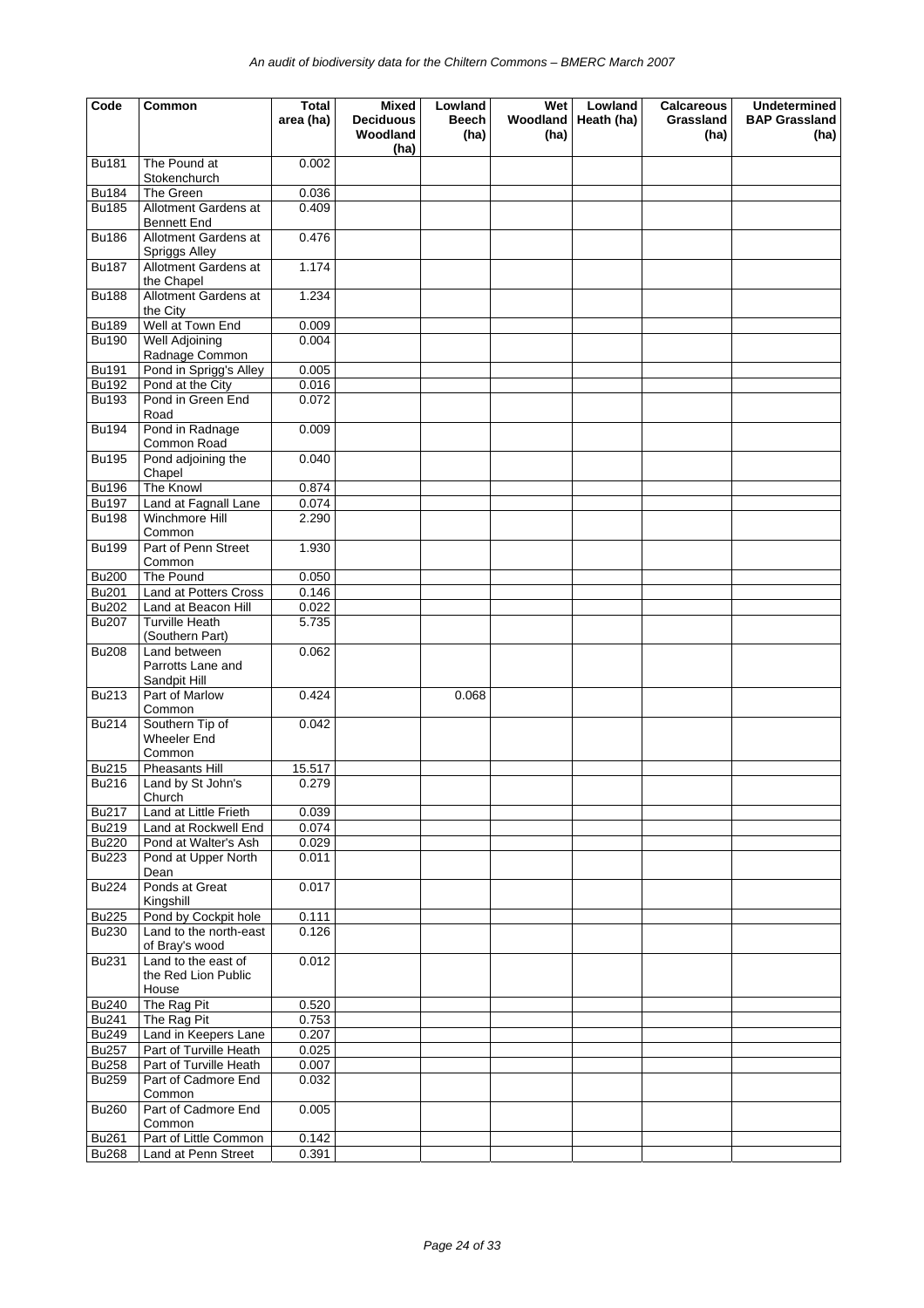| Code                         | Common                                                                               | <b>Total</b><br>area (ha) | Mixed<br><b>Deciduous</b><br>Woodland | Lowland<br><b>Beech</b><br>(ha) | <b>Wet</b><br><b>Woodland</b><br>(ha) | Lowland<br>Heath (ha) | <b>Calcareous</b><br>Grassland<br>(ha) | <b>Undetermined</b><br><b>BAP Grassland</b><br>(ha) |
|------------------------------|--------------------------------------------------------------------------------------|---------------------------|---------------------------------------|---------------------------------|---------------------------------------|-----------------------|----------------------------------------|-----------------------------------------------------|
|                              |                                                                                      |                           | (ha)                                  |                                 |                                       |                       |                                        |                                                     |
| <b>Bu271</b><br><b>Bu272</b> | Land at Asheridge<br><b>Chenies Village</b><br>Green                                 | 0.372<br>0.263            |                                       |                                 |                                       |                       |                                        |                                                     |
| <b>Bu286</b>                 | Land adjoining<br>Church Lane                                                        | 0.396                     |                                       |                                 |                                       |                       |                                        |                                                     |
| <b>Bu288</b>                 | Part of Southend<br>Common                                                           | 0.020                     |                                       |                                 |                                       |                       |                                        |                                                     |
| <b>Bu289</b>                 | Part of Southend<br>Common                                                           | 0.259                     |                                       |                                 |                                       |                       |                                        |                                                     |
| <b>Bu294</b>                 | Pond at Studley<br>Green                                                             | 0.057                     |                                       |                                 |                                       |                       |                                        |                                                     |
| <b>Bu295</b>                 | Pond at Beacons<br><b>Bottom</b>                                                     | 0.039                     |                                       |                                 |                                       |                       |                                        |                                                     |
| <b>Bu299</b>                 | Loxborough Hill                                                                      | 1.438                     |                                       |                                 |                                       |                       |                                        |                                                     |
| <b>Bu301</b>                 | Chalkpit                                                                             | 0.190                     |                                       |                                 |                                       |                       |                                        |                                                     |
| <b>Bu302</b>                 | Pond adjoining<br>western side of<br>Studdridge Lane                                 | 0.028                     |                                       |                                 |                                       |                       |                                        |                                                     |
| <b>Bu303</b>                 | Pond near Widmer<br>End Farm                                                         | 0.007                     |                                       |                                 |                                       |                       |                                        |                                                     |
| <b>Bu304</b>                 | Land to the North of<br>Cobblers Hill Farm                                           | 0.258                     |                                       |                                 |                                       |                       |                                        |                                                     |
| He003                        | <b>Hedges Wood</b><br>Common                                                         | 6.064                     |                                       |                                 |                                       |                       |                                        |                                                     |
| He047                        | Northchurch and<br>Berkhamsted<br>Common                                             | 373.134                   |                                       |                                 |                                       | 195.995               |                                        | 162.456                                             |
| He058                        | Rag Pit                                                                              | 0.304                     |                                       |                                 |                                       |                       |                                        |                                                     |
| He069                        | Berkhamsted<br>Common                                                                | 0.506                     |                                       |                                 |                                       |                       |                                        |                                                     |
| He072                        | Lilley Hoo                                                                           | 75.365                    |                                       |                                 |                                       |                       |                                        | 4.696                                               |
| He073                        | Aldbury Common                                                                       | 112.169                   | 9.412                                 |                                 |                                       | 35.312                |                                        | 107.655                                             |
| He074                        | Berkhamsted<br>Common (part)                                                         | 64.859                    |                                       |                                 |                                       | 7.672                 |                                        |                                                     |
| He080                        | Little Heath                                                                         | 3.921                     |                                       |                                 |                                       |                       |                                        |                                                     |
| He081                        | Hudnall Common                                                                       | 47.517                    |                                       |                                 |                                       |                       |                                        |                                                     |
| He118                        | Little Heath (part)                                                                  | 4.777                     |                                       |                                 |                                       |                       |                                        |                                                     |
| He119                        | Land on the west of<br>Berkhamsted<br>Common                                         | 0.179                     |                                       |                                 |                                       |                       |                                        |                                                     |
| <b>He120</b>                 | Land lying on the east<br>side of Allotment<br>Gardens and part of<br>Aldbury Common | 0.139                     |                                       |                                 |                                       |                       |                                        |                                                     |
| He192                        | Manorial waste                                                                       | 2.539                     | 0.071                                 |                                 |                                       |                       |                                        |                                                     |
| He193                        | Manorial waste                                                                       | 4.466                     |                                       |                                 |                                       |                       |                                        |                                                     |
| He196                        | Part of Dean Lane                                                                    | 0.459                     | 0.018                                 |                                 |                                       |                       |                                        |                                                     |
| He198                        | Manorial waste                                                                       | 6.817                     |                                       |                                 |                                       |                       |                                        |                                                     |
| He200<br>He203               | Green Lane<br>Track leading from<br>Bradden Lane                                     | 2.531<br>0.569            |                                       |                                 |                                       |                       |                                        |                                                     |
| He265                        | Little Heath                                                                         | 1.129                     |                                       |                                 |                                       |                       |                                        |                                                     |
| He281                        | Dawes Common                                                                         | 5.081                     |                                       |                                 |                                       |                       |                                        |                                                     |
| He320                        | Ponds close to the<br>road between Park                                              | 0.183                     |                                       |                                 |                                       |                       |                                        |                                                     |
|                              | Farm to the north and<br>Clayhill to the South                                       |                           |                                       |                                 |                                       |                       |                                        |                                                     |
| Ox001                        | <b>Ewelme Cow</b><br>Common                                                          | 22.338                    |                                       |                                 |                                       |                       |                                        |                                                     |
| Ox003                        | <b>Tinepit Pond</b>                                                                  | 0.138                     |                                       |                                 |                                       |                       |                                        |                                                     |
| Ox004                        | Quern's Pond<br>Furzemoor Pond                                                       | 0.222                     |                                       |                                 |                                       |                       |                                        |                                                     |
| Ox005<br>Ox006               | Hyde's Pond                                                                          | 0.136<br>0.219            |                                       |                                 |                                       |                       |                                        |                                                     |
| Ox009                        | <b>Cookley Green</b>                                                                 | 2.186                     |                                       |                                 |                                       |                       |                                        |                                                     |
| Ox011                        | Seven Pitts Pond                                                                     | 0.207                     |                                       |                                 |                                       |                       |                                        |                                                     |
| Ox012                        | Shervilles Pond                                                                      | 0.027                     |                                       |                                 |                                       |                       |                                        |                                                     |
| Ox013                        | Grays Pond                                                                           | 0.233                     |                                       |                                 |                                       |                       |                                        |                                                     |
| Ox014                        | Cheesemore Pond                                                                      | 0.085                     |                                       |                                 |                                       |                       |                                        |                                                     |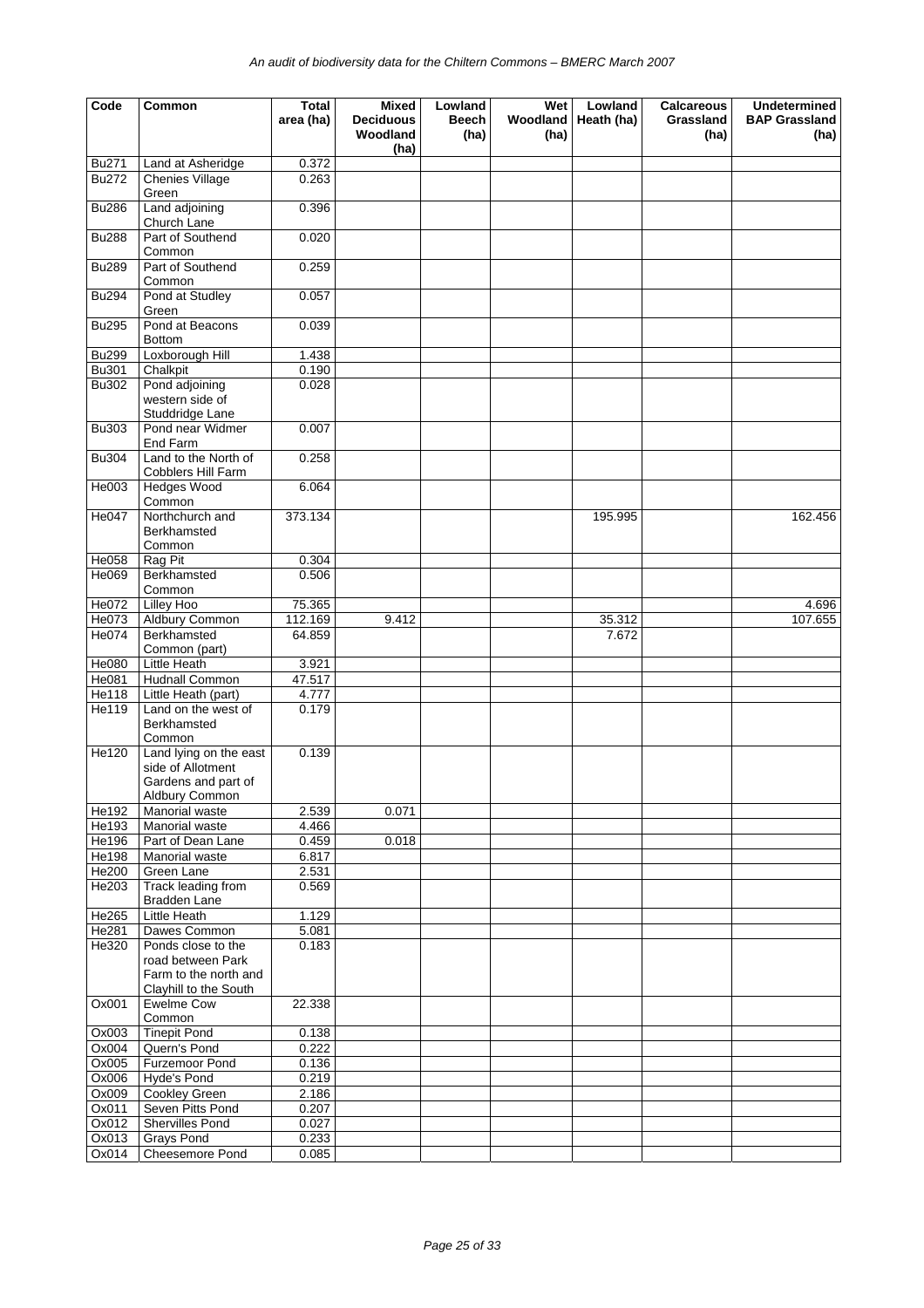| Code  | Common                                                                         | <b>Total</b><br>area (ha) | <b>Mixed</b><br><b>Deciduous</b> | Lowland<br><b>Beech</b> | Wet<br>Woodland | Lowland<br>Heath (ha) | <b>Calcareous</b><br>Grassland | <b>Undetermined</b><br><b>BAP Grassland</b> |
|-------|--------------------------------------------------------------------------------|---------------------------|----------------------------------|-------------------------|-----------------|-----------------------|--------------------------------|---------------------------------------------|
|       |                                                                                |                           | Woodland<br>(ha)                 | (ha)                    | (ha)            |                       | (ha)                           | (ha)                                        |
| Ox015 | The Ponds                                                                      | 0.612                     |                                  |                         |                 |                       |                                |                                             |
| Ox018 | <b>Crockerend Green</b>                                                        | 5.078                     |                                  |                         |                 |                       |                                |                                             |
| Ox019 | Greys Green and<br>Shephards Green                                             | 11.595                    |                                  |                         |                 |                       |                                |                                             |
| Ox032 | <b>Chalk Pits</b>                                                              | 1.171                     |                                  |                         |                 | 0.780                 |                                | 0.577                                       |
| Ox034 | Land containing 3.715<br>acres or thereabouts<br>in the parish of<br>Crowmarsh | 1.442                     |                                  |                         |                 |                       |                                |                                             |
| Ox038 | Land in the parishes<br>of Nettlebed,<br>Highmoor and<br>Rotherfield Peppard   | 236.953                   | 47.342                           |                         |                 | 12.810                |                                |                                             |
| Ox041 | <b>Hempton Plain</b>                                                           | 26.865                    |                                  |                         |                 |                       | 26.160                         |                                             |
| Ox050 | Land in the parishes<br>of Checkendon<br>CommonNuffield                        | 116.090                   | 4.502                            |                         |                 | 11.856                |                                |                                             |
| Ox060 | The Pound                                                                      | 0.047                     |                                  |                         |                 |                       |                                |                                             |
| Ox069 | <b>Russells Water</b><br>Common                                                | 108.824                   | 28.300                           |                         |                 |                       |                                |                                             |
| Ox070 | <b>Widmore Pond</b>                                                            | 0.247                     |                                  |                         |                 |                       |                                |                                             |
| Ox076 | <b>Bottom Wood</b>                                                             | 2.994                     |                                  |                         |                 |                       |                                |                                             |
| Ox081 | <b>Chalk Pits</b>                                                              | 0.431                     |                                  |                         |                 |                       |                                |                                             |
| Ox092 | Kidmore End Pond<br>and The Pond, Park<br>Lane                                 | 0.103                     |                                  |                         |                 |                       |                                |                                             |
| Ox096 | Maidensgrove Scrubs                                                            | 17.333                    | 15.981                           |                         |                 |                       |                                |                                             |
| Ox112 | <b>Crowell Common</b>                                                          | 13.517                    | 11.610                           | 1.890                   |                 |                       |                                |                                             |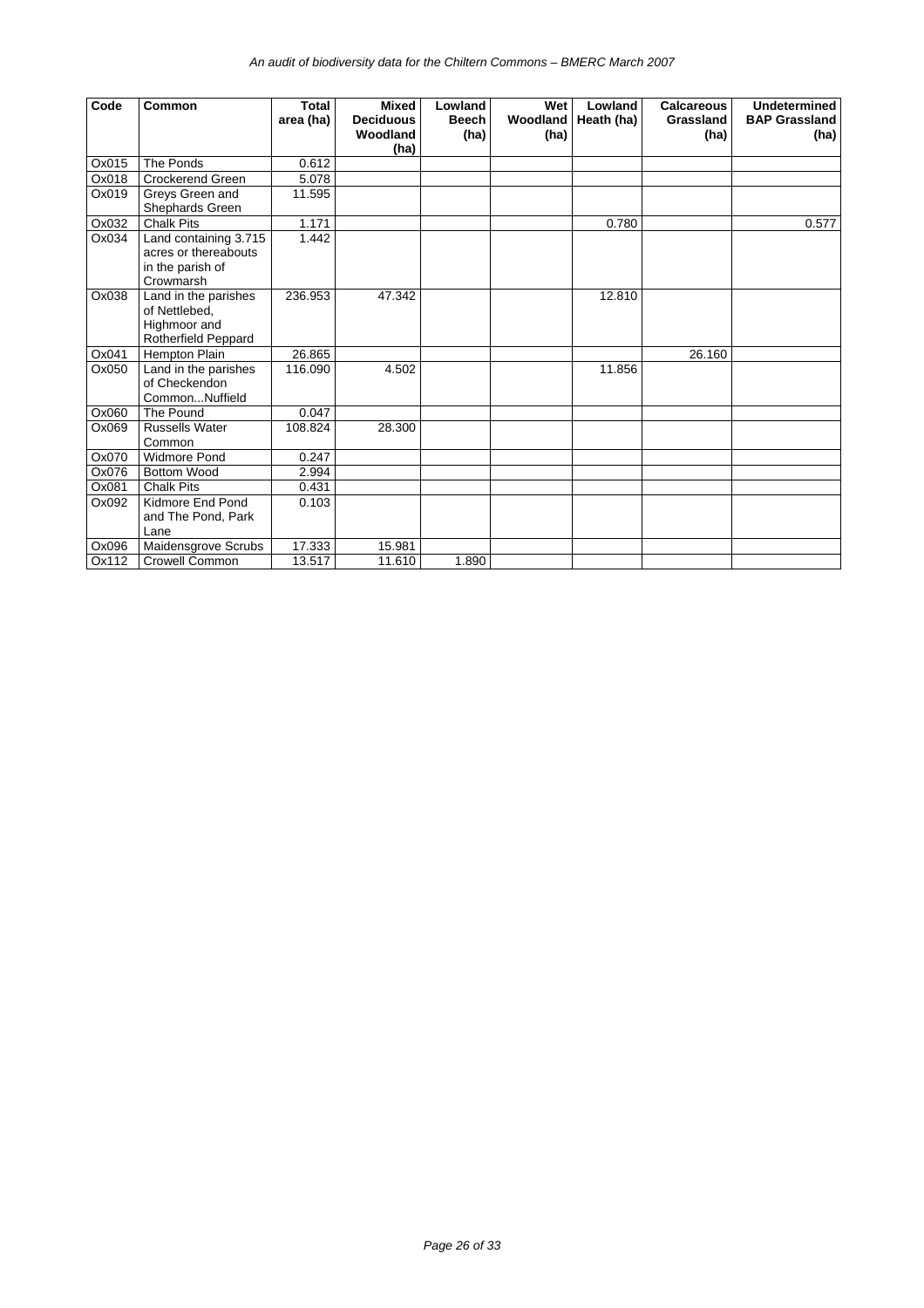## **Appendix 3: Commons and the national ancient woodland inventory**

| Code                         | Common                                       | Total area (ha)  | <b>Ancient Woodland</b> | <b>Ancient Replanted</b> | <b>Ancient Semi-</b> |
|------------------------------|----------------------------------------------|------------------|-------------------------|--------------------------|----------------------|
|                              |                                              |                  | (ha)                    | Woodland (ha)            | natural Woodland     |
|                              |                                              |                  |                         |                          | (ha)                 |
| <b>Be004</b>                 | Whipsnade Heath                              | 14.202           |                         |                          |                      |
| Be013                        | Dunstable Downs                              | 47.297<br>26.546 |                         |                          |                      |
| Be018<br>Be030               | Studham Common<br>Warden and Galley Hills    | 47.595           |                         |                          |                      |
| Be031                        | Totternhoe Regulated Pastures on             | 1.684            |                         |                          |                      |
|                              | the North West side of Icknield Way          |                  |                         |                          |                      |
|                              | (part)                                       |                  |                         |                          |                      |
| Be032                        | Totternhoe Regulated Pastures on             | 0.500            |                         |                          |                      |
|                              | the South East side of Icknield Way          |                  |                         |                          |                      |
|                              | (part)                                       |                  |                         |                          |                      |
| Be034                        | <b>Public Chalk Quarry</b>                   | 0.807            |                         |                          |                      |
| <b>Be051</b>                 | Whipsnade Heath                              | 7.429            |                         |                          |                      |
| Be059                        | Land near Tring Road                         | 0.420            |                         |                          |                      |
| <b>Bu001</b>                 | Booker Common                                | 36.445           | 31.957                  |                          | 31.957               |
| <b>Bu002</b>                 | Newmer Common                                | 4.064            |                         |                          |                      |
| <b>Bu005</b>                 | Northend Common                              | 13.156           |                         |                          |                      |
| <b>Bu006</b>                 | <b>Turville Heath</b>                        | 20.912           |                         |                          |                      |
| <b>Bu009</b>                 | Summer Heath                                 | 8.235            |                         |                          |                      |
| <b>Bu010</b>                 | Gravesend                                    | 0.009            | 0.009                   | 0.009                    |                      |
| Bu013                        | <b>Bolters End Common</b>                    | 9.463            | 3.099                   |                          | 3.099                |
| <b>Bu014</b>                 | Cadmore End Common                           | 19.094           |                         |                          |                      |
| <b>Bu015</b>                 | Little Common                                | 2.380            |                         |                          |                      |
| <b>Bu016</b>                 | Northern Corner of Moorend<br>Common         | 0.058            |                         |                          |                      |
| <b>Bu017</b>                 | The Pound in Fingest Manor                   | 0.004            |                         |                          |                      |
| <b>Bu018</b>                 | Land on either side of the road from         | 0.064            |                         |                          |                      |
|                              | Fingest to Stokenchurch                      |                  |                         |                          |                      |
| Bu019                        | Land to the south-west of St.                | 0.039            |                         |                          |                      |
|                              | Bartholomew's Church                         |                  |                         |                          |                      |
| <b>Bu020</b>                 | Land at the junction of Moor End             | 0.017            |                         |                          |                      |
|                              | Road with Fingest-Bolter End Road            |                  |                         |                          |                      |
| <b>Bu021</b>                 | Hawridge and Cholesbury                      | 42.623           |                         |                          |                      |
|                              | Commons                                      |                  |                         |                          |                      |
| <b>Bu024</b>                 | The Green                                    | 0.054            |                         |                          |                      |
| <b>Bu025</b>                 | Land extending Southwards from               | 1.339            |                         |                          |                      |
|                              | Cholesbury Common                            |                  |                         |                          |                      |
| <b>Bu026</b>                 | Land including Bank Green and                | 7.701            |                         |                          |                      |
| <b>Bu027</b>                 | Peppett Green<br>Manorial Waste at Asheridge | 0.696            |                         |                          |                      |
| <b>Bu028</b>                 | Manorial Waste at Chartridge                 | 3.619            |                         |                          |                      |
| Bu032                        | Manorial Waste in Little Hundridge           | 0.728            |                         |                          |                      |
|                              | Lane                                         |                  |                         |                          |                      |
| Bu033                        | Land at Hyde Heath                           | 0.094            |                         |                          |                      |
| <b>Bu034</b>                 | Land at Hyde Heath                           | 0.692            |                         |                          |                      |
| <b>Bu035</b>                 | Weedonhill Green                             | 2.990            |                         |                          |                      |
| <b>Bu048</b>                 | Ditchfield Common                            | 4.628            |                         |                          |                      |
| <b>Bu049</b>                 | Moor Common                                  | 5.167            |                         |                          |                      |
| <b>Bu050</b>                 | Marlow Common                                | 23.283           | 0.464                   |                          | 0.464                |
| <b>Bu052</b>                 | Forty Green                                  | 1.010            |                         |                          |                      |
| <b>Bu055</b>                 | Hundridge Wood                               | 6.389            | 6.297                   |                          | 6.297                |
| Bu063                        | Naphill Common                               | 61.087           |                         |                          |                      |
| <b>Bu067</b>                 | Pitstone Common                              | 23.840           |                         |                          |                      |
| <b>Bu070</b>                 | <b>Toweridge Common</b>                      | 1.711            |                         |                          |                      |
| <b>Bu072</b>                 | The Common Moor                              | 0.688            |                         |                          |                      |
| <b>Bu073</b>                 | Downley Common                               | 22.255           |                         |                          |                      |
| <b>Bu074</b>                 | Wheeler End Common                           | 14.263           |                         |                          |                      |
| <b>Bu077</b>                 | Part of Wheeler End Common                   | 5.232            |                         |                          |                      |
| <b>Bu078</b>                 | Land off Bolter End Lane                     | 0.005            |                         |                          |                      |
| <b>Bu079</b>                 | Handleton Common                             | 4.081            |                         |                          |                      |
| <b>Bu081</b><br><b>Bu082</b> | Land at Lane End<br>Moor End Common          | 0.118<br>23.240  |                         |                          |                      |
| <b>Bu085</b>                 | <b>Big Round Green</b>                       | 0.614            |                         |                          |                      |
| <b>Bu087</b>                 | Ibstone Common                               | 16.607           |                         |                          |                      |
| <b>Bu091</b>                 | <b>Bradenham Hill</b>                        | 4.867            | 0.209                   |                          | 0.209                |
| <b>Bu098</b>                 | Coleshill Pond                               | 0.198            |                         |                          |                      |
| <b>Bu099</b>                 | Ivinghoe Common                              | 70.706           |                         |                          |                      |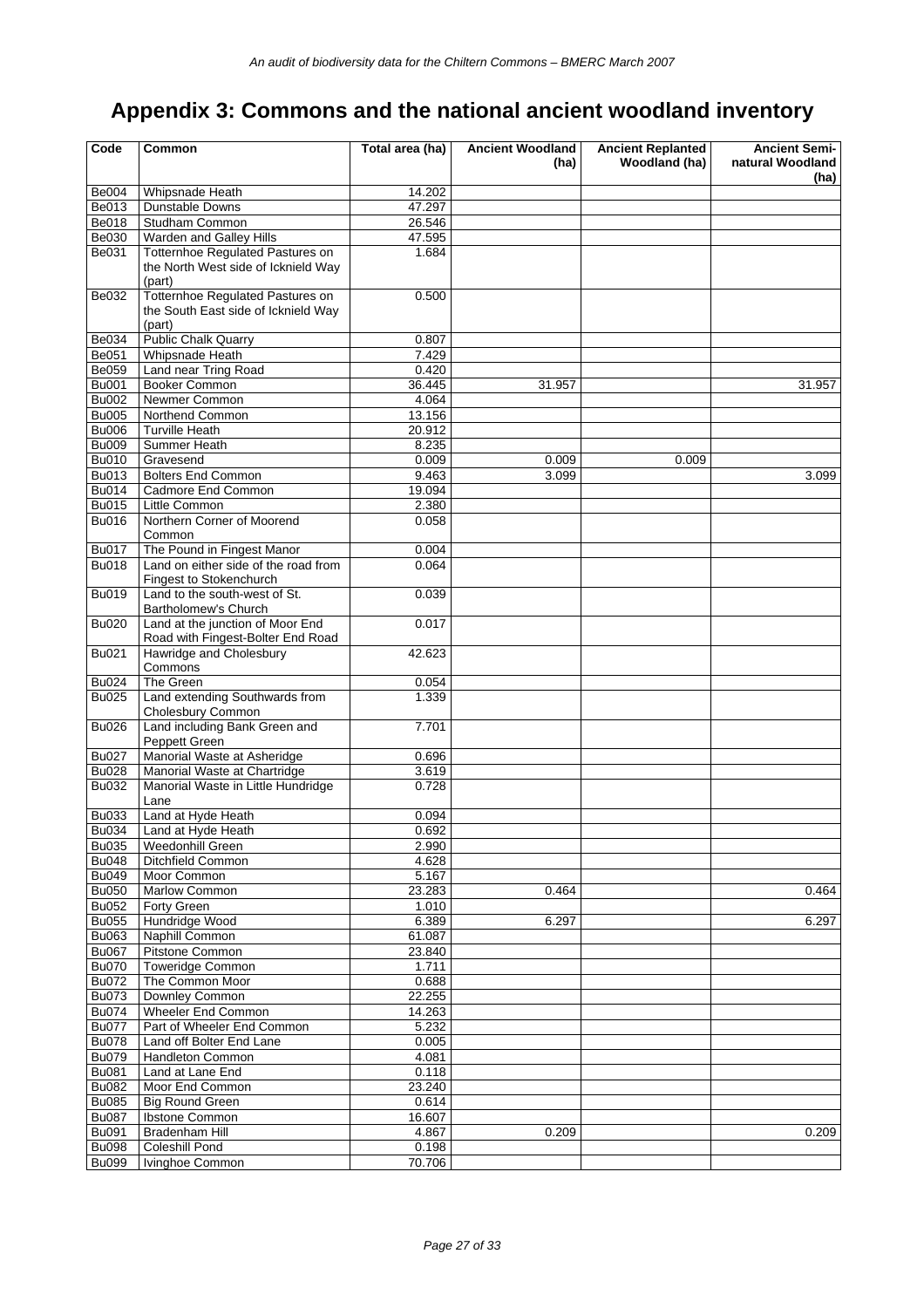| Code                         | Common                                                               | Total area (ha) | <b>Ancient Woodland</b> | <b>Ancient Replanted</b> | <b>Ancient Semi-</b>     |
|------------------------------|----------------------------------------------------------------------|-----------------|-------------------------|--------------------------|--------------------------|
|                              |                                                                      |                 | (ha)                    | Woodland (ha)            | natural Woodland<br>(ha) |
| Bu101                        | Little Hampden Common                                                | 17.902          |                         |                          |                          |
| <b>Bu105</b>                 | Copy Green                                                           | 0.621           |                         |                          |                          |
| <b>Bu106</b>                 | Land on either side of Dobbins<br>Lane, High Street and Pound Street | 0.035           |                         |                          |                          |
| <b>Bu110</b>                 | Chawley Green Farm                                                   | 0.332           |                         |                          |                          |
| <b>Bu114</b>                 | Part of Pitstone Common                                              | 0.156           | 0.152                   |                          | 0.152                    |
| <b>Bu115</b>                 | Part of Naphill Common                                               | 0.028           |                         |                          |                          |
| <b>Bu116</b>                 | Part of Downley Common                                               | 0.047           |                         |                          |                          |
| <b>Bu117</b>                 | Part of Booker Common                                                | 1.013           | 0.101                   |                          | 0.101                    |
| <b>Bu118</b>                 | Part of Newmer Common                                                | 0.072           |                         |                          |                          |
| <b>Bu121</b>                 | Beechgrove Pond                                                      | 0.022           |                         |                          |                          |
| <b>Bu122</b>                 | <b>Studmere Pond</b>                                                 | 0.108           |                         |                          |                          |
| <b>Bu123</b>                 | <b>City Pond</b>                                                     | 0.019           |                         |                          |                          |
| <b>Bu124</b>                 | Horse Pond                                                           | 0.060           |                         |                          |                          |
| <b>Bu125</b><br><b>Bu126</b> | Cadmore Pond                                                         | 0.059           |                         |                          |                          |
|                              | <b>Wigmore Pond</b><br><b>Timor Pond</b>                             | 0.030           |                         |                          |                          |
| <b>Bu127</b><br><b>Bu128</b> | Whitewashing Pond                                                    | 0.009<br>0.048  |                         |                          |                          |
| <b>Bu129</b>                 | Deep Pit Pond                                                        | 0.018           |                         |                          |                          |
| <b>Bu130</b>                 | Public Pond at Turnip End                                            | 0.010           |                         |                          |                          |
| <b>Bu131</b>                 | The Parish Well at Loosley Row                                       | 0.001           |                         |                          |                          |
| <b>Bu132</b>                 | Land south of Leyland's Farm                                         | 0.030           |                         |                          |                          |
| <b>Bu133</b>                 | Land near Kiln Cottage                                               | 0.029           |                         |                          |                          |
| <b>Bu134</b>                 | Land at the Entrance to St                                           | 0.033           |                         |                          |                          |
|                              | Lawrence's Church                                                    |                 |                         |                          |                          |
| <b>Bu135</b>                 | The Pound at Askett                                                  | 0.001           |                         |                          |                          |
| <b>Bu137</b>                 | Allotment Gardens at Dagnall                                         | 1.766           |                         |                          |                          |
| <b>Bu142</b>                 | Southend Common                                                      | 1.968           |                         |                          |                          |
| <b>Bu148</b>                 | Great Hampden Common                                                 | 23.666          | 3.494                   | 3.482                    |                          |
| <b>Bu157</b>                 | West Wycombe Hill                                                    | 21.219          |                         |                          |                          |
| <b>Bu166</b>                 | Allotments at Water End                                              | 0.410           |                         |                          |                          |
| <b>Bu167</b>                 | Allotments at Stokenchurch                                           | 2.888           |                         |                          |                          |
| <b>Bu168</b>                 | <b>Swilly Pond</b>                                                   | 0.102           |                         |                          |                          |
| <b>Bu181</b>                 | The Pound at Stokenchurch                                            | 0.002           |                         |                          |                          |
| <b>Bu184</b>                 | The Green                                                            | 0.036           |                         |                          |                          |
| <b>Bu185</b>                 | Allotment Gardens at Bennett End                                     | 0.409           |                         |                          |                          |
| <b>Bu186</b>                 | Allotment Gardens at Spriggs Alley                                   | 0.476           |                         |                          |                          |
| <b>Bu187</b>                 | Allotment Gardens at the Chapel                                      | 1.174           |                         |                          |                          |
| <b>Bu188</b>                 | Allotment Gardens at the City                                        | 1.234           |                         |                          |                          |
| <b>Bu189</b>                 | Well at Town End                                                     | 0.009           |                         |                          |                          |
| <b>Bu190</b>                 | Well Adjoining Radnage Common                                        | 0.004           |                         |                          |                          |
| <b>Bu191</b>                 | Pond in Sprigg's Alley                                               | 0.005           |                         |                          |                          |
| <b>Bu192</b>                 | Pond at the City                                                     | 0.016           |                         |                          |                          |
| Bu193                        | Pond in Green End Road                                               | 0.072           |                         |                          |                          |
| <b>Bu194</b>                 | Pond in Radnage Common Road                                          | 0.009           |                         |                          |                          |
| <b>Bu195</b>                 | Pond adjoining the Chapel                                            | 0.040           |                         |                          |                          |
| <b>Bu196</b><br><b>Bu197</b> | The Knowl                                                            | 0.874           |                         |                          |                          |
| <b>Bu198</b>                 | Land at Fagnall Lane<br>Winchmore Hill Common                        | 0.074<br>2.290  |                         |                          |                          |
| <b>Bu199</b>                 | Part of Penn Street Common                                           | 1.930           |                         |                          |                          |
| <b>Bu200</b>                 | The Pound                                                            | 0.050           |                         |                          |                          |
| <b>Bu201</b>                 | Land at Potters Cross                                                | 0.146           |                         |                          |                          |
| <b>Bu202</b>                 | Land at Beacon Hill                                                  | 0.022           |                         |                          |                          |
| <b>Bu207</b>                 | Turville Heath (Southern Part)                                       | 5.735           |                         |                          |                          |
| <b>Bu208</b>                 | Land between Parrotts Lane and                                       | 0.062           |                         |                          |                          |
|                              | Sandpit Hill                                                         |                 |                         |                          |                          |
| Bu213                        | Part of Marlow Common                                                | 0.424           | 0.068                   |                          | 0.068                    |
| Bu214                        | Southern Tip of Wheeler End                                          | 0.042           |                         |                          |                          |
|                              | Common                                                               |                 |                         |                          |                          |
| Bu215                        | Pheasants Hill                                                       | 15.517          |                         |                          |                          |
| Bu216                        | Land by St John's Church                                             | 0.279           |                         |                          |                          |
| <b>Bu217</b>                 | Land at Little Frieth                                                | 0.039           |                         |                          |                          |
| Bu219                        | Land at Rockwell End                                                 | 0.074           |                         |                          |                          |
| <b>Bu220</b>                 | Pond at Walter's Ash                                                 | 0.029           |                         |                          |                          |
| <b>Bu223</b>                 | Pond at Upper North Dean                                             | 0.011           |                         |                          |                          |
| <b>Bu224</b>                 | Ponds at Great Kingshill                                             | 0.017           |                         |                          |                          |
| <b>Bu225</b>                 | Pond by Cockpit hole                                                 | 0.111           |                         |                          |                          |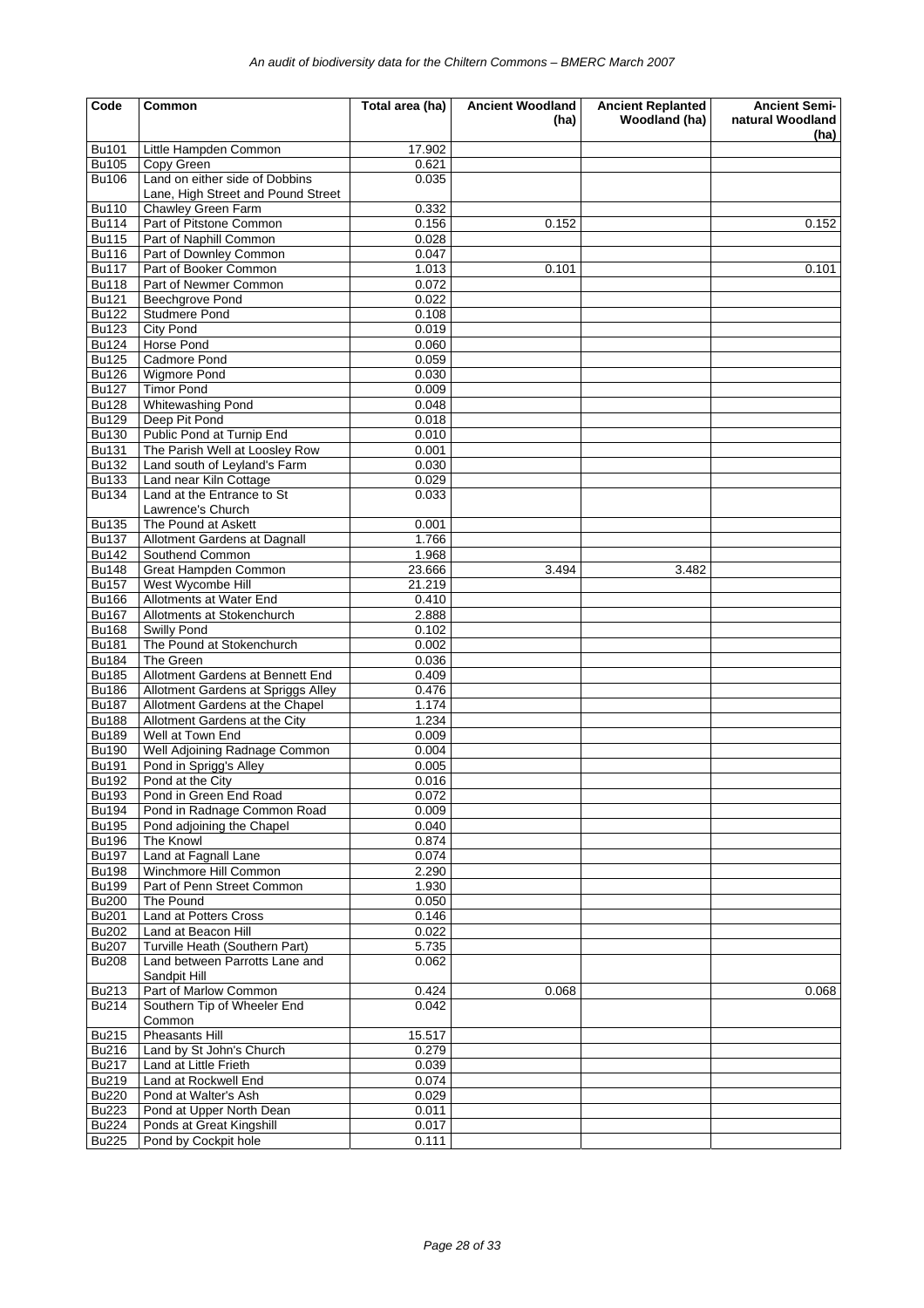| Code                         | Common                                                                            | Total area (ha) | <b>Ancient Woodland</b><br>(ha) | <b>Ancient Replanted</b><br>Woodland (ha) | <b>Ancient Semi-</b><br>natural Woodland |
|------------------------------|-----------------------------------------------------------------------------------|-----------------|---------------------------------|-------------------------------------------|------------------------------------------|
| <b>Bu230</b>                 | Land to the north-east of Bray's                                                  | 0.126           |                                 |                                           | (ha)                                     |
| <b>Bu231</b>                 | wood<br>Land to the east of the Red Lion<br><b>Public House</b>                   | 0.012           |                                 |                                           |                                          |
| <b>Bu240</b>                 | The Rag Pit                                                                       | 0.520           |                                 |                                           |                                          |
| <b>Bu241</b>                 | The Rag Pit                                                                       | 0.753           |                                 |                                           |                                          |
| <b>Bu249</b>                 | Land in Keepers Lane                                                              | 0.207           |                                 |                                           |                                          |
| <b>Bu257</b>                 | Part of Turville Heath                                                            | 0.025           |                                 |                                           |                                          |
| <b>Bu258</b>                 | Part of Turville Heath                                                            | 0.007           |                                 |                                           |                                          |
| <b>Bu259</b>                 | Part of Cadmore End Common                                                        | 0.032           |                                 |                                           |                                          |
| <b>Bu260</b>                 | Part of Cadmore End Common                                                        | 0.005           |                                 |                                           |                                          |
| <b>Bu261</b>                 | Part of Little Common                                                             | 0.142           |                                 |                                           |                                          |
| <b>Bu268</b>                 | Land at Penn Street                                                               | 0.391           |                                 |                                           |                                          |
| <b>Bu271</b>                 | Land at Asheridge                                                                 | 0.372           |                                 |                                           |                                          |
| <b>Bu272</b>                 | Chenies Village Green                                                             | 0.263           |                                 |                                           |                                          |
| <b>Bu286</b>                 | Land adjoining Church Lane                                                        | 0.396           |                                 |                                           |                                          |
| <b>Bu288</b><br><b>Bu289</b> | Part of Southend Common<br>Part of Southend Common                                | 0.020<br>0.259  |                                 |                                           |                                          |
| <b>Bu294</b>                 | Pond at Studley Green                                                             | 0.057           |                                 |                                           |                                          |
| <b>Bu295</b>                 | Pond at Beacons Bottom                                                            | 0.039           |                                 |                                           |                                          |
| <b>Bu299</b>                 | Loxborough Hill                                                                   | 1.438           |                                 |                                           |                                          |
| <b>Bu301</b>                 | Chalkpit                                                                          | 0.190           |                                 |                                           |                                          |
| <b>Bu302</b>                 | Pond adjoining western side of                                                    | 0.028           |                                 |                                           |                                          |
|                              | Studdridge Lane                                                                   |                 |                                 |                                           |                                          |
| <b>Bu303</b>                 | Pond near Widmer End Farm                                                         | 0.007           |                                 |                                           |                                          |
| <b>Bu304</b>                 | Land to the North of Cobblers Hill                                                | 0.258           |                                 |                                           |                                          |
|                              | Farm                                                                              |                 |                                 |                                           |                                          |
| He003                        | <b>Hedges Wood Common</b>                                                         | 6.064           |                                 |                                           |                                          |
| He047                        | Northchurch and Berkhamsted<br>Common                                             | 373.134         |                                 |                                           |                                          |
| He058                        | Rag Pit                                                                           | 0.304           |                                 |                                           |                                          |
| He069                        | <b>Berkhamsted Common</b>                                                         | 0.506           |                                 |                                           |                                          |
| He072                        | <b>Lilley Hoo</b>                                                                 | 75.365          |                                 |                                           |                                          |
| He073                        | <b>Aldbury Common</b>                                                             | 112.169         | 9.411                           |                                           | 9.117                                    |
| He074                        | Berkhamsted Common (part)                                                         | 64.859          |                                 |                                           |                                          |
| He080                        | Little Heath                                                                      | 3.921           |                                 |                                           |                                          |
| <b>He081</b>                 | Hudnall Common                                                                    | 47.517          |                                 |                                           |                                          |
| He118                        | Little Heath (part)                                                               | 4.777           |                                 |                                           |                                          |
| He119                        | Land on the west of Berkhamsted<br>Common                                         | 0.179           |                                 |                                           |                                          |
| He120                        | Land lying on the east side of<br>Allotment Gardens and part of<br>Aldbury Common | 0.139           |                                 |                                           |                                          |
| He192                        | Manorial waste                                                                    | 2.539           | 0.071                           |                                           | 0.071                                    |
| He193                        | Manorial waste                                                                    | 4.466           |                                 |                                           |                                          |
| He196                        | Part of Dean Lane                                                                 | 0.459           | 0.018                           |                                           | 0.018                                    |
| <b>He198</b>                 | Manorial waste                                                                    | 6.817           |                                 |                                           |                                          |
| <b>He200</b>                 | Green Lane                                                                        | 2.531           |                                 |                                           |                                          |
| He203                        | Track leading from Bradden Lane                                                   | 0.569           |                                 |                                           |                                          |
| He265                        | Little Heath                                                                      | 1.129           |                                 |                                           |                                          |
| <b>He281</b>                 | Dawes Common                                                                      | 5.081           |                                 |                                           |                                          |
| He320                        | Ponds close to the road between<br>Park Farm to the north and Clayhill            | 0.183           |                                 |                                           |                                          |
|                              | to the South                                                                      |                 |                                 |                                           |                                          |
| Ox001                        | Ewelme Cow Common                                                                 | 22.338          |                                 |                                           |                                          |
| Ox003<br>Ox004               | <b>Tinepit Pond</b><br>Quern's Pond                                               | 0.138<br>0.222  |                                 |                                           |                                          |
| Ox005                        | Furzemoor Pond                                                                    | 0.136           |                                 |                                           |                                          |
| Ox006                        | Hyde's Pond                                                                       | 0.219           |                                 |                                           |                                          |
| Ox009                        | Cookley Green                                                                     | 2.186           |                                 |                                           |                                          |
| Ox011                        | Seven Pitts Pond                                                                  | 0.207           |                                 |                                           |                                          |
| Ox012                        | Shervilles Pond                                                                   | 0.027           |                                 |                                           |                                          |
| Ox013                        | <b>Grays Pond</b>                                                                 | 0.233           |                                 |                                           |                                          |
| Ox014                        | Cheesemore Pond                                                                   | 0.085           |                                 |                                           |                                          |
| Ox015                        | The Ponds                                                                         | 0.612           |                                 |                                           |                                          |
| Ox018                        | Crockerend Green                                                                  | 5.078           |                                 |                                           |                                          |
| Ox019                        | Greys Green and Shephards Green                                                   | 11.595          |                                 |                                           |                                          |
| Ox032                        | <b>Chalk Pits</b>                                                                 | 1.171           |                                 |                                           |                                          |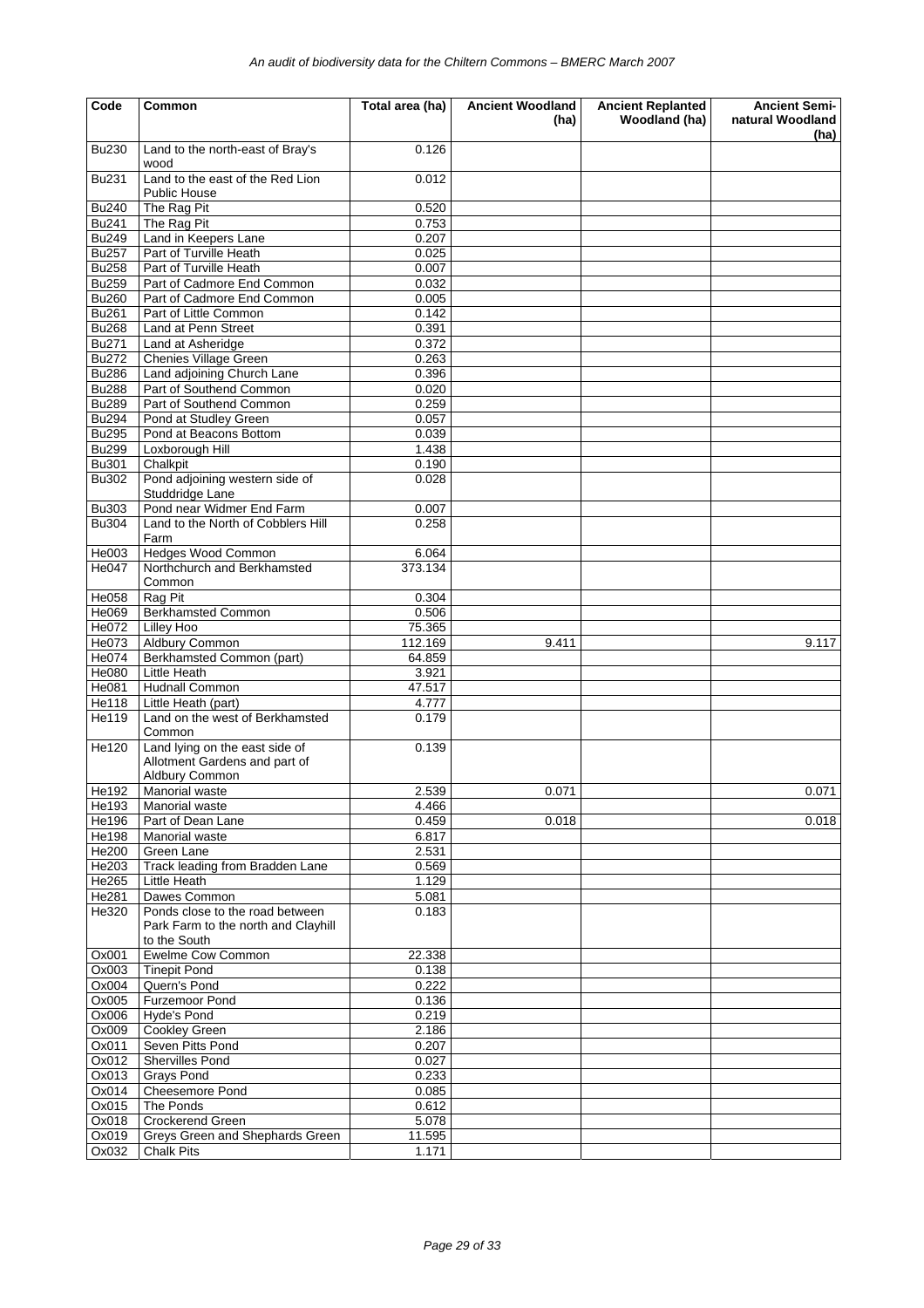| Code  | Common                                                                      | Total area (ha) | <b>Ancient Woodland</b><br>(ha) | <b>Ancient Replanted</b><br>Woodland (ha) | <b>Ancient Semi-</b><br>natural Woodland<br>(ha) |
|-------|-----------------------------------------------------------------------------|-----------------|---------------------------------|-------------------------------------------|--------------------------------------------------|
| Ox034 | Land containing 3.715 acres or<br>thereabouts in the parish of<br>Crowmarsh | 1.442           |                                 |                                           |                                                  |
| Ox038 | Land in the parishes of Nettlebed,<br>Highmoor and Rotherfield Peppard      | 236.953         | 70.163                          | 20.534                                    | 49.629                                           |
| Ox041 | <b>Hempton Plain</b>                                                        | 26.865          |                                 |                                           |                                                  |
| Ox050 | Land in the parishes of Checkendon<br>CommonNuffield                        | 116.090         | 18.359                          |                                           | 17.411                                           |
| Ox060 | The Pound                                                                   | 0.047           |                                 |                                           |                                                  |
| Ox069 | <b>Russells Water Common</b>                                                | 108.824         |                                 |                                           |                                                  |
| Ox070 | <b>Widmore Pond</b>                                                         | 0.247           |                                 |                                           |                                                  |
| Ox076 | <b>Bottom Wood</b>                                                          | 2.994           |                                 |                                           |                                                  |
| Ox081 | <b>Chalk Pits</b>                                                           | 0.431           |                                 |                                           |                                                  |
| Ox092 | Kidmore End Pond and The Pond,<br>Park Lane                                 | 0.103           |                                 |                                           |                                                  |
| Ox096 | Maidensgrove Scrubs                                                         | 17.333          | 15.980                          |                                           | 15.980                                           |
| Ox112 | <b>Crowell Common</b>                                                       | 13.517          | 1.719                           |                                           | 1.719                                            |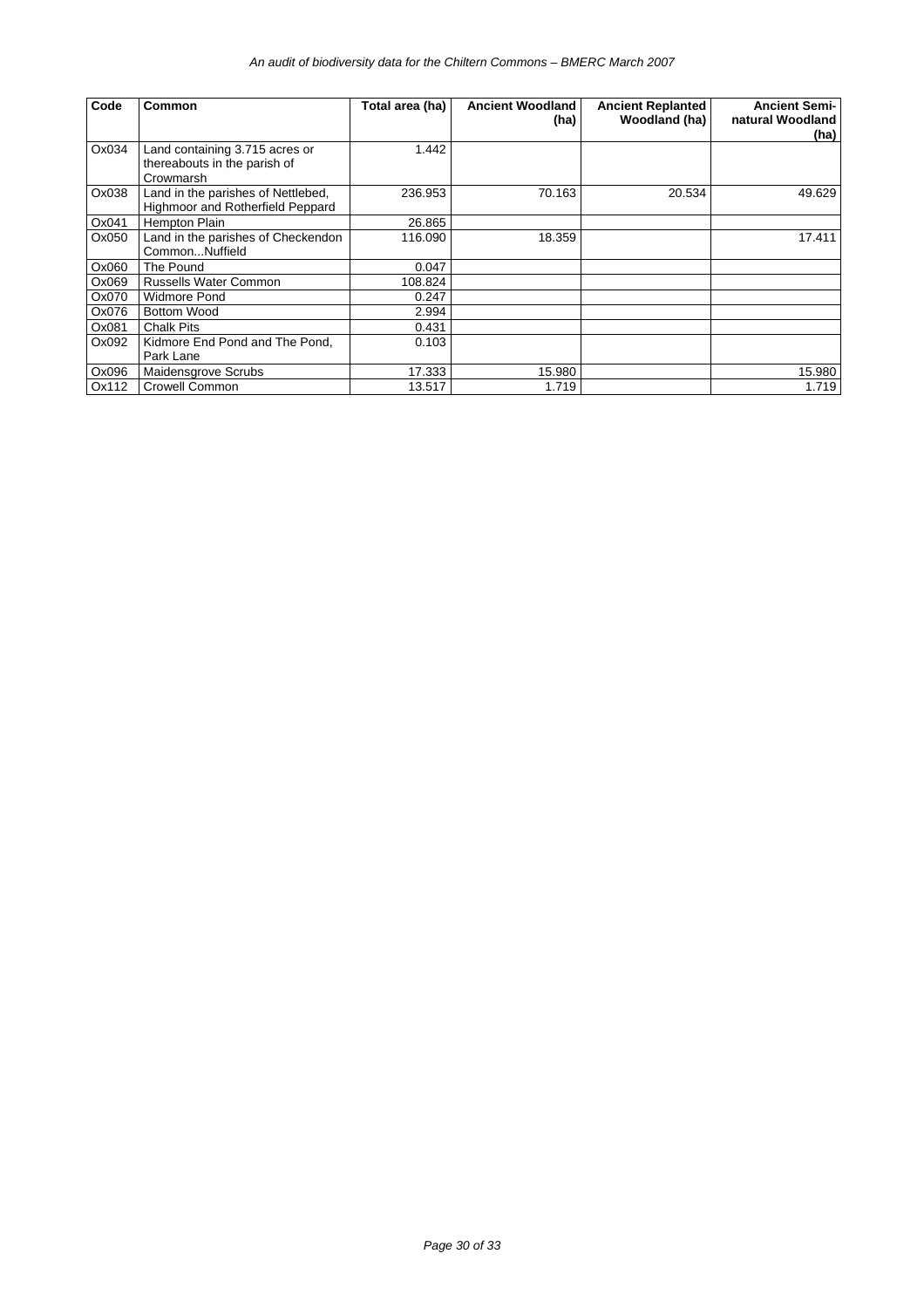### **Appendix 4: Contact details for Local Environmental Records Centres**

There are four records centres that hold wildlife and biodiversity data for the Chilterns. Information available includes wildlife species, protected sites and priority habitats. We work closely with voluntary groups to collate records for the area.

To find out more about records centres, join our mailing lists, request information or send in records, please get in touch.

| Bedfordshire and Luton Biodiversity Recording and Monitoring Centre<br>(BRMC)                                       |    |                                                  |  |
|---------------------------------------------------------------------------------------------------------------------|----|--------------------------------------------------|--|
| : www.bedsbionet.org.uk                                                                                             |    | □□□: brmc@bedsbionet.org.uk                      |  |
| ₩<br>: 01234 355435                                                                                                 | ä. | : 01234 346752                                   |  |
| $=$ $\overline{ }$<br>: c/o The Wildlife Trust, Priory Country Park Visitor Centre, Barkers Lane, Bedford, MK41 9SH |    |                                                  |  |
| <b>Buckinghamshire and Milton Keynes Environmental Records Centre (BMERC)</b>                                       |    |                                                  |  |
| : www.bucksmkerc.org.uk                                                                                             |    | ⊒ <sup>ह</sup> ⊒ : mcharvey@buckscc.gov.uk       |  |
| ₩<br>: 01296696012                                                                                                  | 昌  | : 01296624519                                    |  |
| $=$ $\overline{ }$<br>: Museum Resource Centre, Tring Road, Halton, Aylesbury, HP22 5PN                             |    |                                                  |  |
| Hertfordshire Biological Records Centre (HBRC)                                                                      |    |                                                  |  |
| : enquire.hertscc.gov.uk/hbrc $\vec{F}$ = : biorec.info@hertscc.gov.uk                                              |    |                                                  |  |
| : 01992 555220                                                                                                      |    |                                                  |  |
| ਵੀ<br>: HBRC, Environment, County Hall, Hertford, SG13 8DN                                                          |    |                                                  |  |
| Thames Valley Environmental Records Centre (TVERC)                                                                  |    |                                                  |  |
| : www.tverc.org                                                                                                     |    | ⊒ <sup>∺</sup> □ : gavin.bird@oxfordshire.gov.uk |  |
| : 01993814147                                                                                                       |    | : 01993814116                                    |  |

 $\equiv$  : c/o the Museum of Oxfordshire, Fletcher's House, Park Street, Woodstock, Oxon, OX20 1SN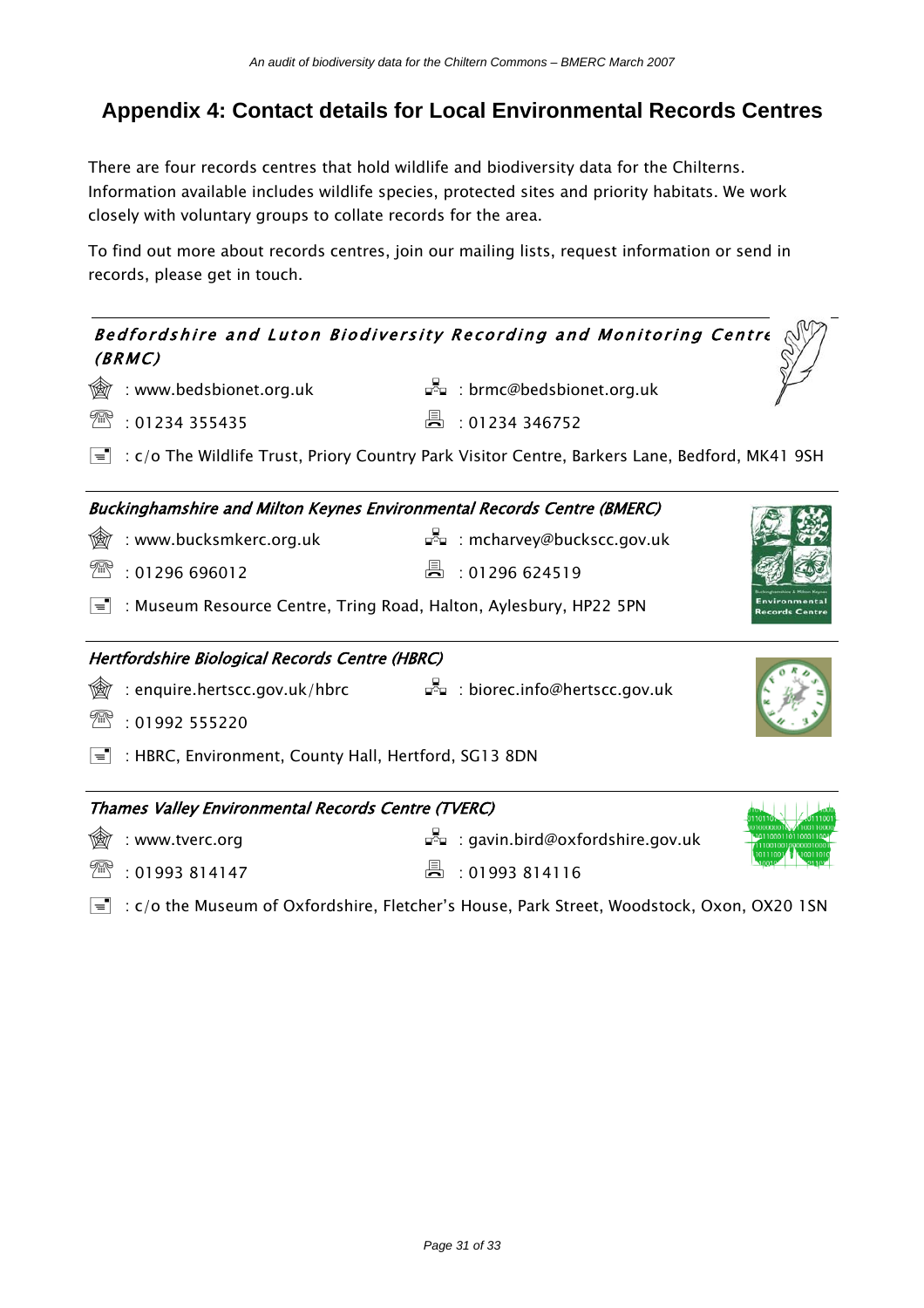